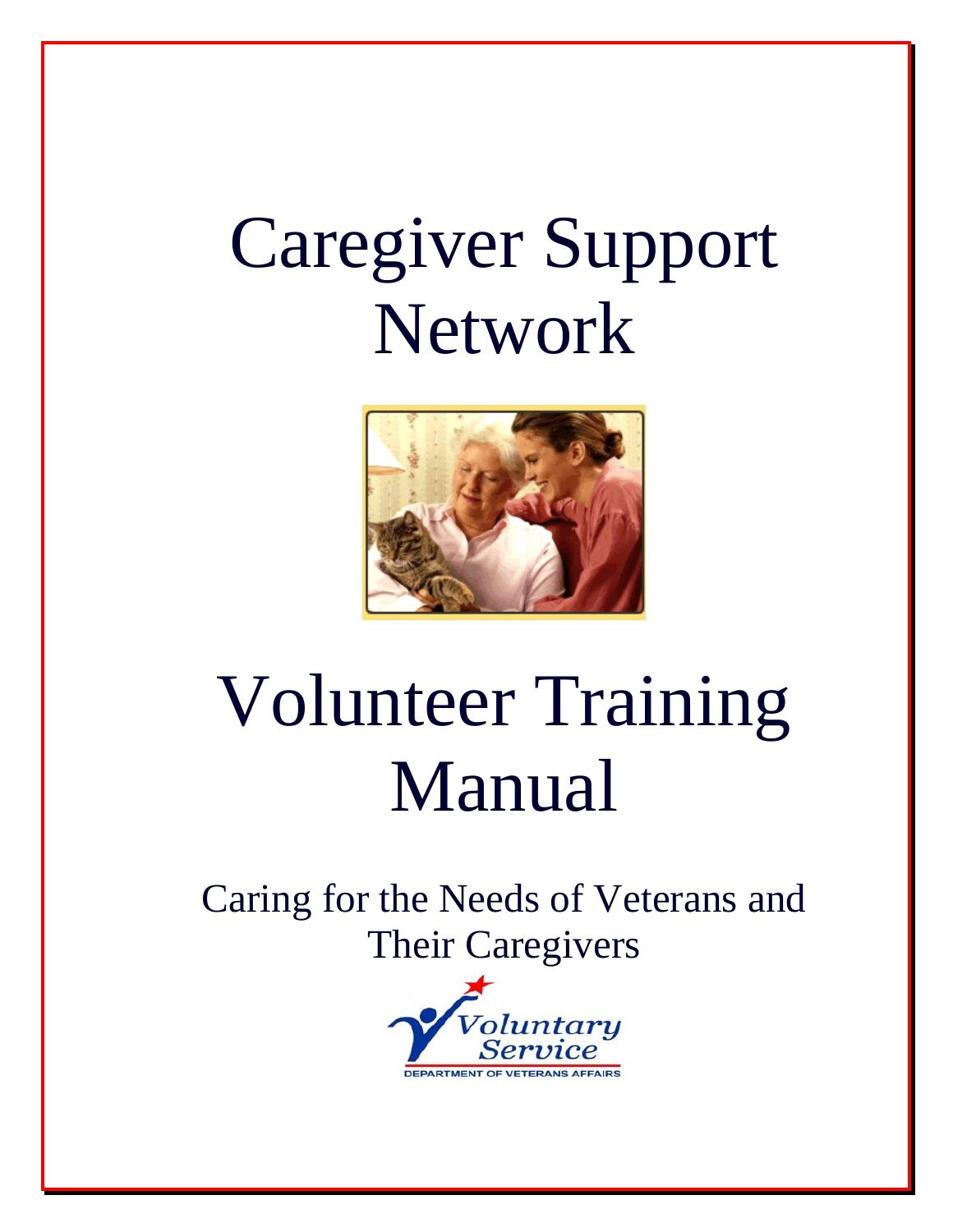## **Table of Contents**

| <b>Introduction</b> |                                                                         |                |  |
|---------------------|-------------------------------------------------------------------------|----------------|--|
|                     | $\Box$ Office of Care Coordination                                      | $\overline{4}$ |  |
|                     | $\Box$ Voluntary Service Office                                         | 4              |  |
|                     | $\Box$ Basic Terminology of Caregiving                                  | 5              |  |
|                     | $\Box$ Benefits of Training                                             | 6              |  |
|                     | $\Box$ Legal Notice                                                     | 6              |  |
|                     | The Decision to Become a Volunteer Support Caregiver                    | $\overline{7}$ |  |
|                     | $\Box$ The Case for More Volunteer Support Caregivers                   | 7              |  |
|                     | $\Box$ What Motivates a Person to Become a Volunteer Support Caregiver? | 8              |  |
|                     | $\Box$ Trends in Volunteerism                                           | 8              |  |
|                     | $\Box$ To Become a Volunteer Support Caregiver: The Importance of the   | 9              |  |
|                     | Decision                                                                |                |  |
|                     | $\Box$ Most Commonly Asked Questions by Volunteers                      | 9              |  |
|                     | $\Box$ Attributes of a Good Volunteer                                   | 11             |  |
|                     | $\Box$ Psychological and Social Issues                                  | 12             |  |
|                     | $\Box$ EXERCISE 1: Being a Volunteer                                    | 15             |  |
|                     | <b>Understanding Caregiver and Care Recipient Needs</b>                 | 17             |  |
|                     | $\Box$ Basic Needs for Primary Caregivers and Care Recipients           | 17             |  |
|                     | $\Box$ Common Stress Reactions                                          | 18             |  |
|                     | $\Box$ Practical Interventions for Primary Caregivers                   | 18             |  |
|                     | $\Box$ Symptoms of Caregiver Burnout                                    | 20             |  |
|                     | $\Box$ How Volunteers Can Help                                          | 22             |  |
|                     | $\Box$ Listening Skills                                                 | 22             |  |
|                     | The Role of the Volunteer Support Caregiver                             |                |  |
|                     | $\Box$ Volunteer Assignments                                            | 24             |  |
|                     | $\Box$ Volunteer Position Descriptions                                  | 25             |  |
|                     | $\Box$ Evaluation/Competencies                                          | 26             |  |
|                     | $\Box$ The Care Plan                                                    | 28             |  |
|                     | <b>Q</b> Organizing Tasks and Activities                                | 28             |  |
|                     | $\Box$ Activities to Keep the Care Recipient Vital and Independent      | 31             |  |
|                     | <b>Volunteer Rights and Responsibilities</b>                            | 32             |  |
|                     | $\Box$ Nonperformance by a volunteer                                    | 32             |  |
|                     | Do's and Don'ts for Reducing Risks                                      | 33             |  |
|                     | $\Box$ Confidentiality and Patient Privacy                              | 34             |  |
|                     | $\Box$ Guidelines for Emergencies                                       | 36             |  |
|                     | $\Box$ Expectations, Challenges and Dealing with Disappointments        | 37             |  |
|                     | The Importance of Clear Communication                                   |                |  |
|                     | $\Box$ Assertiveness Tips for Volunteer Caregivers                      | 38             |  |
| ⊔                   | <b>Understanding Other Cultures</b>                                     | 39             |  |
|                     | $\Box$ EXERCISE 2: Appreciating Our Differences                         | 41             |  |
|                     | $\Box$ Dealing with Problems                                            | 42             |  |
|                     |                                                                         |                |  |
|                     | Continued on next page                                                  |                |  |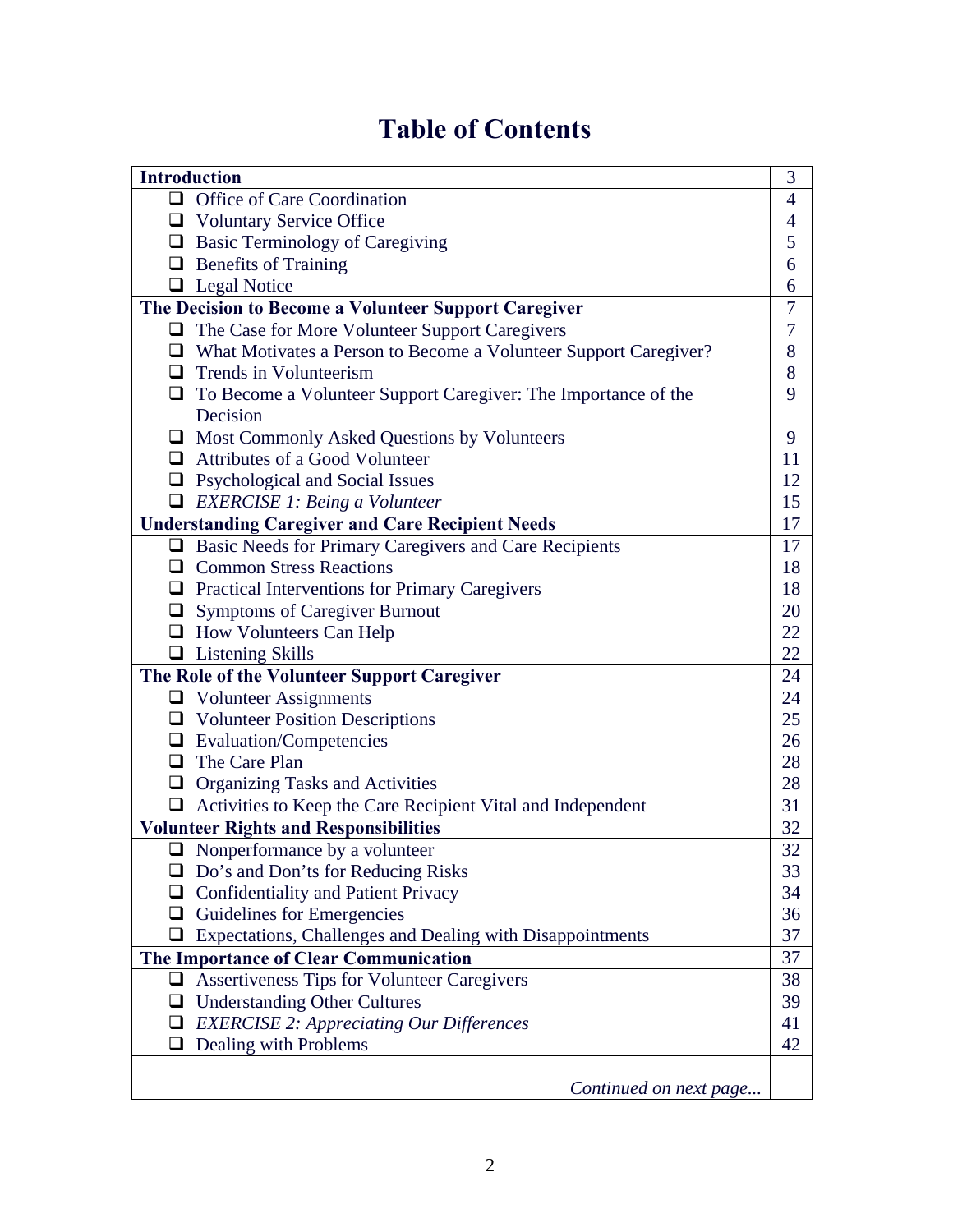| <b>Relating to the Primary Caregiver Family</b> |                                                                          |    |  |
|-------------------------------------------------|--------------------------------------------------------------------------|----|--|
|                                                 | $\Box$ Basic Concepts and Principles of Family Systems                   | 42 |  |
|                                                 | <b>Safety Issues</b>                                                     | 43 |  |
|                                                 | $\Box$ Advocacy                                                          | 44 |  |
|                                                 | $\Box$ Household Safety                                                  | 46 |  |
|                                                 | $\Box$ Guidelines for Preventing Falls                                   | 46 |  |
|                                                 | $\Box$ The Importance of Cleaning a Home for Germ Control                | 47 |  |
|                                                 | $\Box$ Four Sets of Tasks for Household Cleaning Chores                  | 48 |  |
|                                                 | $\Box$ Handwashing                                                       | 49 |  |
|                                                 | Additional Precautions Against Infection                                 | 49 |  |
|                                                 | $\Box$ How to Dispose of Body Waste                                      | 49 |  |
|                                                 | $\Box$ Hygiene in the Kitchen                                            | 50 |  |
|                                                 | $\Box$ Nutrition and Meals                                               | 50 |  |
|                                                 | <b>Medication Issues</b>                                                 | 52 |  |
|                                                 | $\Box$ Medications: Questions to Ask                                     | 53 |  |
|                                                 | $\Box$ Reasons Why Some People Refuse Medications                        | 53 |  |
|                                                 | $\Box$ Volunteer Assistance with Medication                              | 54 |  |
|                                                 | $\Box$ Reading the Label                                                 | 55 |  |
|                                                 | $\Box$ Medication Record                                                 | 56 |  |
|                                                 | $\Box$ Storing Medication                                                | 56 |  |
| <b>Dealing with Relationships and Loss</b>      |                                                                          |    |  |
|                                                 | $\Box$ Preparing for Endings                                             | 57 |  |
|                                                 | $\Box$ When a Care Recipient Recovers                                    | 58 |  |
|                                                 | $\Box$ The Benefits of Introspection and Self-Knowledge                  | 58 |  |
|                                                 | $\Box$ Recommended Steps for Preparing for the End of Caregiver Support  | 60 |  |
|                                                 | Assignments                                                              |    |  |
|                                                 | $\Box$ Preparing for the End of the Volunteer Relationship When the Care | 61 |  |
|                                                 | Recipient is Dying                                                       |    |  |
|                                                 | $\Box$ Five Reactions to Terminal Illness                                | 62 |  |
|                                                 | $\Box$ Seven Fears Faced by the Dying                                    | 62 |  |
|                                                 | $\Box$ Grief and the Aftermath                                           | 64 |  |
|                                                 | The Stages of Grief                                                      | 67 |  |
|                                                 | <b>EXERCISE 3: Self-Assessment of Your Beliefs about Death and Dying</b> | 68 |  |
|                                                 | <b>Getting the Most Out of Your Volunteer Assignment</b>                 |    |  |
|                                                 | <b>EXERCISE 4: The Case of Mr. Ruiz</b>                                  | 71 |  |
|                                                 | $\Box$ Recognition and Rewards                                           | 73 |  |
|                                                 | Getting a Veteran Involved                                               | 73 |  |
|                                                 | <b>Beginning Your New Assignment</b>                                     | 74 |  |
|                                                 | Addendum: FORMS                                                          |    |  |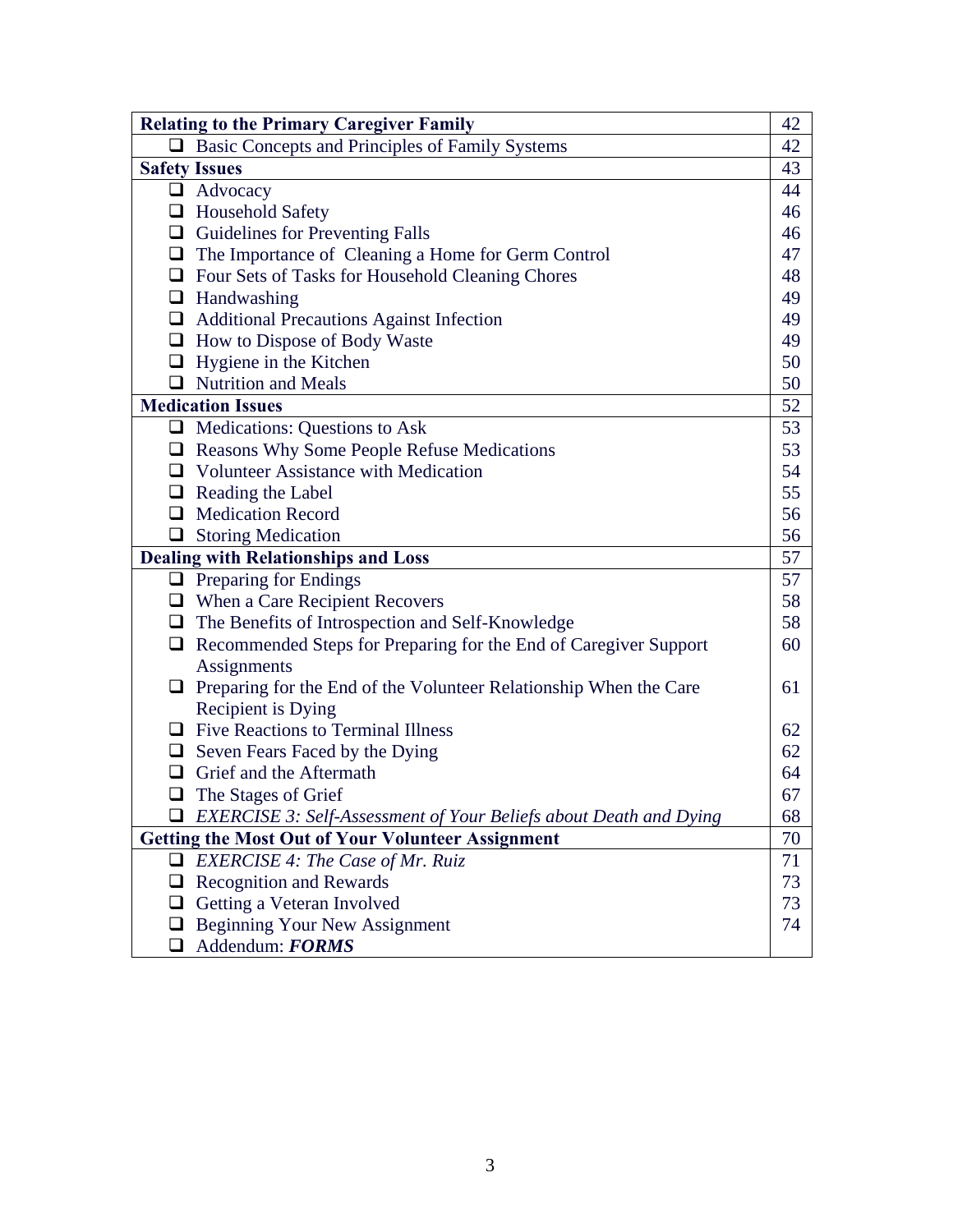#### A Training Manual for the *Caregiver Support Network*

## *Introduction*

VA Voluntary Service (VAVS) and the Office of Care Coordination (OCC) have joined together to form the *Caregiver Support Network* to prepare volunteers to more effectively assist primary caregivers of veterans. This training manual is designed to help community organizations and volunteers to provide compassionate support to those offering care to America's veterans in their homes.

#### *Office of Care Coordination*

The VA is implementing care coordination in response to the changing care needs of veteran patients in the 21st Century. As an increasing proportion of veteran patients live longer and healthier lives they are seeking alternative options, when feasible, to hospital and institutional-based long-term in managing the chronic diseases they suffer from such as diabetes and heart failure.

Care coordination in VHA is defined as: *"Care coordination is the wider application of care and case management principles to the delivery of health services using health informatics, disease management and telehealth technologies to facilitate access to care and*  to improve the health of designated individuals and populations with the specific intent of *providing the right care in the right place at the right time."*

In support of its mission, one of OCC's responsibilities includes offering support to caregivers. Making the home into the preferred place of care places the caregiver in a pivotal position in the care delivery process. OCC works with other VA offices/departments, clinicians, educators and caregiver groups to understand the needs of caregivers and how they can be supported.

#### *Voluntary Service Office*

The Department of Veterans Affairs Voluntary Service (VAVS) has provided over 58 years of service to America's veterans seeking care in VA health care facilities. Since 1946, VAVS volunteers have donated 663.5 million hours of service.

With more than 133,000 volunteers, VAVS is the largest volunteer program in the Federal government. More than 350 national and community organizations support VAVS. The program is supported by a VAVS National Advisory Committee, composed of 63 major veteran, civic and service organizations, which reports to the Under Secretary for Health. VAVS volunteers and their organizations annually contribute an estimated \$42 million in gifts and donations.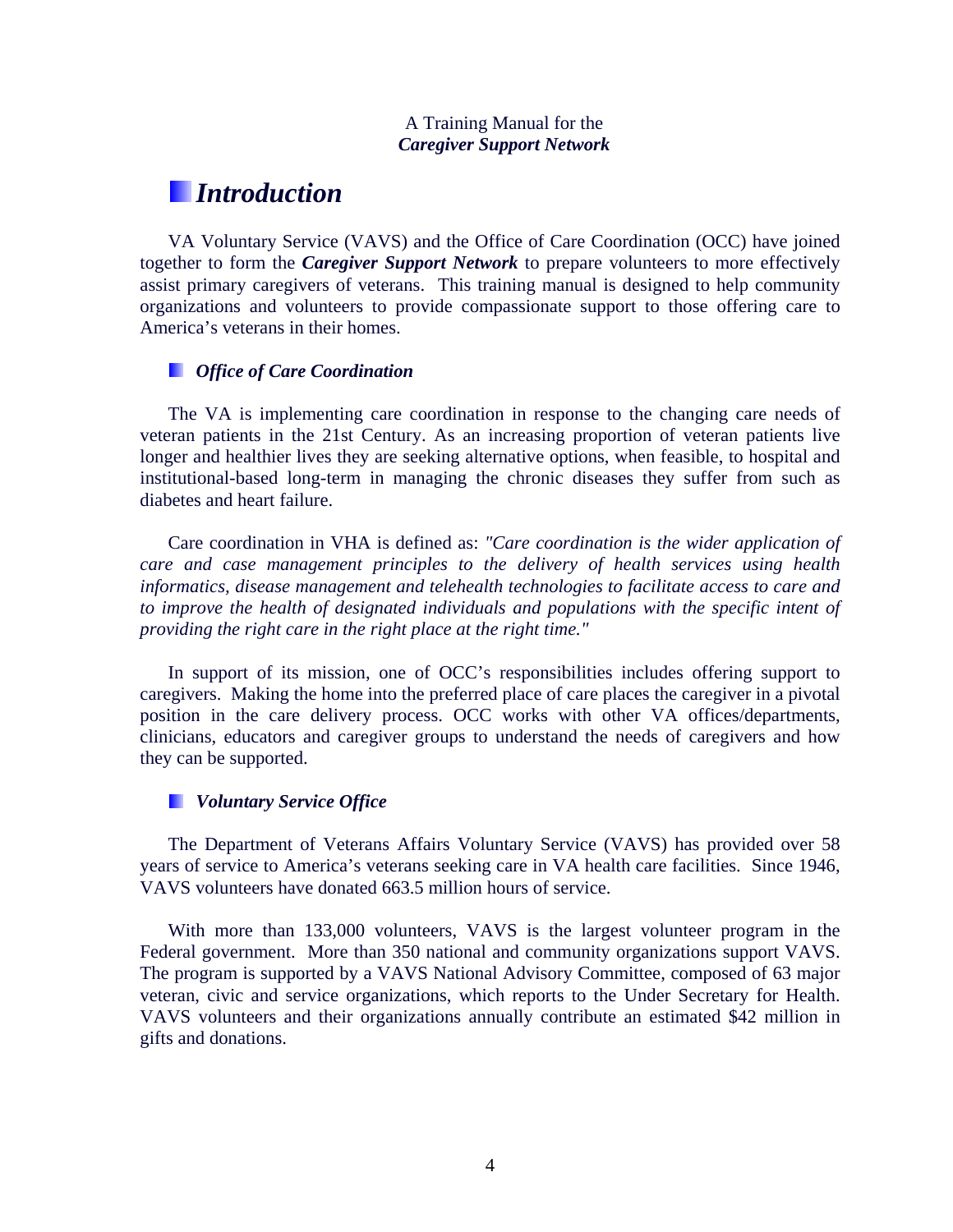As VA has expanded its care of veteran patients into the community, volunteers have become involved. They assist veteran patients by augmenting staff in such settings as hospital wards, nursing homes, community-based volunteer programs, end-of-life care programs, foster care and veterans outreach centers.

The *Caregiver Support Network* is another way that VAVS is supporting the needs of veterans and their families in this changing health care environment. VAVS seeks to involve additional volunteers, community and faith based organizations, in addition to educational and corporate entities to support this initiative.

#### *Basic Terminology of Caregiving*

Throughout this training manual, you will see terms such as "volunteer," volunteer support caregiver," "caregiver," "family caregiver," "primary caregiver," " care recipient," and "care receiver." Because these terms can be confusing, following are definitions and notations that will help clarify what is meant when these terms are used in the text of this manual.

**Volunteer:** A person who offers to provide a service to another individual or organization of his/her own free will and without pay.

**Volunteer Support Caregiver:** An individual who has chosen to provide assistance, as a volunteer, to a primary caregiver or to an older adult who has a chronic disease or condition or who needs some level of assistance because he or she can no longer function independently. In the context of this manual, the terms "volunteer" and "volunteer support caregiver" sometimes are used interchangeably because the only kind of volunteer mentioned in these sections is an individual who serves as a volunteer support caregiver.

**Caregiver/Family Caregiver**: A person who provides care (emotional, custodial, paramedical, legal, etc.) for another person who is chronically ill or disabled. Family caregivers may be a spouse, parent, adult child, sibling or other blood or appointed relative, of the care recipient. Family caregivers differ from professional caregivers in that they are providing care because of their sense of obligation and their emotional relationship with the care recipient, not because caregiving is their chosen profession.

**Primary Cargiver:** A person who provides the majority of hands-on care to another individual who is chronically ill, disabled or emotionally or mentally unable to function independently. This person usually is the one who makes most of the decisions and organizes care and services for the care recipient. This person may not necessarily be a blood relative, but rather a close friend or partner. In the context of this manual, the terms "caregiver" and "primary caregiver" sometimes are used interchangeably because the only kind of caregiver mentioned in these sections is a person who provides the majority of handson care (emotional, custodial, paramedical, legal, etc.) to an adult who is chronically ill, disabled or emotionally or mentally unable to function independently.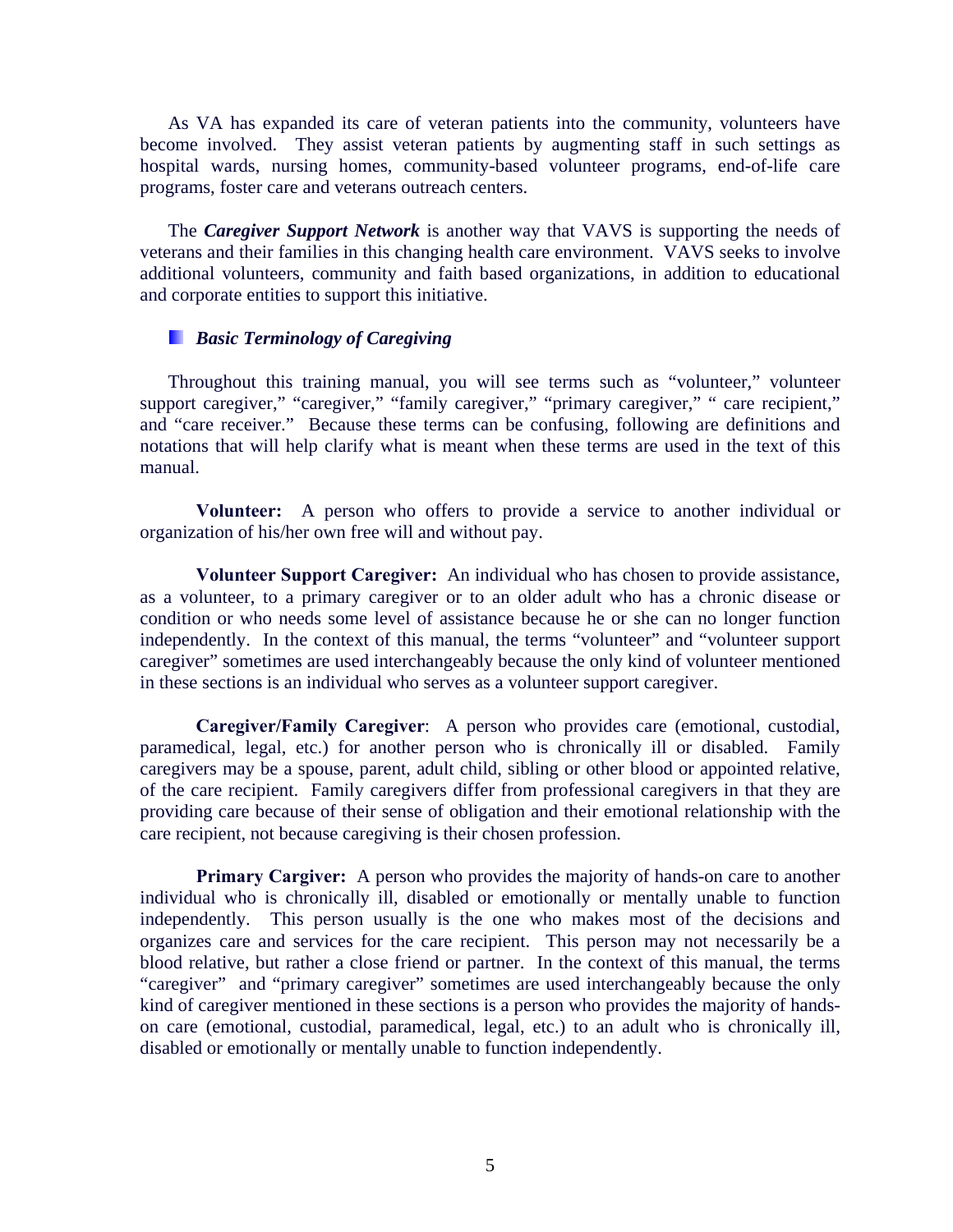**Care Recipient/Care Receiver:** The person who receives hands-on care from another individual or individuals. In the context of this manual, the terms "care recipients" and "care receiver" are used interchangeably to refer to the veteran patient.

#### **Benefits of Training**

This training manual has been created with the following benefits in mind:

- To provide effective volunteer assistance to the veteran care recipient and primary caregiver.
- To assure that the primary caregiver knows that he or she is not alone and has the help of an agency with skilled volunteers and supportive resources in the community.
- To help provide volunteers with comfort and confidence from strengthening old skills and acquiring new skills after completing a volunteer support caregiver training program.
- To maximize the quality of services provided by volunteers, while minimizing potential risks of harm.
- To help community-based organizations more effectively support and encourage volunteer involvement in the *Caregiver Support Network*.

#### *Legal Notice*

This training manual is not intended to, nor does it replace, the professional care, advice and services of physicians, nurses and other members of the VA health care providers, or legal or social service agencies. Neither does this training manual purport to train employees of these services. Individuals participating in the Caregiver Support Network agree to do so in a volunteer capacity only.

Certificates of completion will be issued, although there is no accreditation or licensure given or implied for using the materials and information included in the manual, nor is the content considered to be all inclusive.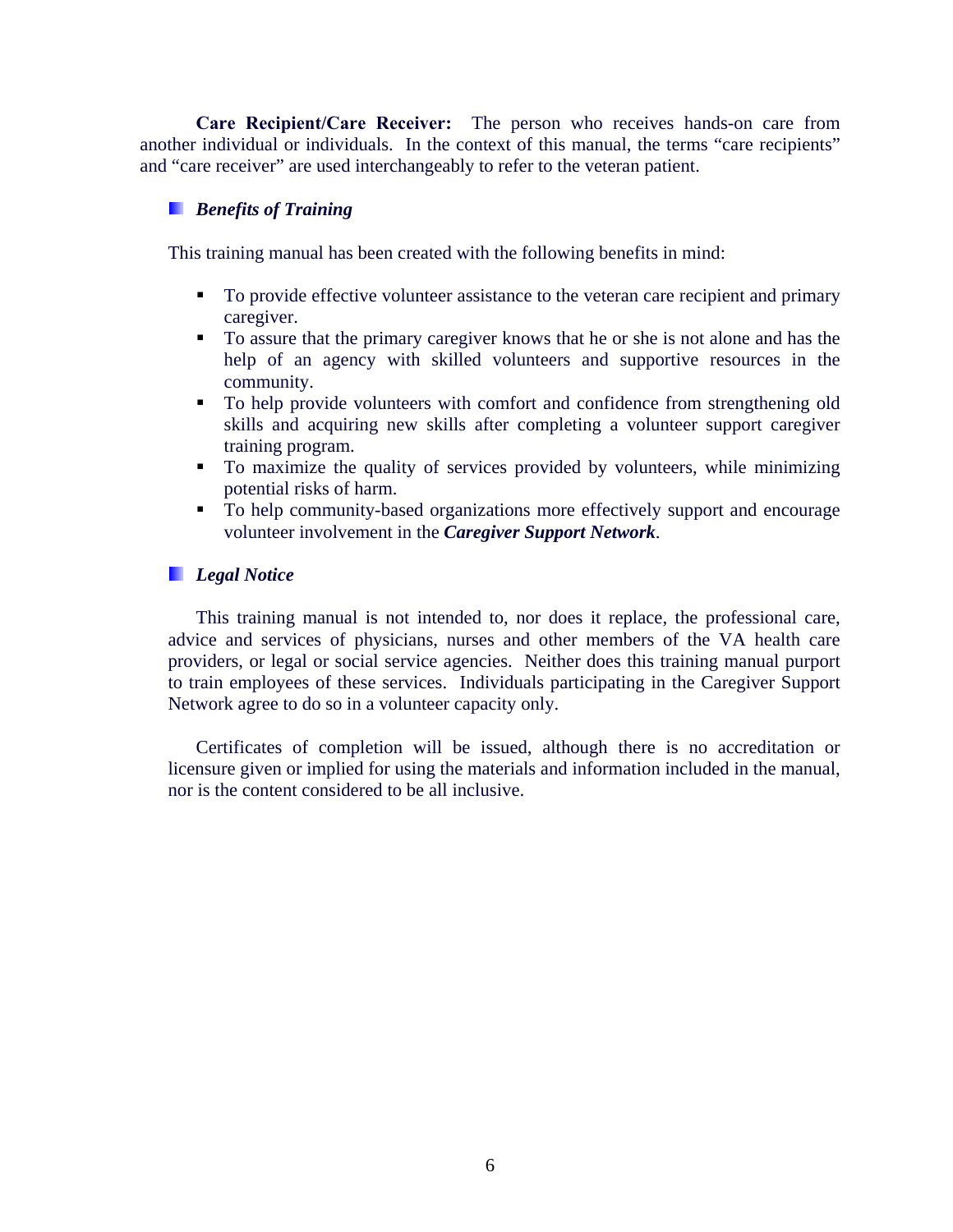### *The Decision to Become a Volunteer Support Caregiver*

There is a growing need for well-trained volunteers to support primary caregivers and veteran care recipients coping with the daily challenges of living with a chronic disease, illness, disability, or condition of aging. Serving as a Volunteer Support Caregiver can be extremely fulfilling and allow individuals and groups an opportunity to meet a tremendous need in their communities, while maintaining the flexible scheduling so important to many.

How will you know whether this is the assignment for you?

#### *The Case for More Volunteer Support Caregivers*

It is estimated that, by the year 2050, more than one out of every five people will be age 65 or older. That means that over 20 percent of the population in the United States will be comprised of older adults. In fact, those over age 85 are the fastest growing segment of our population.

This can be a blessing for most of those who reach this stage in their lives with fairly good health, but can be a tremendous hardship for those with serious illnesses. It also can be a burden to their healthier spouses and their adult children who are likely to become their primary caregivers.

Adult children who are the "baby boomers," born between 1945 and 1965, will probably spend more time caring for their parents than they have caring for their own children. The children of these "boomers' will have to face even more years as caregivers.

The rapidly changing demographics in the United States will create health care needs for the growing older adult population unlike anything we have ever seen. Because of this, out health care system, our government programs, our community-based services and ---most of all--- out families will be greatly challenges.

According to Dr. Gregory Spencer, a demographer with the U.S. census Bureau, the "baby boom" is predicted to become the "centenarian boom" over the next 50 years or so. By 2025, there will be nearly 500,000 centenarians—and about 1.3 million by 2050.

Since fiscal year 2000, the number of veterans being treated in VA facilities has been increasing. Not only have the "baby boomers" found themselves caring for their elderly parents, but they are also growing older themselves and representing a growing portion of the veteran population seeking health care services from VA. Because the criteria for receiving VA nursing home care can be stringent, there is increasing likelihood that the aging veteran will need to be cared for in his or her home or that of a family member.

In addition, VA has taken an active role in transitioning the health care of injured/ill returning combat veterans from Military Treatment Facilities to VA. The Seamless Transition Program has added a new demographic and a new dimension to VA health care. Many of the returning soldiers from this country's most recent military conflict are young, perhaps even as young as 19-21 years of age. Prior to this, VA primarily saw aging veterans accompanied by an adult child or spouse as the primary caregiver. Now, in facilities where returning combat soldiers/veterans are being treated it is not uncommon to see a very young patient with their parents, a young spouse and/or possibly young children. Although unfortunate, these young veterans may eventually be care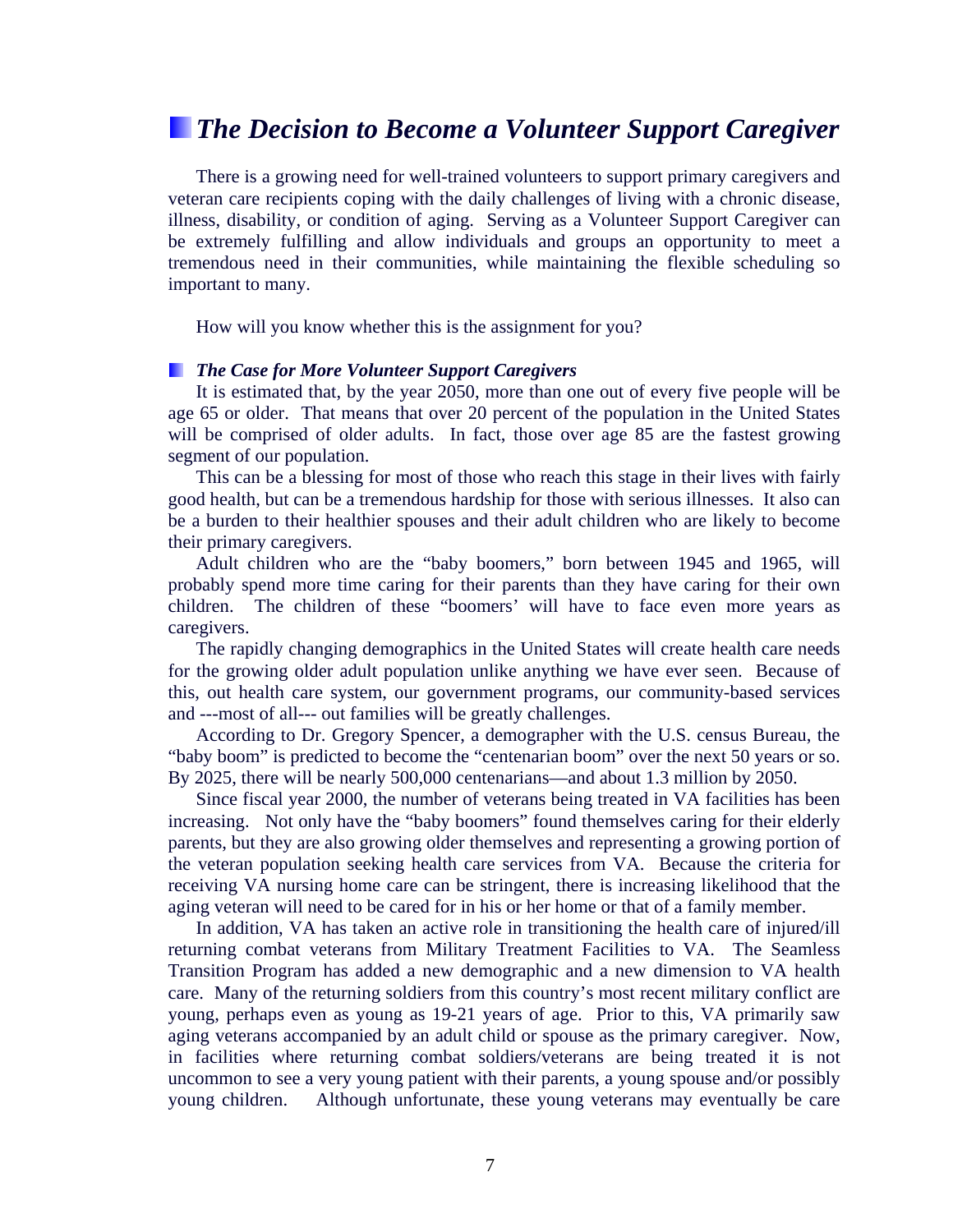recipients, and their parents or spouse caregivers for those suffering long-term or permanent illness or disability. This has prompted VA and VAVS to look closely at how we can support the families of this next generation of American veterans.

As more adults who maintain a reasonable level of health and quality of life, they become good candidates for training as volunteer support caregivers. In addition, VAVS will look toward young people who are willing to make a commitment to VAVS, to veterans and their families, as well as community organizations with people of all ages to meet this critical need in our veteran community.

#### *What Motivates a Person to Become a Volunteer Support Caregiver?*

Most volunteers are motivated by their commitment to a particular cause and organization, and by a sincere desire to help others. For the most part, volunteers are highly motivated people whose energy and positive attitudes are an invaluable resource.

- **v** Volunteer support caregivers work mainly from their faith and their life experiences. They may see it as a concrete way of expressing their faith.
- People become volunteer support caregivers because they see a need in the community, in a friend or relative or in themselves and they connect with a community organization that meets that need.
- Volunteers often want to help people stay independent in their own homes longer. They may see it as preserving and protecting the dignity and respect of individuals.
- Volunteering as a support caregiver can provide opportunities to develop new skills, meet new people and take one's mind off one's own problems or losses.
- **Sometimes, after having been a primary** caregiver for a loved one who has recovered or died, a person will volunteer to support other caregivers to share the benefit of previous experience and to continue to have meaningful connections with others.

#### **TRENDS IN VOLUNTEERISM**

- Volunteers have increasing demands on their time because most volunteers are employed.
- More volunteers are looking for short term (episodic) volunteer opportunities.
- Nearly all volunteers need flexibility and find it difficult to commit to regular hours.
- Volunteers want freedom to act quickly, so they prefer smaller, locally controlled organizations.
- Volunteers (especially "baby boomers") expect challenging and interesting assignments.
- Volunteers are coming from a broader cross-section of our society (i.e., growing number of professionals, youth, unemployed and ethnically diverse.)
- Today's volunteers expect to be treated professionally with respect, dignity and appreciation.
- The growing number of older adults over age 70 are volunteering more than they used to. This group can identify with changing and increasing needs of older adults.
- **Family and group volunteering are** gaining popularity.
- People are interested in working for causes, not just organizations.
- There are many more people with professional skills available to community nonprofit organizations than in the past.
- There are many motivations for volunteering.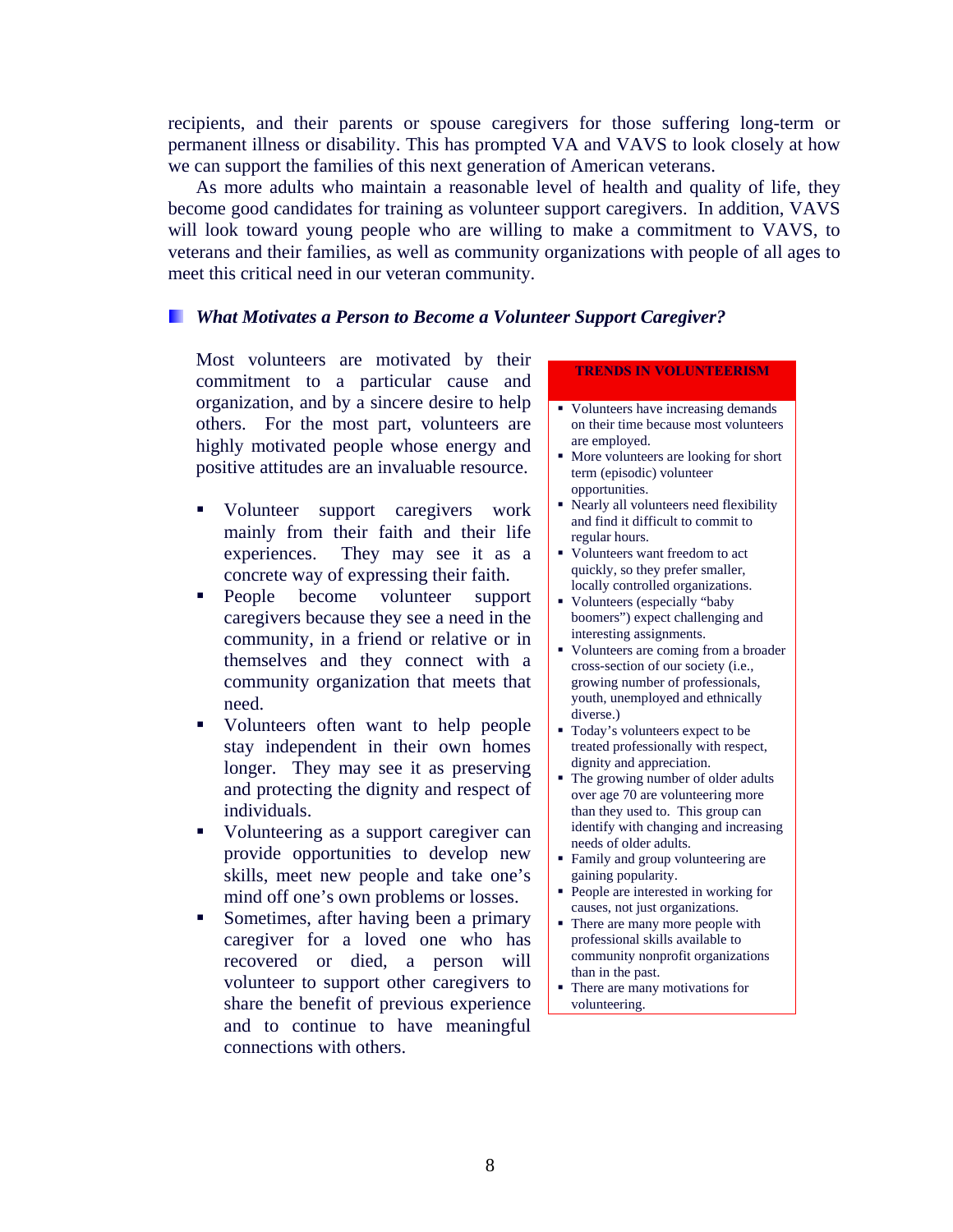#### *To Become a Volunteer Support Caregiver: The Importance of the Decision*

 As a volunteer support caregiver, an individual becomes a part of the support system for an older care recipient, the primary caregiver and the family:

 By deciding to help a veteran care recipient and primary caregiver, the volunteer will support the family's ability to care for the veteran in a familiar home setting.

 By deciding to befriend a veteran care recipient and primary caregiver, the volunteer support caregiver will share the joys and sorrows that are part of another's life.

#### *Most Commonly Asked Questions by Volunteers*

The idea of becoming a volunteer support caregiver initially may seem intimidating for many people. The following is a list of some of the most commonly asked questions asked by potential volunteers.

#### **WILL I BE INTERVIEWED?**

 As a participant in this training program, most likely you have already undergone an interview. The interview process allows the Voluntary Service staff member an opportunity to evaluate the appropriateness of individuals interested in serving in the *Caregiver Support Network.* The interview will also assess previous experience, strengths, weaknesses, interests, availability, special considerations and preferences for volunteer assignments.

 Once accepted into the program, please be sure to keep Voluntary Service informed about:

- Your desire to change volunteer assignments
- Health or physical conditions limiting activity or ability to perform assigned tasks.
- Your access to transportation to get to caregiving site.
- Any convictions for violation of any laws, including traffic violations or any other legal offenses. You will be subject to a background check in accordance with VHA policy.
- Who should be notified in case of an emergency and how to reach that person.
- **Personal references who are not family members.**

**Liability:** As "Without Compensation" (WOC) Employees, VA volunteers are covered under the Federal Tort Claims Act as long as they are acting within the scope of their assignment. This means that any volunteer working in an established assignment has the same protection and rights to medical treatment as a VA employee. In the following sections, we will review the roles and responsibilities of being a Volunteer Support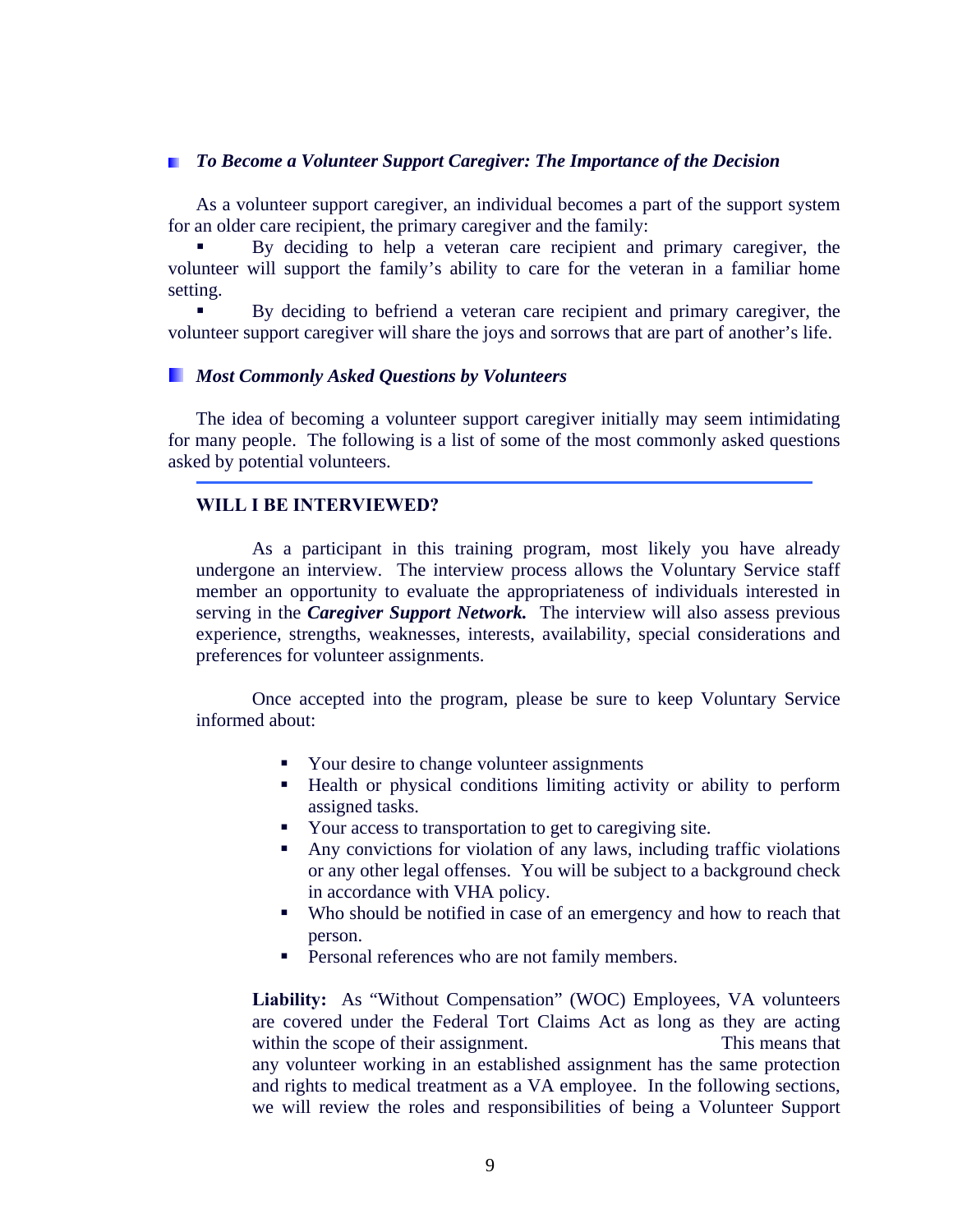Caregiver. You will receive a volunteer position description outlining this information. Be sure that you are not performing tasks that are not a part of your volunteer position. This is the best way to protect yourself, the organization, the veteran, and the caregiver.

#### **WHAT KIND OF WORK IS INVOLVED?**

 The type of work can vary from a couple of hours each week to 2-3 days per week spent helping a veteran care recipient the primary caregiver. As a volunteer, you should feel comfortable in expressing any concerns with your assignment or issues that may arise with the VAVS staff member. You will have access to VAVS personnel and the Social Worker/Case Manager/Care Coordinator responsible for referring the veteran to the Caregiver Support Network to discuss issues related to your volunteer assignment.

*This is one of my dreams that has been fulfilled. I get such energy when I receive calls from care receivers about how much they appreciate the friendly visits, phoning and help they get from volunteers.* 

> *Jeannette Graves Interfaith Volunteer Caregivers Program of Co-op City Bronx, New York*

#### **WHAT SKILLS DO I NEED?**

Volunteers do not need any specialized skills to volunteer in Caregiver Support Network. You have most likely gone through an orientation with Voluntary Service to review the VA and VAVS mission and our expectations from you as a volunteer, an introduction to the personnel responsible for Care Coordination, resources available to volunteers and instructions regarding how to ask for advice or emergency assistance.

 In addition, the information that you will obtain from this course will prepare you with the skills and tools needed to perform your assignment effectively.

 The training course will include how to communicate with professional care providers, understanding the aging process, Traumatic Brain Injury (TBI) and or other areas related to specific health conditions of the veteran care recipient to whom you will be assigned., practical "do's and don'ts," legal issues, safety issues, respite care, listening skills, the importance of sensitivity to and awareness of the veteran's emotional needs, the possible attitudes and feelings of the primary caregiver, how to set one's own limits, guidelines for friendly visitors, telephone reassurance and so on.

 The skills that you will develop during this training course will assist you in your assignment regardless of your level of formal education or economic background. Working within the Caregiver Support Network may prepare you for new career opportunities or, if you are already employed, may bring greater respect and recognition from your employer and your community.

Volunteer experiences also provide valuable opportunities for everyone to give back to their communities and to the veterans who have given of their lives in service to our Nation.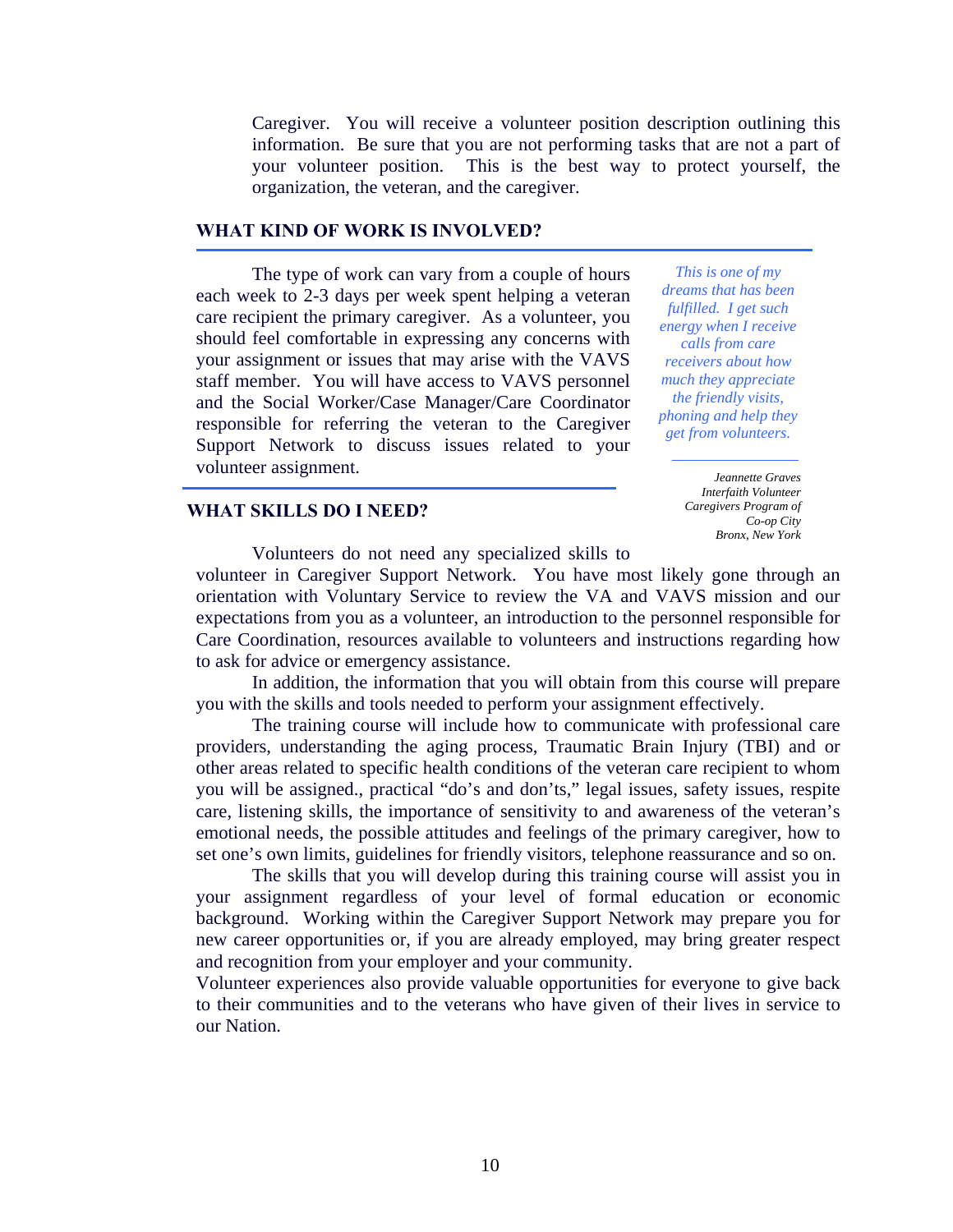#### **HOW MANY HOURS WILL I HAVE TO WORK?**

The number of hours volunteer support caregivers agree to work is dependent upon the individual volunteer. Our organization offers assignment that fit the number of hours and days volunteers are willing to work and their lifestyles and other personal and professional commitments. Reliability is the key element for consideration here.

 Once a veteran has been assigned, you will receive a volunteer schedule *(see Forms section*), a copy which will be provided to the primary caregiver, in addition to a copy being maintained in Voluntary Service. You should try to meet your commitment to an assignment for a certain or number of days per week and hours per day during a set number of months. If you cannot meet a particular commitment on a given day or week, please try to give plenty of notice, so that alternative arrangements can be made. Be sure to let a staff member know when:

- you will not be able to visit.
- your volunteer caregiver schedule or availability changes; or
- you are sick. Don't push yourself to keep your caregiving appointment when you are ill. You may inadvertently compromise the health of the veteran care recipient.

 Canceling at the last minute or failing to show up for the assignment may disappoint the veteran care recipient and/or the primary caregiver; it may also compromise the integrity of the *Caregiver Support Network*, VAVS and the VA overall.

#### *Attributes of a Good Volunteer*

- Good volunteers engage in proper and positive efforts.
- A good volunteer is someone with vision, motivation and a willingness to act.
- There are few limits to someone's ability to volunteer. A volunteer does not need to have physical strength or dexterity. A volunteer does not need special education or training; these can be taught.
- A volunteer needs common sense and a willingness to work in cooperation with others. Social skills may be taught or improved upon.
- "Service with a smile" is a slogan that sums up the value of volunteers. A volunteer gives service cheerfully, willingly and with joy.
- A volunteer must have a sense of priority. He or she cannot be all things to all people. A volunteer needs to learn that problems can be solved by taking many small bites rather than on big swallow.
- A volunteer must have a positive attitude balanced with a realistic view of the world.
- A good volunteer faces up to adversity and say, "Let's roll up our sleeves and get to work---we can do something about this."
- Enthusiasm is an important quality in a volunteer, one that will grow as the volunteer experiences the satisfaction of pursuing and realizing a worthy goal.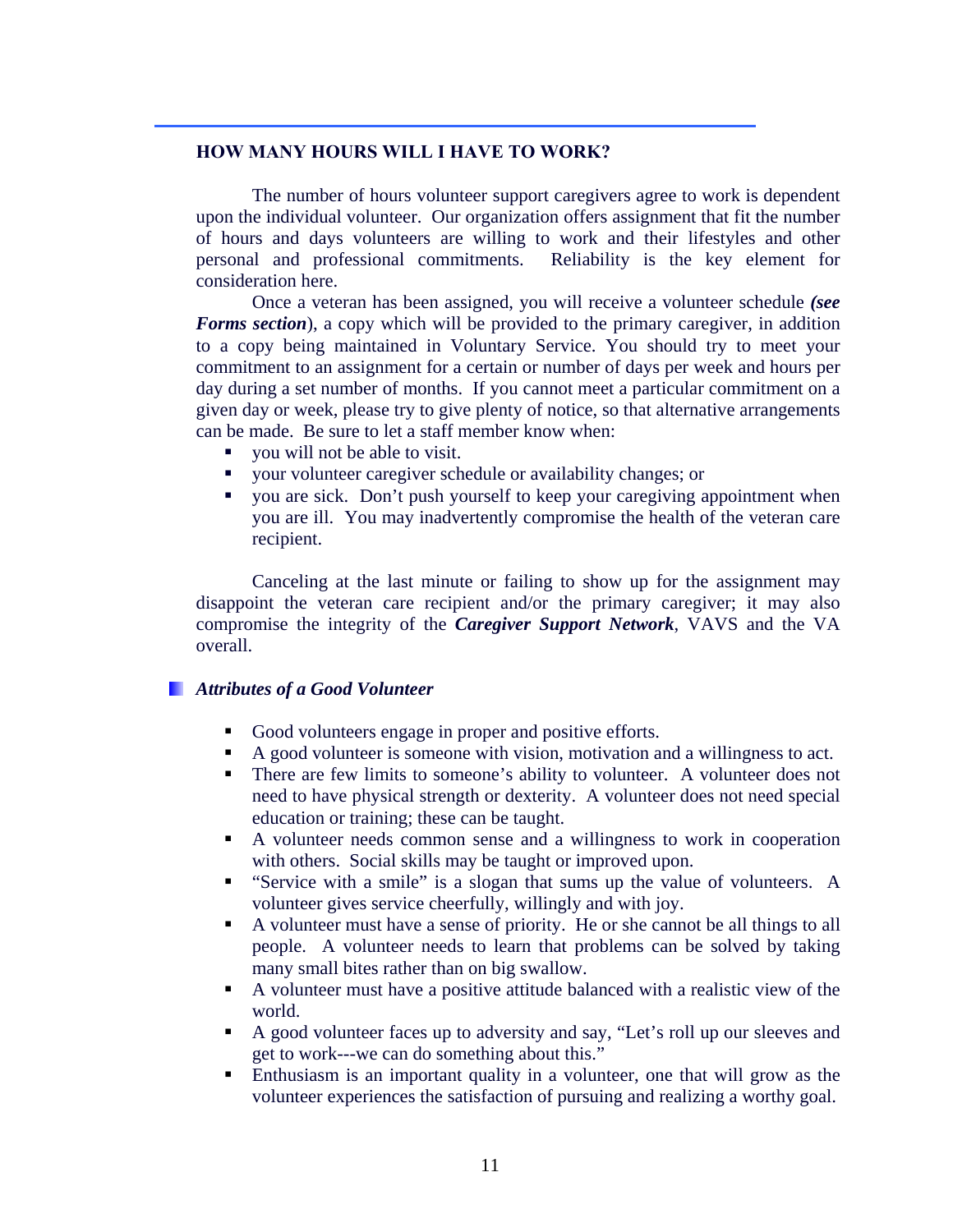To be effective, a volunteer must feel that an organization's purpose is worthwhile and consistent with one's personal beliefs.

Americans have benefited from our tradition of self-help and grassroots community action. We regard volunteerism as an extension of individual liberty, freedom of action and responsible citizenship. The privilege of this liberty and freedom has been paid for through the sacrifice and service of the men and women in the armed forces of our Nation's military. We owe them a debt of gratitude, and for this reason we recruit highly dedicated volunteers to serve them and their families.

#### *Psychological and Social Issues*

֚֚֡֕

The role of the Volunteer Support Caregiver is vital to the care and treatment of our veterans. We take very seriously the mental, physical and emotional health of volunteers enlisted to serve them. Ask yourself these questions as you prepare for an assignment within the Caregiver Support Network. There is no shame in admitting that this may not be the most suitable assignment for you. Issues arise when you are not willing to accept your own limitations--- issues that affect you, the organization, the caregiver, and the veteran. Be honest and thoughtful in your consideration.

#### **DOES THE VOLUNTEER HAVE THE RIGHT ATTITUDE?**

 If a volunteer's personality is optimistic, viewing others and most situations as basically good, then the volunteer's attitude about caregiving, the veteran care recipient and the primary caregiver will be positive. Volunteers can also help bring out the best in the care recipient.

**Key Point: See your role as one responsible for fostering a positive and nurturing environment for both the veteran and the primary caregiver.** 

#### **CAN THE VOLUNTEER RESIST THE URGE TO CONTROL?**

It takes a wise person to understand that the only real control possible is that of oneself. The volunteer cannot control others' attitudes, desires or feelings. The best the volunteer can do is influence the care recipient or the primary caregiver by the volunteer's reaction to their behavior.

The veteran care recipient is an adult and, assuming competency, has the right to determine the course that his or her life will take, including accepting or rejecting a doctor's (or anyone else's) advice. This is probably the hardest fact for a primary caregiver or a volunteer support caregiver to accept.

**Key Point: Stay in touch with the boundaries of your volunteer caregiver role.**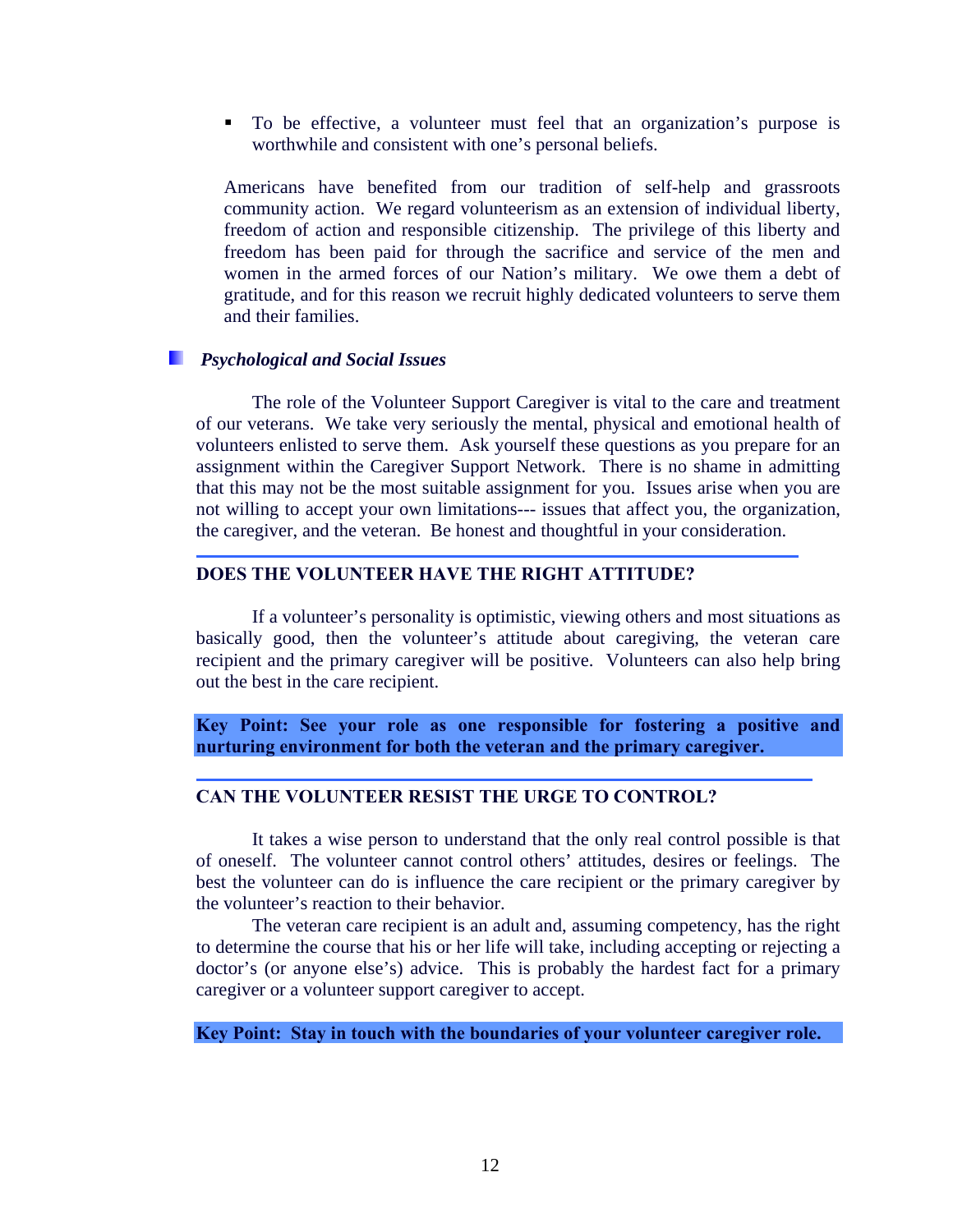#### **DOES THE VOLLUNTEER KNOW WHEN TO HELP AND WHEN NOT TO?**

When the need for care of an ill or disabled veteran arises, often the volunteer support caregiver's first instinct is to rush in and take over. If it is an emergency situation, the volunteer's instinct probably is correct. However, in most instances, "Let me do it for you" is not the kindest or even the most appropriate thing the volunteer can offer. This is where judgment plays a key role.

 Volunteer support caregivers sometimes walk a fine line between helping and hindering the veteran care recipient. The volunteer has to avoid doing too much, helping too much, being too protective—and ending up hurting the very person the volunteer is trying to assist. This is especially true of the veteran care recipient is recovering from an illness and needs to relearn skills in order to maintain a level of independence.

While attending to their volunteer assignments, volunteers sometime inadvertently "walk into" complex family dynamics and situations with which they should not interfere. Although it is tempting to try to be helpful, the volunteer should avoid offering opinions or taking sides in these situations.

**Key Point: Take the lead on when and how much assistance to offer from the veteran care recipient. Be sensitive to their feelings.** 

#### **CAN THE VOLUNTEER SUPPORT CAREGIVER ACCEPT CHANGE?**

 Accepting change is necessary, especially in a caregiving situation where things can change suddenly. Accepting change is especially difficult if the volunteer support caregiver has a hard time accepting that he or she cannot control anything or anyone else.

 The veteran care recipient may undergo many changes the volunteer will have to deal with in support caregiving. Changes may be physical and/or mental can be the result of disease or an attitude shift by the veteran care recipient. The cause is incidental to the fact that the volunteer must accept these changes and deal with their consequences.

**Key Point: Being receptive to change is essential in your ability to support the veteran care recipient and the primary caregiver.** 

#### **CAN THE VOLUNTEER ACCEPT THE INEVITABLE?**

Caregiving support responsibilities have a tendency to engulf a volunteer's life, but they don't have to. Keeping the situation in perspective will help the volunteer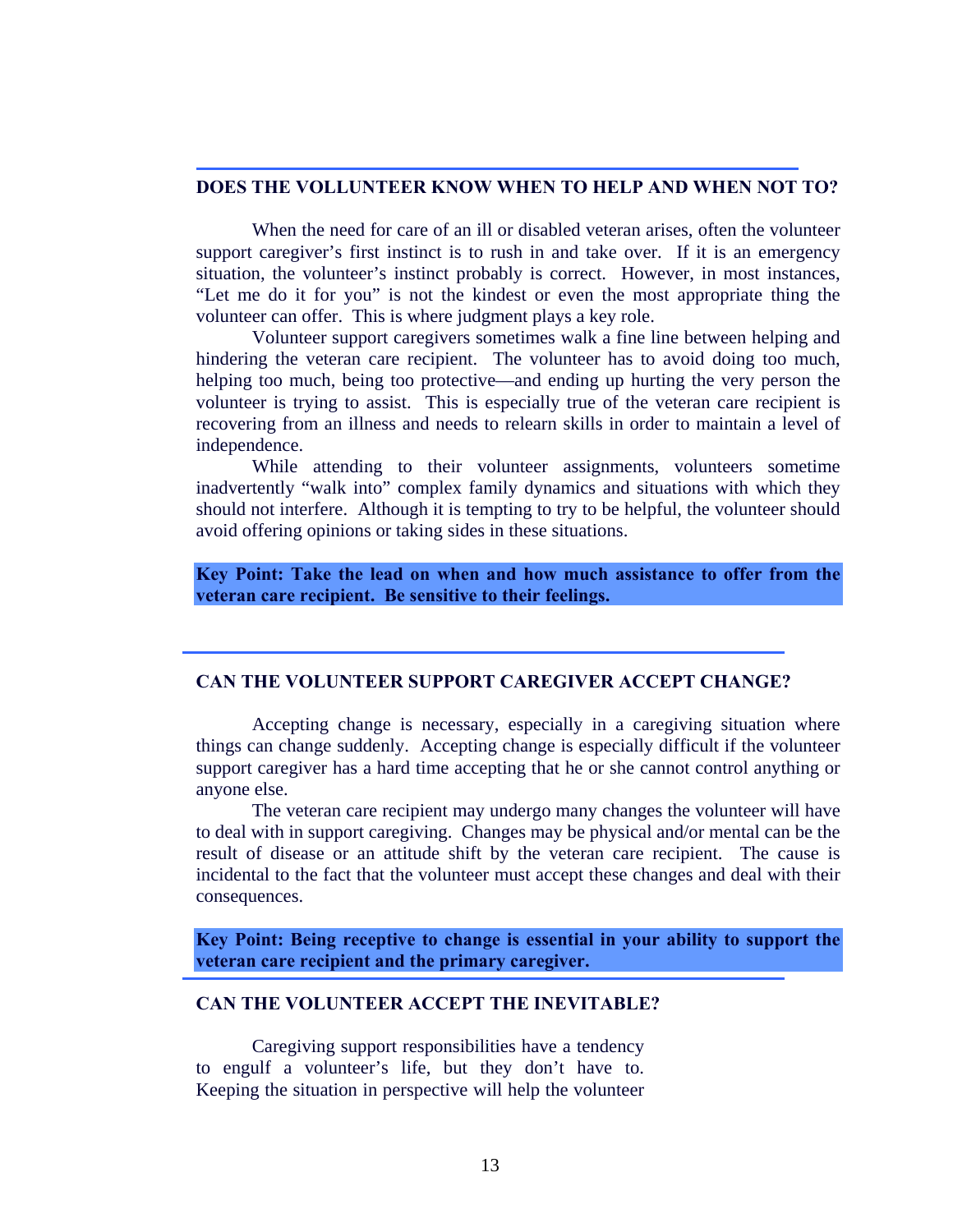remain relatively peaceful and guilt-free when the need for caregiving has ended.

 Regardless of what the primary caregiver, volunteer, veteran care recipient or doctor does, the veteran care recipient may eventually die, particularly if the veteran is elderly. The volunteer never likes facing this fact, but he or she will need to come to terms with it, not only for his or her own sake, but also for the sake of the veteran care recipient.

The care recipient must adjust to the idea of death on a personal level. This means going from the abstract idea that death will come someday to the realization that death is likely to come sooner rather than later in some instances.

The elderly veteran may have an easier time accepting death than the volunteer support caregiver. In the later *A woman cared for members of her family until their deaths. After the third one, she thought that she never wanted to do this again. However, after a period of recovery, she decided that she had become an expert in caregiving. There were others who needed her help.* 

> *Ms. Mardythe Di Pirro Interfaith Volunteers for Charity in Action Hampton Bays, NY*

stages of life, time is perceived in a much more finite way than when someone is 35 or 40 years old. If the veteran has a terminal condition, regardless of age, acceptance of death is especially necessary.

Discussing death as part of life promotes greater acceptance for everyone, including the care recipient, the primary caregiver, the volunteer and the family.

 Other than death of the veteran care recipient, the caregiving relationship may have other transitions along the way. If the volunteer caregiver was enlisted to assist the primary caregiver during a long term rehabilitation process of the care recipient, the relationship may be terminated following successful rehabilitation. A suspension or termination of the relationship may occur if the veteran is hospitalized, if the veteran or the primary caregiver relocates, or simply if there is a need to make a change. We will address the issue of loss in Section \_\_\_of this manual.

#### **Key Point: Be willing to accept the limitations of the caregiving relationship.**

#### **IS THE VOLUNTEER EMOTIONALLY WELL BALANCED?**

Volunteer support caregivers have many responsibilities, not only to the care recipient and to family commitments, but to themselves—a responsibility to take care of their own needs.

On the surface, this may sound selfish when the volunteer is supposed to be concerned about the older care recipient, primary caregiver and family. But it really isn't. Remember: the only way to have something to give to another is to first gather it yourself.

**Key Point: Monitor your own physical, mental and emotional health throughout the volunteer caregiving process.**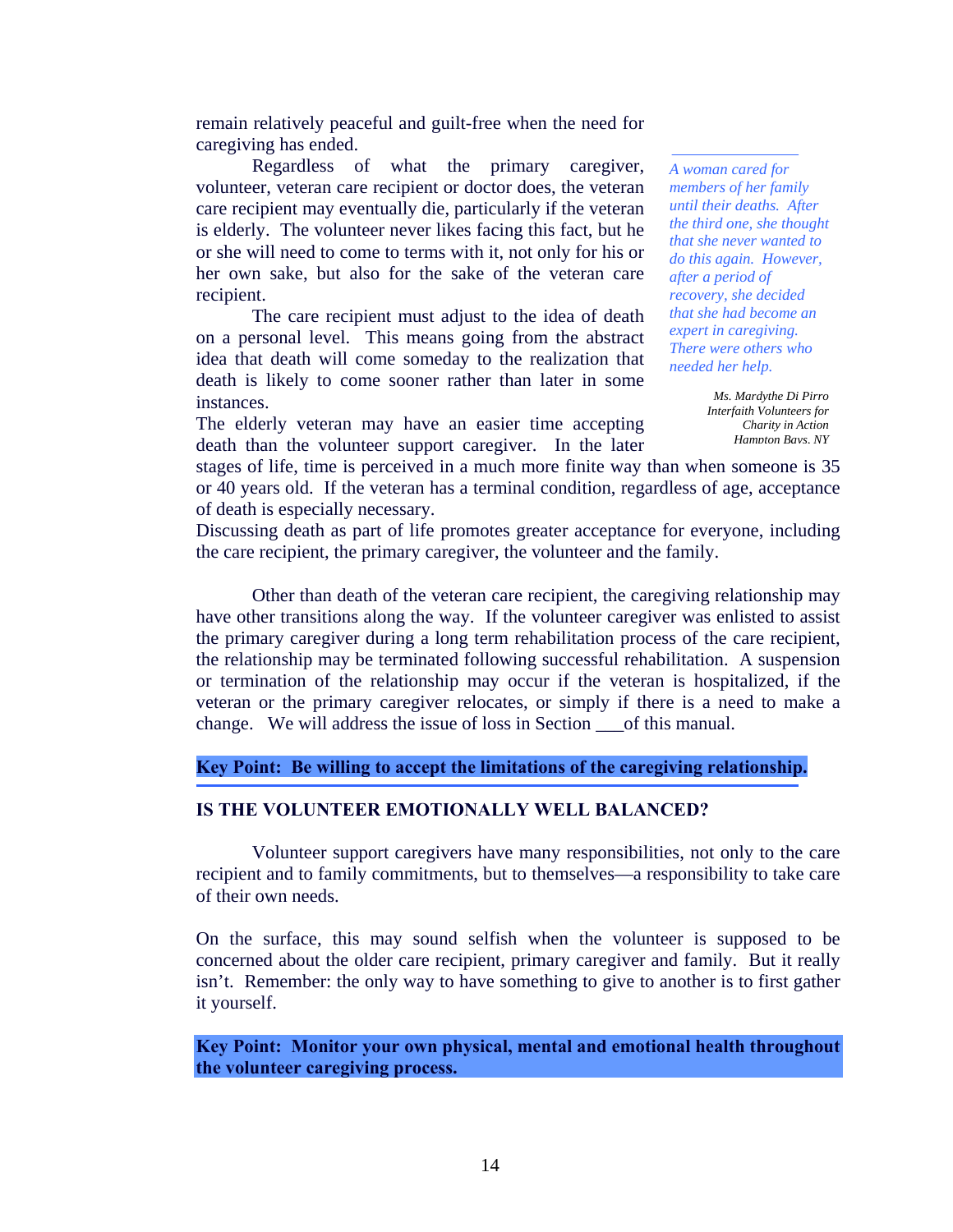#### **CAN THE VOLUNTEER PRIORITIZE?**

It's easy to get caught up in the endless round of chores that need to be done, especially if the veteran care recipient is very ill. Sometimes we personally overburden ourselves to avoid having to think about the seriousness of the situation. In doing so, the more important things can get lost. Volunteers should try instead to concentrate on the things that are necessary to sustain the quality of life and learn to cherish time.

**Key Point: Keeping the expectations of the veteran care recipient and the primary caregiver in check is beneficial to the caregiving relationship.** 

#### *EXERCISE 1: Being a Volunteer*

Overview: The responsibilities and challenges of volunteers and the contributions they offer are significant. It is important that volunteer support caregivers understand their role and the value they offer to the organization. This exercise is designed to explore individual perceptions and motivations for volunteering and clarify expectations.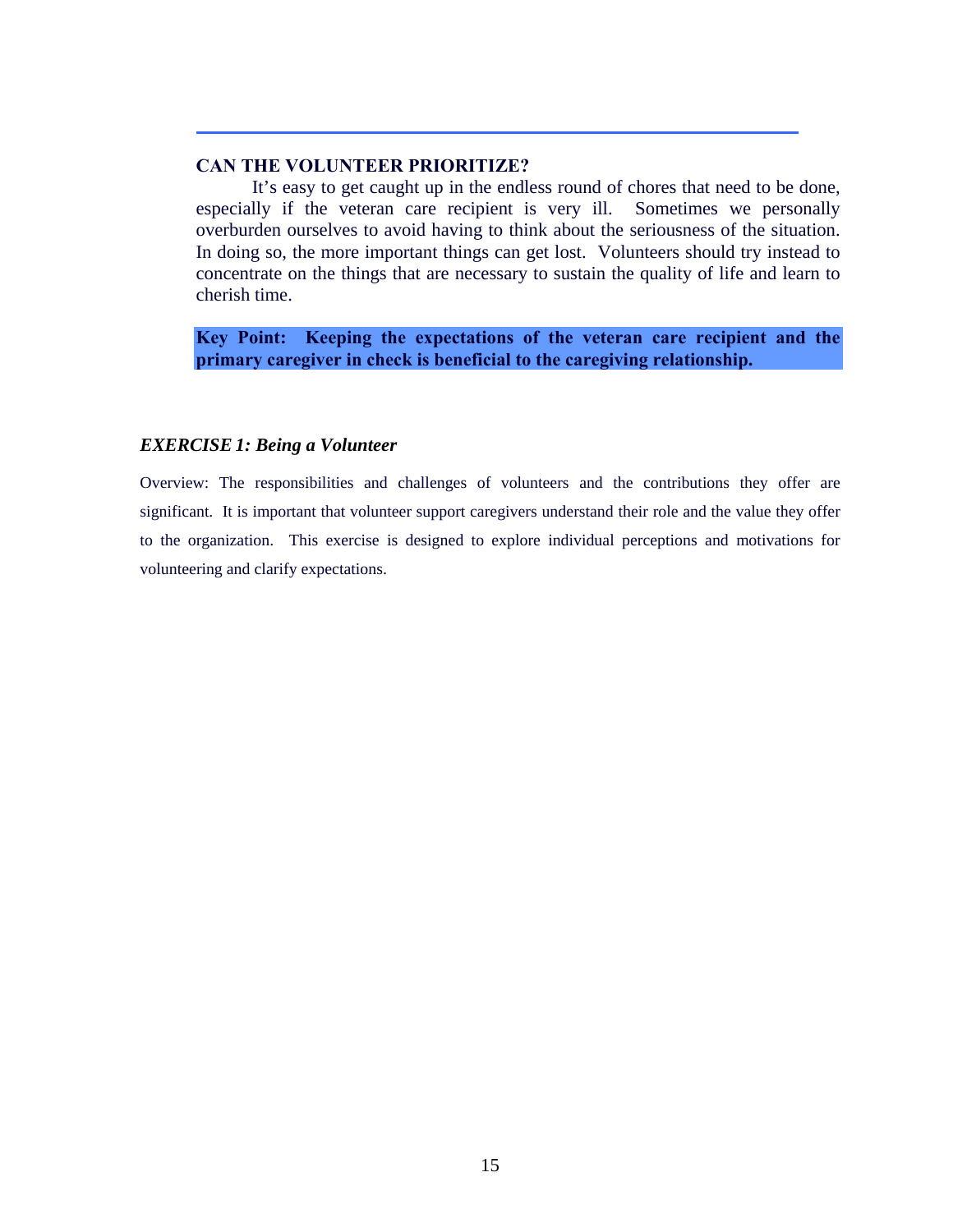#### **EXERCISE 1: Being A Volunteer**

Answer the questions individually and then discuss them with a partner.

- 1. What do you think of when you hear the word "volunteer?" Give one-word description of a person who is a volunteer.
- 2. What are barriers to becoming a volunteer?
- 3. What factors motivated you to become a volunteer?
- 4. What specific attributes and abilities do you have to offer as a volunteer?
- 5. What do you perceive to be the benefits of volunteering and what do you expect to gain from the experience?
- 6. What do you expect your role and responsibilities to be as a volunteer?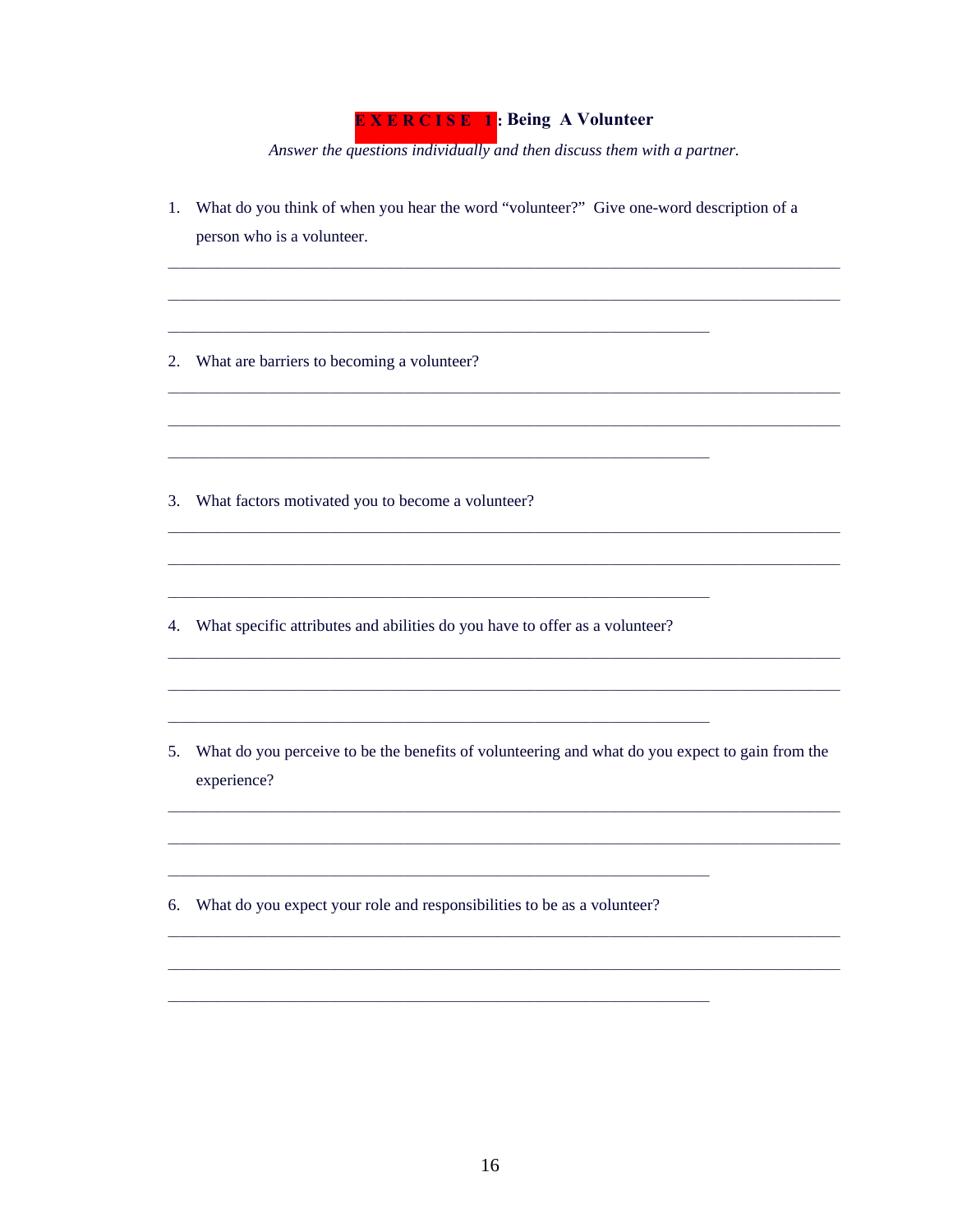## *Understanding Caregiver and Care Recipient Needs*

Caring for an ill, injured or disabled person full-time is a challenging responsibility for the primary caregiver under any circumstances. However, it is particularly difficult with the care recipient is a parent or spouse who is suffering from a chronic, progressive or life-threatening illness.

Primary caregivers often ignore or sacrifice their own needs to devote their time and attention to care for a loved one. It takes a special kind of person spend his or her time in this way- focusing on the needs of the care recipient. Primary caregivers also have their own lives, health challenges, outside interests and other responsibilities. Often, those who take on the role of primary caregiver are the children or spouses of the older adults for whom they are caring. In more recent cases affecting veterans returning from Operation Iraqi Freedom and Operation Enduring Freedom, the caregiver may be the parents of a young service member or new veteran. These primary caregivers frequently have families and problems of their own.

Primary caregivers need help, encouragement and emotional support. However, they are not always comfortable asking for it. It doesn't always occur to a primary caregiver that it is "okay" to ask for help from friends, family and community social service organizations, or even the VA.

A very important aspect of a volunteer support caregiver's job is to be sensitive to and address some of these needs for help, encouragement and emotional support.

This support may take the form of verbal encouragement, such as telling the primary caregiver that he or she is doing a great job.

Support may also take the form of understanding when the primary caregiver needs time alone or to be with other family members or pursuing other interests. It means standing in to relieve the daily stress of a draining job, perhaps so that the primary caregiver can just get some rest. It also will mean knowing the household, anticipating the needs of the care recipient and being ready to step in as necessary in a way that is as seamless as possible.

#### *Basic Needs for Caregivers and Care Recipients*

In the course of their assignments, volunteers will have the opportunity to meet and assist many different kinds of individuals and families. These can be both exciting and challenging experiences. It is important for volunteers to know that, no matter how unique the circumstances and the personalities are, all of us have basic needs. These include:

| <b>Physical Needs</b>      | <b>Psychological Needs</b> |
|----------------------------|----------------------------|
|                            |                            |
| Food                       | Love                       |
| Clothing                   | Affection                  |
| Shelter                    | Recognition                |
| Rest                       | Acceptance                 |
| Activity                   | Security                   |
| Avoidance of pain          | Trust                      |
| Safety, escape from danger | Socializing                |
|                            |                            |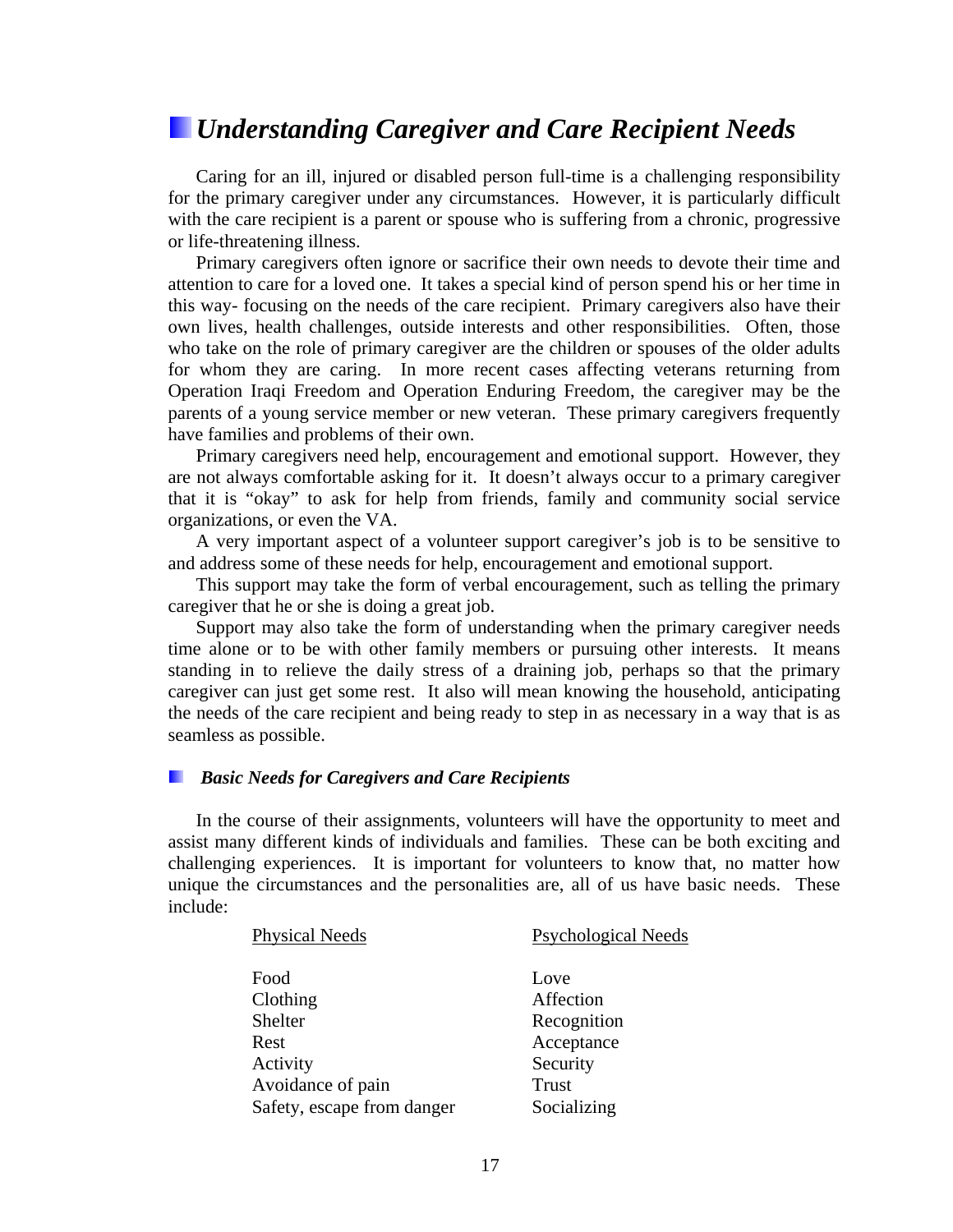#### Common Stress **Reactions**

Common stress reactions caused by day-to-day frustration and unmet needs of primary caregivers and care recipients may include:

- Fear
- Depression
- Anger
- Aggression
- Reggression
- **Illness**
- **Anxiety**
- Fatigue
- Discouragemen t
- **Tension**
- headaches
- Backaches
- Muscle tension
- Insomnia

When these basic needs are **not** met, a person at any stage of life will experience stress and other physical and emotional reactions. This often is the case with primary caregivers, who frequently focus on meeting the needs of the care recipient and family, leaving their own needs unmet. Care recipients also feel stress when they are unable to express their needs or they are misunderstood or ignored.

#### *Practical Interventions for Primary Caregivers*

- **Strengthen problem-solving abilities.** When each problem arises, it should be dealt with quickly. When problems pile up, they add to stress and can become overwhelming. It is important for the primary caregiver to be proactive when problems occur by calling doctors and other health care professionals, seeking help from other family members and friends and requesting additional support from community organizations, as needed.
- **Improve coping skills.** When the circumstances of caregiving can not be changed, the primary caregiver can reduce stress and regain control of emotional responses by using some of the following:

 $\mathbf{\hat{P}}$  Humor – the ability to laugh at oneself, to see the lighter side of daily foibles and mishaps and not to take things so seriously.

 $\triangle$  Relaxation techniques – deep breathing, progressive muscle relaxation, meditation and yoga.

 $\bullet$  Faith – if one has religious and spiritual beliefs, praying to a "higher power" or seeking support from one's religious affiliation.

 $\bullet$  Positive thinking – staying hopeful and using a realistic approach to changes and improvements that are possible. Stopping the downward spiral of self-defeating thought patterns.

- **Manage the needs of the care recipient.** Focusing on the physical and psychological needs of the care recipient and addressing legal, financial and other practical matters with help from others.
- **Manage the relationship with the care recipient.** An ongoing good relationship between spouses or between a parent and a child may become strained when roles are reversed, as the child becomes the caregiver and the parent becomes the care recipient. As the care recipient's social contacts become more limited, he or she can become even more dependent on the primary caregiver and family as the only connections to the outside world. It is a challenge to keep the relationship balanced and not to take conflicts too personally.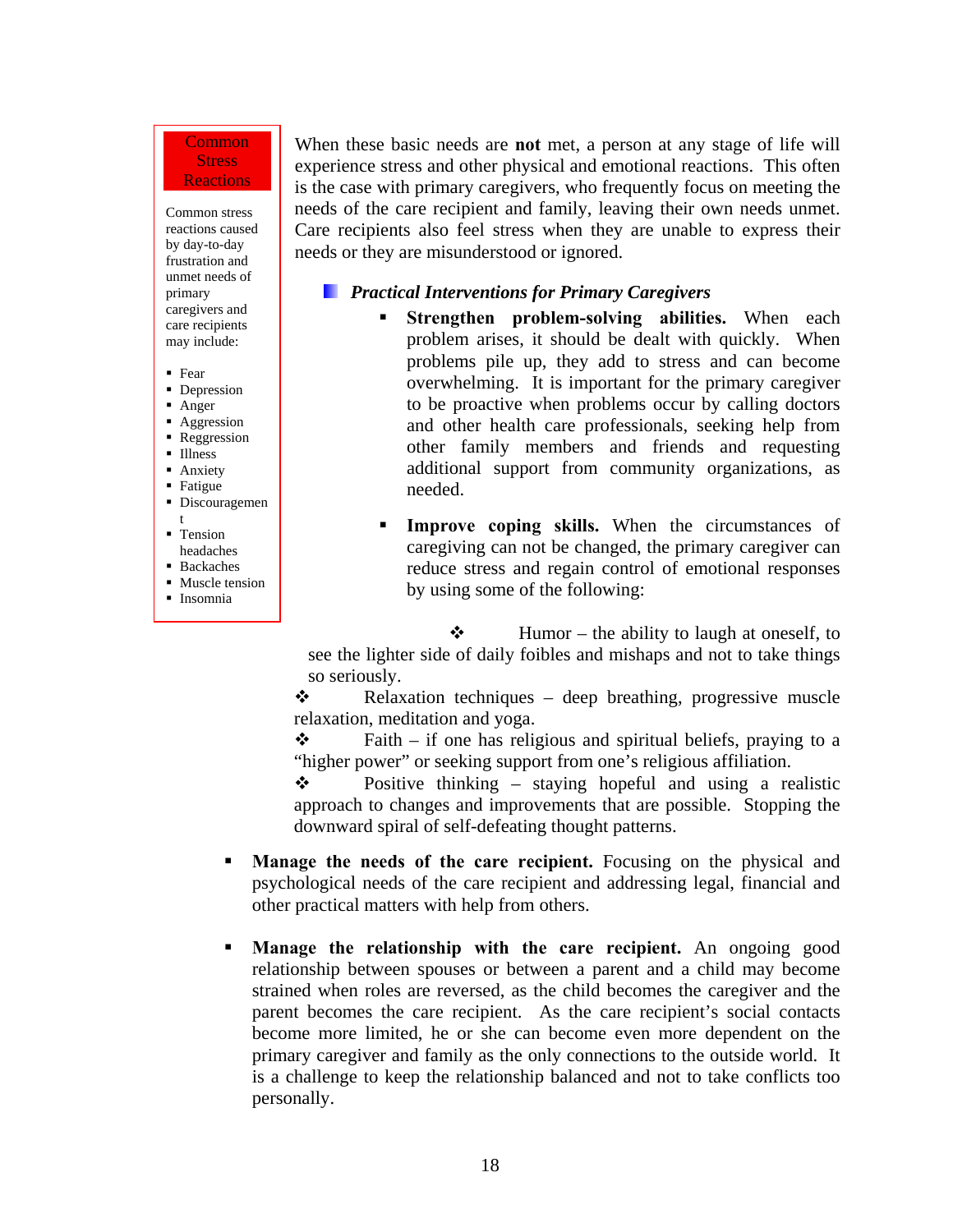**Obtain useful and relevant information.** While attempting to meet the needs of the care recipient, a primary caregiver should seek information on a variety of topics, which may include:

> $\mathbf{\hat{P}}$  The diagnosis, prognosis and treatment options for the care recipient's disease or condition.

• The symptoms of the disease or condition at various stages.

\* The health care needs of the care recipient at various stages of the disease or condition.

 $\mathbf{\hat{P}}$  The expected emotional responses to the disease or condition from the care recipient and other family members.

 The kinds of professional, para-professional and volunteer support services available to assist the care recipient and primary caregiver and how to gain access to them.

 $\mathbf{\hat{P}}$  The short-term and long-term financial and legal implications of the care recipient's disease or condition.

 $\mathbf{\hat{P}}$  The end-of-life decisions and considerations of the care recipient.

**Stay healthy.** While focusing on the needs of the care recipient, a primary caregiver should set a priority to maintain good health. The primary caregiver should be encouraged to maintain a lifestyle of:

> • Proper nutrition. Getting the right balance of nutrients and foods.

> $\triangle$  Activity and rest. Achieving the right balance of busy time and down time.

> • Regular exercise. Twenty minutes to one half-hour at least three times a week.

> $\mathbf{\hat{P}}$  Prompt medical attention. Recognizing the warning signs and symptoms of stress, anxiety and illness, and seeing a doctor promptly.

- **Manage family issues.** Primary caregivers and care recipients can come from functional or dysfunctional families. Unresolved family conflicts may resurface and new ones may arise when a key family member takes on the role of primary caregiver of an older family member. This kind of situation can disrupt the family's routine. Primary caregivers often fall into this role without help from other family members.
- **Handle feelings.** Primary caregivers need opportunities to express the range of feelings they may be experiencing – from frustration, anger, guilt and fear to anxiety, loneliness and depression. These feelings should be accepted as valid and reasonable, given the circumstances. Primary caregivers sometimes need help in learning how to handle these feelings constructively. They should be encouraged by volunteers to get help if they can't sleep, feel hopeless, have frequent crying spells or are using more drugs or alcohol to numb their feelings.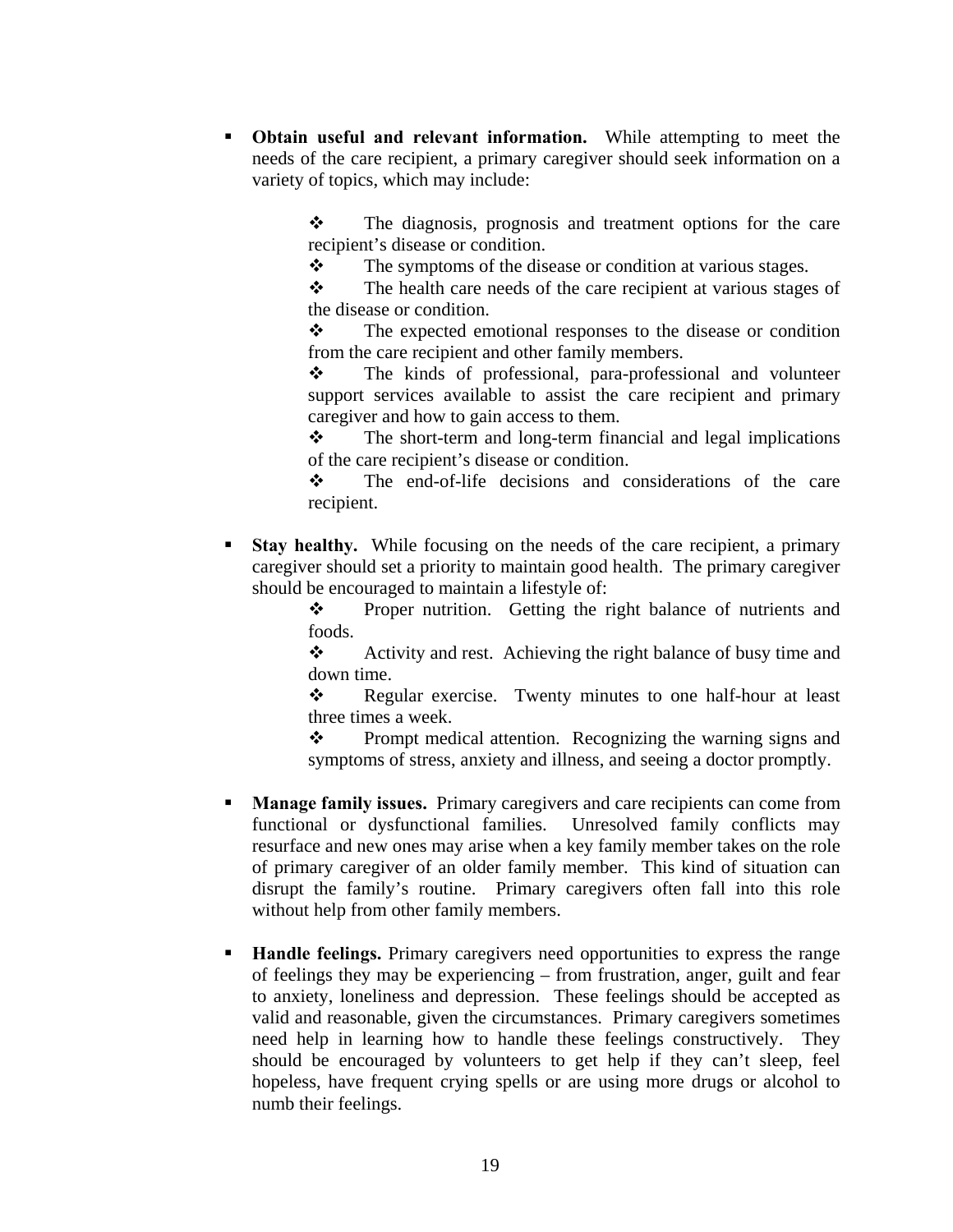**Strengthen communication skills.** The ability to communicate one's feelings can be a safety valve in emotional situations. It is especially important for primary caregivers to

#### **SYMPTOMS OF CAREGIVER BURNOUT**

A volunteer should report the situation to the Home Health Coordinator when the primary caregiver shows any of these signs:

- Disruptive sleep patterns, including insomnia or habitually oversleeping; never feeling rested, even when the primary caregiver has managed to have a full night's sleep; sleep troubled by disturbing dreams or nightmares.
- Altered eating patterns, including not being able to eat or overeating; significant weight gain or loss.
- Increased sugar consumption or use of alcohol or drugs.
- Increased smoking or a strong desire to start again after having quit.
- Frequent headaches or sudden onset of back pain; increased reliance on over-the-counter pain remedies or prescribed drugs.
- Irritability.
- High levels of fear or anxiety.
- Impatience.
- The inability to handle one or more problems or crisis.
- Overreacting to commonplace accidents such as dropping a glass or misplacing something.
- Overreacting to criticism.
- Overreacting with anger toward a spouse, child or care recipient.
- Alienation, even from those who offer relief and help.
- Feeling emotional withdrawal.
- Feeling trapped.
- Thinking of disappearing or running away.
- Not being able to laugh or feel joy.
- Withdrawing from activities and the lives of others around the primary caregiver.
- Feeling hopeless most of the time.
- Loss of compassion.
- Resenting the care recipient and/or the situation.
- Neglecting or mistreating the care recipient.
- Frequently feeling totally alone, even though friends and family are present.
- Wishing simply "to have the whole thing over with."
- Playing the "if only" game: Saying over and over "If only this would happen" or "If only this hadn't happened."
- be able to handle negative feelings about their caregiving responsibilities and the care recipient. It is helpful to learn how to use assertive, rather than aggressive or passive, communication with family members, the care recipient and health care providers.
- **Ask for help.** Primary caregivers need to know that it is okay to ask for help from other family members and/or from outside organizations. They should not have to carry the entire load by themselves. Providing information about additional resources is helpful, but not enough. Sometimes primary caregivers need to be convinced that accepting additional help in no way diminishes their value or ability to provide the best care for the care recipient. It is important for primary caregivers to find a way to communicate a need for help. This can be one-on-one, at family meetings or during individual and/or family counseling sessions.
- **Plan for the future.** Deciding to keep the care recipient at home or in the primary caregiver's home, or to move the person into a long-term care facility id difficult, even when the primary caregiver can no longer handle the responsibility.

 It is important for volunteers to pay attention to stress reactions and other behaviors that suggest that some of the primary caregiver's or veteran care recipient's needs are not being met.

 By being prepared for some stress reactions, volunteers will know not to take these reactions personally. To be helpful in these situations, volunteers should encourage primary caregivers to be assertive about expressing their needs,

maintaining a health lifestyle, seeing a doctor about their own symptoms and health concerns

• Loss of hope, purpose and meaning.

*Volunteers give validation, hope and heart to people who may need a reason to live as much or more than they need help.* 

> *Inez Russell Friends for Life Waco, TX*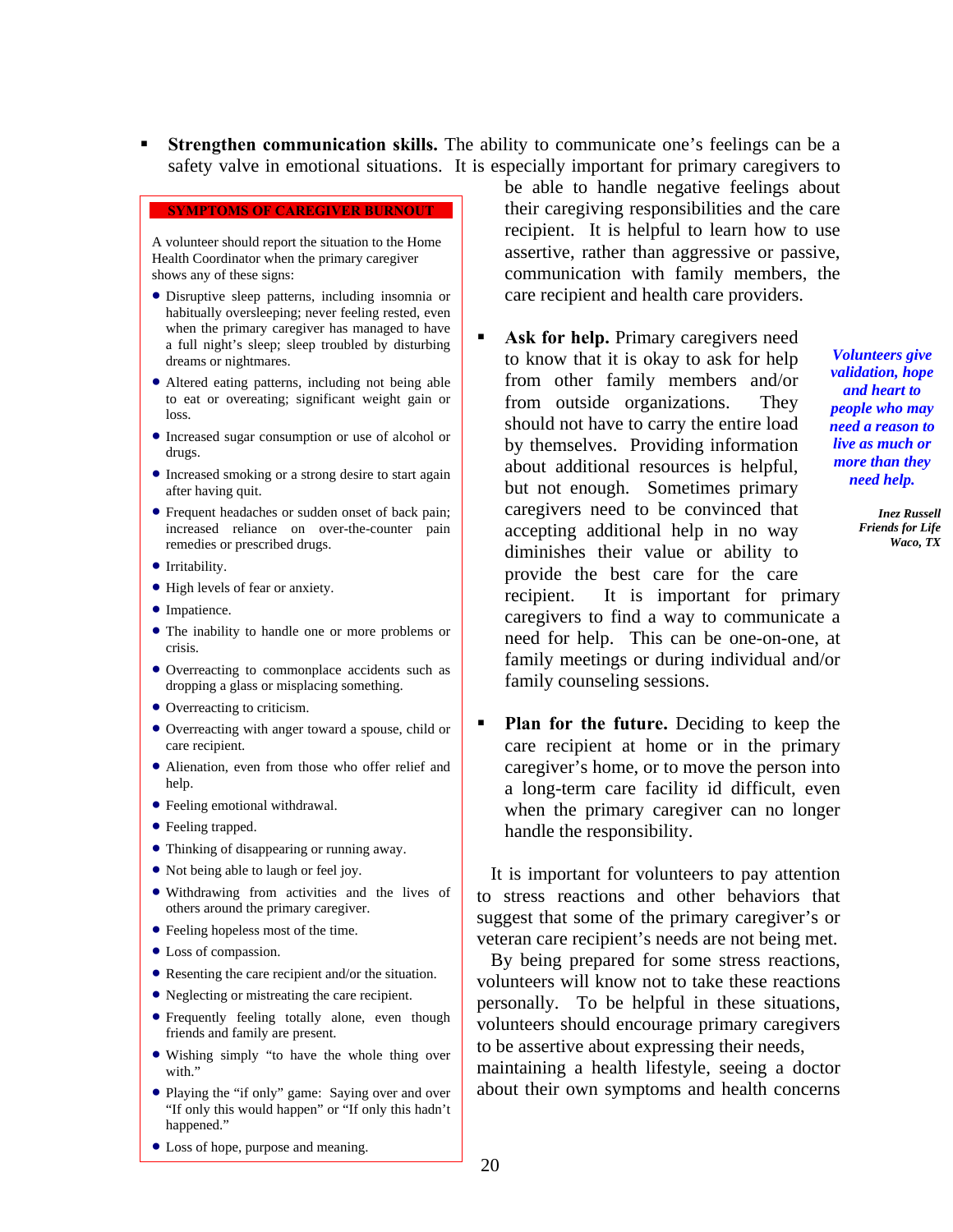and seeking additional outside help when needed.

 When a volunteer observes stress reactions on a regular basis and is not sure how to handle a particular situation, he or she should ask the Home Health Coordinator for guidance. When a primary caregiver shows extreme stress reactions regularly, he or she may be experiencing "caregiver burnout."

#### *Caregiver Burnout*

 "Burnout" is a very serious problem for primary caregivers, care recipients and their families. It occurs when the caregiving burden becomes too great for the primary caregiver to bear. The caregiving burden is the total physical, emotional, financial and psychological needs of the care recipient with which the primary caregiver must contend day in and day out. Burnout can be devastating.

 The spouse and children of the primary caregiver may lose their own family caregiver to the anger, depression and despair that stems form burnout. The care recipient also may lose the quality of care and comfort provided by the primary caregiver.

 The volunteer can be objective while observing, recognizing and calling attention to symptoms of caregiver burnout. The volunteer also can intervene by alerting the Home Health Coordinator to the primary caregiver's situation, so that more assistance, counseling help and medical attention may be arranged.

It is normal for a primary caregiver to have some of these thoughts or feelings some of the time. It is a cause for concern when the primary caregiver shows even a few of these symptoms on a daily basis. The situation has reached a crisis when the primary caregiver begins to strike back by mistreating the care recipient or family members, neglecting personal health or having thoughts of suicide.

The volunteer in this situation should bring these observations of symptoms immediately to the attention of the Home Health Coordinator or to a relative of the primary caregiver.

#### **THE THREE STAGES OF CAREGIVER BURNOUT**

#### STAGE ONE - FRUSTRATION

The primary caregiver expresses continuing frustration and disappointment over the care recipient's deteriorating condition or lack of progress. The primary caregiver has difficulty accepting that the quality of care and effort has nothing to do with the actual health-related decline or mood of the care recipient.

#### STAGE TWO – ISOLATION

The primary caregiver struggles to maintain a sense of purpose in working so hard to provide care. He or she may express feelings of loneliness, being unappreciated, second-guessed or criticized by other family members and the care recipient. Reality of the care recipient's condition and the limitations of caregiving are not accepted. The primary caregiver is reluctant, unable or unwilling to reach out for help from others.

#### STAGE THREE – DESPAIR

The primary caregiver feels helpless and adrift. The primary caregiver is unable to concentrate and loses effectiveness as a caregiver. He or she is no longer excited about the progress or response of the care recipient to quality care. As a consequence, the primary caregiver neglects personal care and well-being, loses interest in the community, social contact and activities, such as reading books, watching movies or other stimulating activities.

Adapted with permission from *Preventing Caregiver Burnout, James R. Sherman, Ph.D., Pathway Books, 1994, pp.8-10* 

 $\mathcal{L}_\text{max}$  and the state of the state of the state of the state of the state of the state of the state of the state of the state of the state of the state of the state of the state of the state of the state of the stat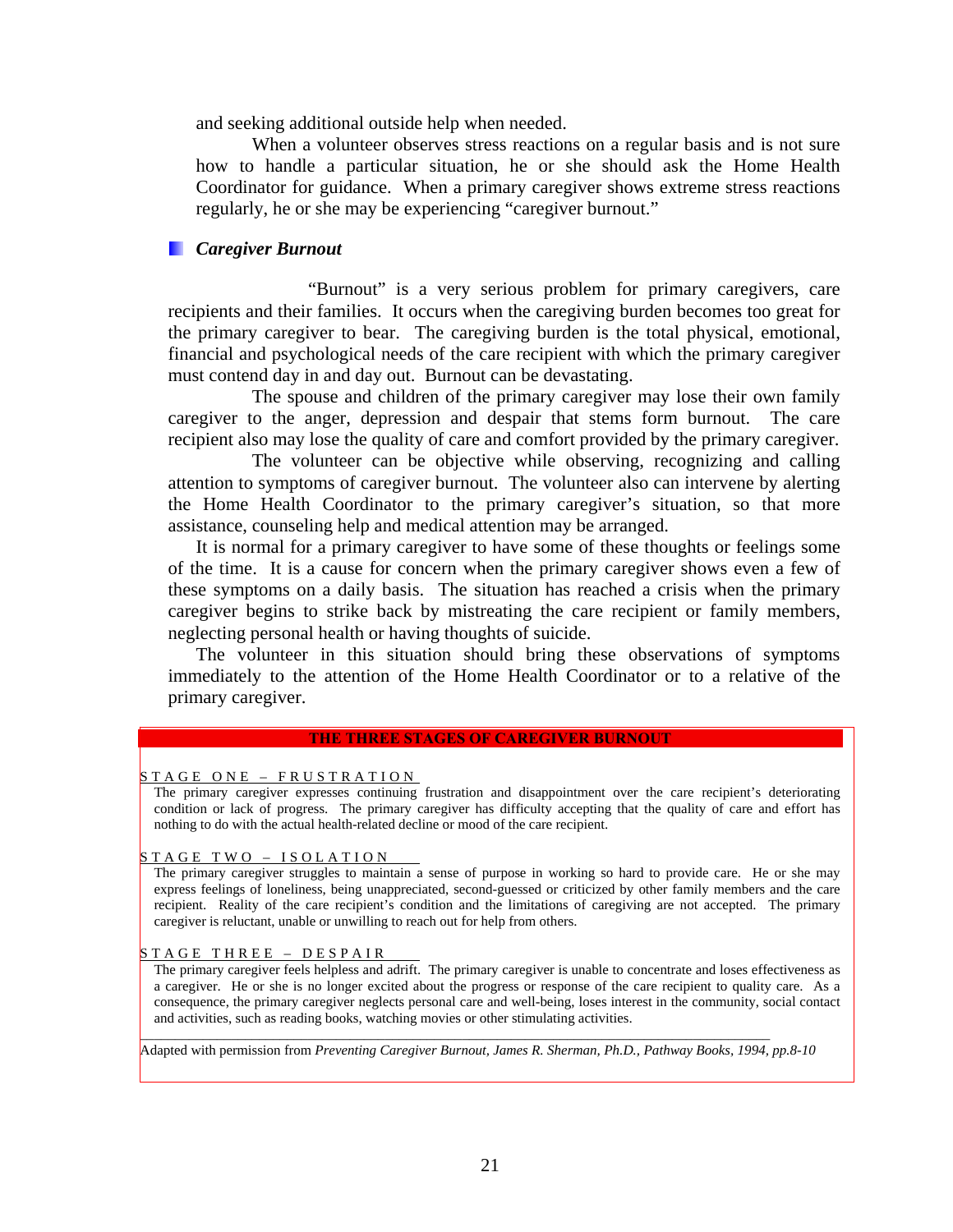#### *How Volunteers Can Help*

Volunteers can help by understanding the basic needs of both the care recipient and primary caregiver and observing behaviors and emotional reactions that may suggest certain needs are not being met, a volunteer can try to improve the situation.

Often, both the care recipient and their primary caregiver feel isolated and unappreciated. They also may believe that no one really cares about or understands their feelings or needs. The care recipient may not be consuming enough food for proper nutrition. The primary caregiver may not be getting enough rest because of chronic sleeplessness and worry.

By expressing concern, by listening to the care recipient and primary caregiver describe how they feel, what they need and worry about; by providing companionship; by helping with food preparation or by providing socialization, a volunteer can help bridge the gap of unmet needs. A volunteer's understanding of basic needs is only the beginning.

By recognizing stress reactions and their possible causes and understanding why primary caregivers and care recipients react as they do, volunteers can respond to them with more empathy and support.

Volunteers can also help to empower primary caregivers by encouraging them to take better care of themselves, see medical attention and take time for rest, relaxation and recreation – away from their ongoing caregiving responsibilities.

Beyond helping to meet the basic needs, volunteers also can help primary caregivers reduce stress reactions by assisting them in addressing some practical concerns and needs.

#### *Listening Skills*

Volunteers can provide valuable support by simply listening to what primary caregivers and care recipients have to say about their situation, how they feel and what things are bothering them. This may not change the situation. However, it gives them a needed release for their feelings and helps them to know that someone cares enough to listen. And, sometimes, just expressing a need or concern to someone else begins the process of finding a solution or improving the situation.

In order to maximize their ability to help others, volunteers should learn how to be good listeners.

#### *Good Listening*

Complete communication is the giving and receiving of information with speaking and listening. Listening is more than just hearing words. Listening should involve hearing what is being said *and understanding*. Good listening takes practice, an open mind and discipline.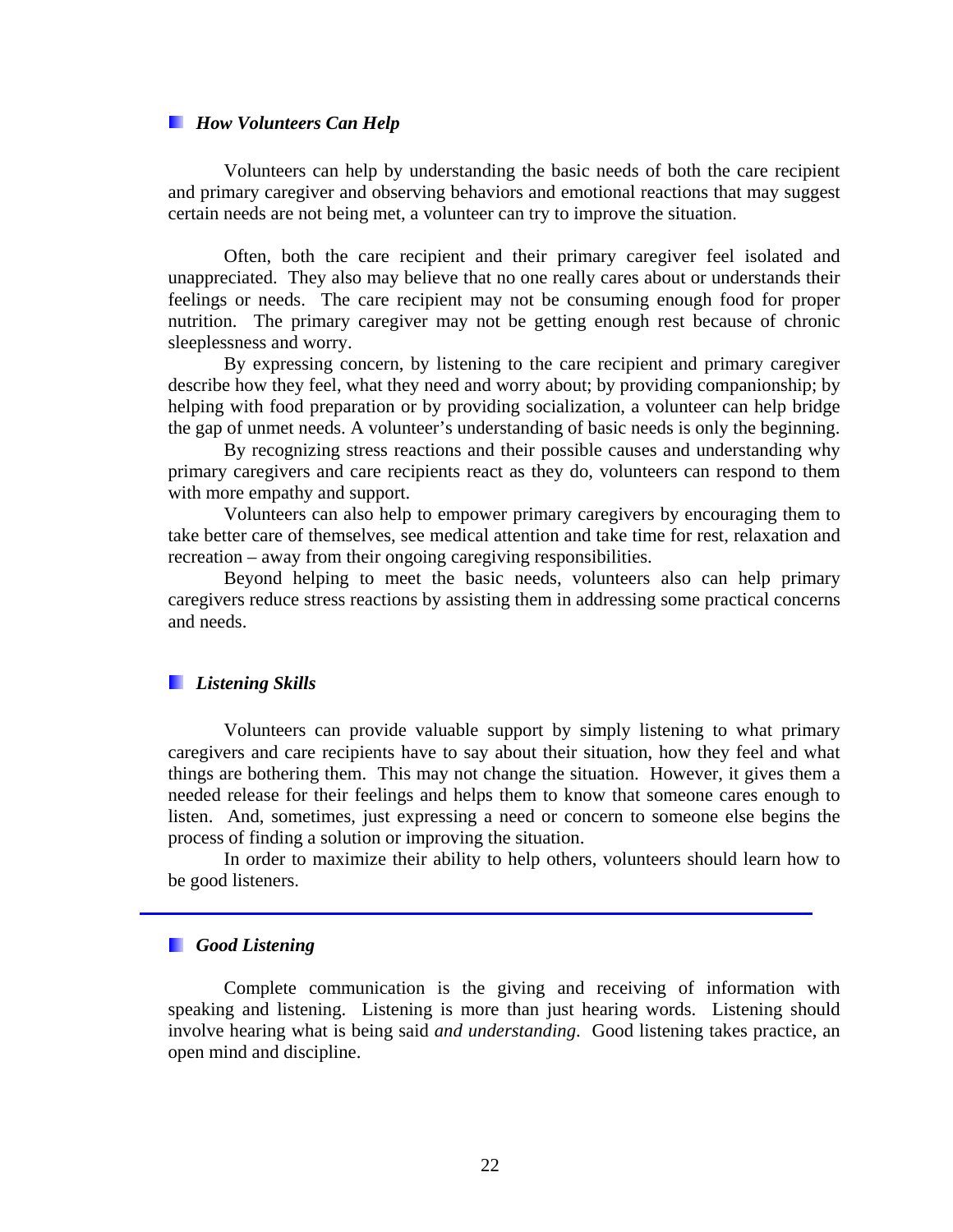A person should never presume to know exactly what another person wants, thinks or feels, without asking or being told. Good listening requires one to be careful about interpreting what was said before there is understanding.<sup>4</sup>

Volunteers should use good listening skills to help build positive relationships, clarify directions and create opportunities for primary caregivers, care recipients and other family members to express themselves openly and honestly without judgment.

#### TEN PRINCIPLES OF GOOD LISTENING

- 1. Stop talking. You cannot listen while you are talking.
- 2. Put people at ease. Help others feel free to talk by creating a "permissive environment."
- 3. Show that you are ready to listen. Look land act interested. Pay attention while others talk. Listen to understand rather than to reply.
- 4. Remove distractions. Don't doodle, tap, or shuffle papers while others are talking. Turn down the radio or TV and shut the door, if necessary.
- 5. Empathize. Try to put yourself in their place, so that you can see their point of view.
- 6. Be patient. Allow plenty of time. Do not interrupt. Don't move toward the door or walk away until they have finished talking.
- 7. Keep your temper under control.
- 8. Avoid argument and criticism. This puts others on the defensive.
- 9. Ask questions. Encourage others to talk and show you are listening.
- 10. Stop talking. This is the most important principle, because all of the other principles depend upon it. You just can't be a good listener while you are talking.

#### *Active Listening*

Active listening is the process by which a volunteer can gain a clearer understanding of what the primary caregiver or care recipient is saying and why it is being said. Active listening requires the listener to reflect back on what was just said and ask questions to clarify its meaning. By using active listening techniques, volunteers can establish more trusted and caring relationships and avoid confusion or a lack of understanding.

*Our volunteers are the bright spot in older people's days. The telephone call in the morning or the warm hello at lunch delivery may be the only contact they have during the day.* 

*Lana Campbell Hackney County Senior Citizen Association, Inc. Levelland, TX*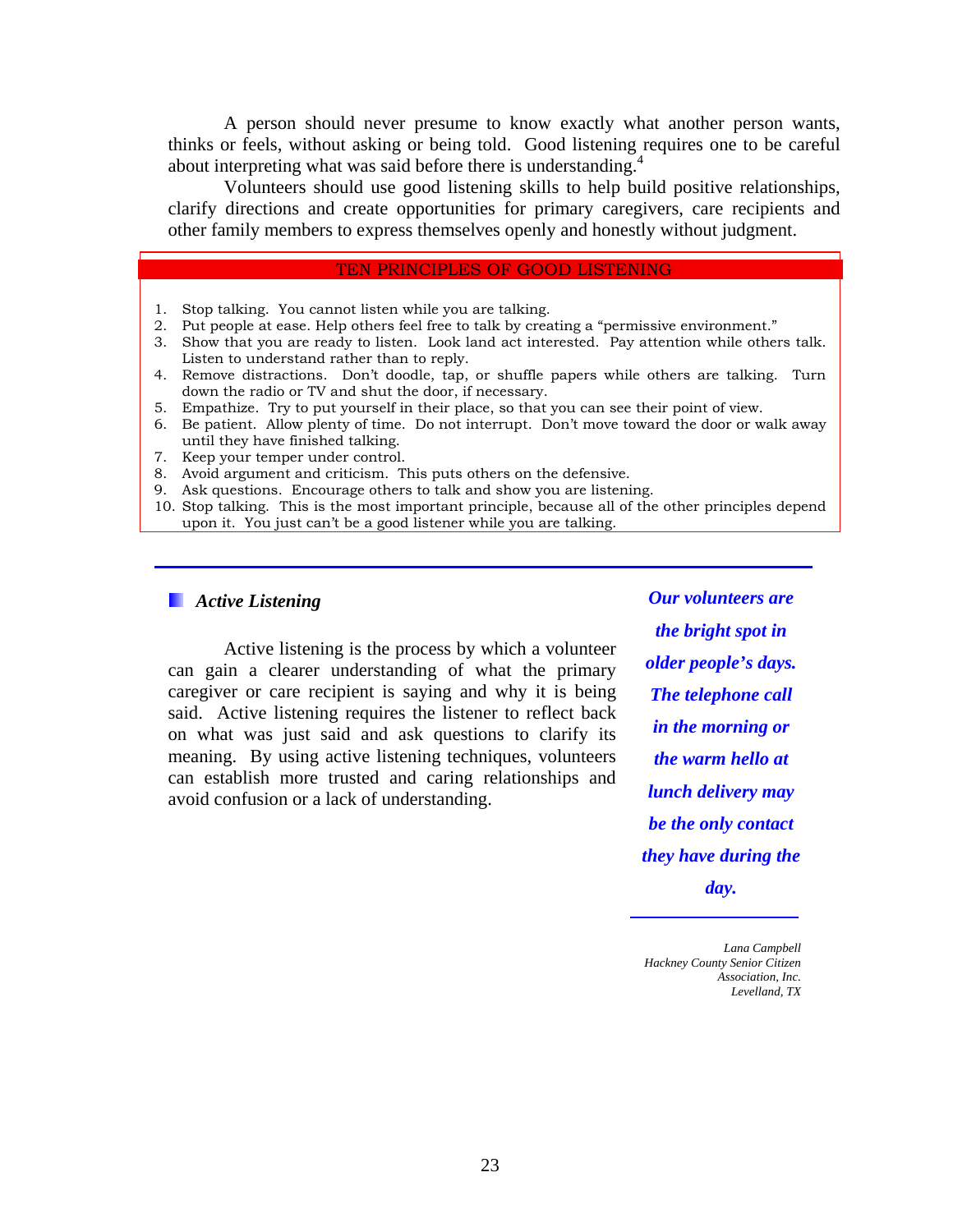#### **ACTIVE LISTENING TECHNIQUES**

- Accept what another person is saying, especially about his or her feelings.
- Clarify understanding of what another person has just said by:
	- Restating or paraphrasing to the other person what you think was said.
	- Checking your perceptions of the meaning of what was said with the other person.
- Probe further by asking the other person to clarify what was said.
- When clarifying understanding or responding to what another person has just said:

- Use the other person's preferred name. A person is more responsive and comfortable when called by a name that he or she likes.

- Use a low and respectful tone of voice.
- Use direct eye contact
- Use short words and simple sentences, but do not talk down to the other person.

- Discuss only one idea at a time. Be sure that the other person understands the one idea before introducing another idea.

- Give the other person plenty of time to respond. Do not rush him or her. Sometimes it takes a while for another person to understand an idea or question and then to respond.

- Try to continue the conversation even when it does not completely make sense to you. This is important for maintaining the other person's self-esteem. This shows acceptance of the other person even when you fail to understand what is said.

- Offer help, if needed, by suggesting a word if the other person is struggling to find one. It is frustrating for a person who knows what he or she wants to say, but cannot find the right words.

## *The Role of the Volunteer Support Caregiver*

The purpose of this section is to describe and clarify the important role that volunteer support caregivers can play in assisting veteran care recipients, their primary caregivers and their families. This section also provides tools for preparing volunteers for their assignments and guidelines for meeting challenges and expectations.

#### *Volunteer Assignments*

VAVS has a long and distinguished history of serving the needs of veterans in various capacities. The Caregiver Support Network exists to serve a growing need to support those outside of the medical environment who have the day-to-day responsibility of caring for sick and injured veterans in their homes. Participants in the *Caregiver Support Network* have the opportunity to choose from a number of volunteer assignments designed to meet this need. The following are some brief descriptions of the kinds of assignments volunteers are typically given to support the veteran care recipient, their primary caregivers and families.

- *Chore Services/Housekeeping Volunteer:* Assist with household cleaning, meal planning and preparation and minor maintenance chores unable to be performed by a veteran care recipient and/or primary caregiver.
- *Errands/Shopping Volunteer:* Runs errands and shops for groceries, medicines or other supplies needed by a homebound veteran care recipient and/or primary caregiver.
- *Friendly Visitor:* Provides support through human socialization, conversation, friendship and companionship.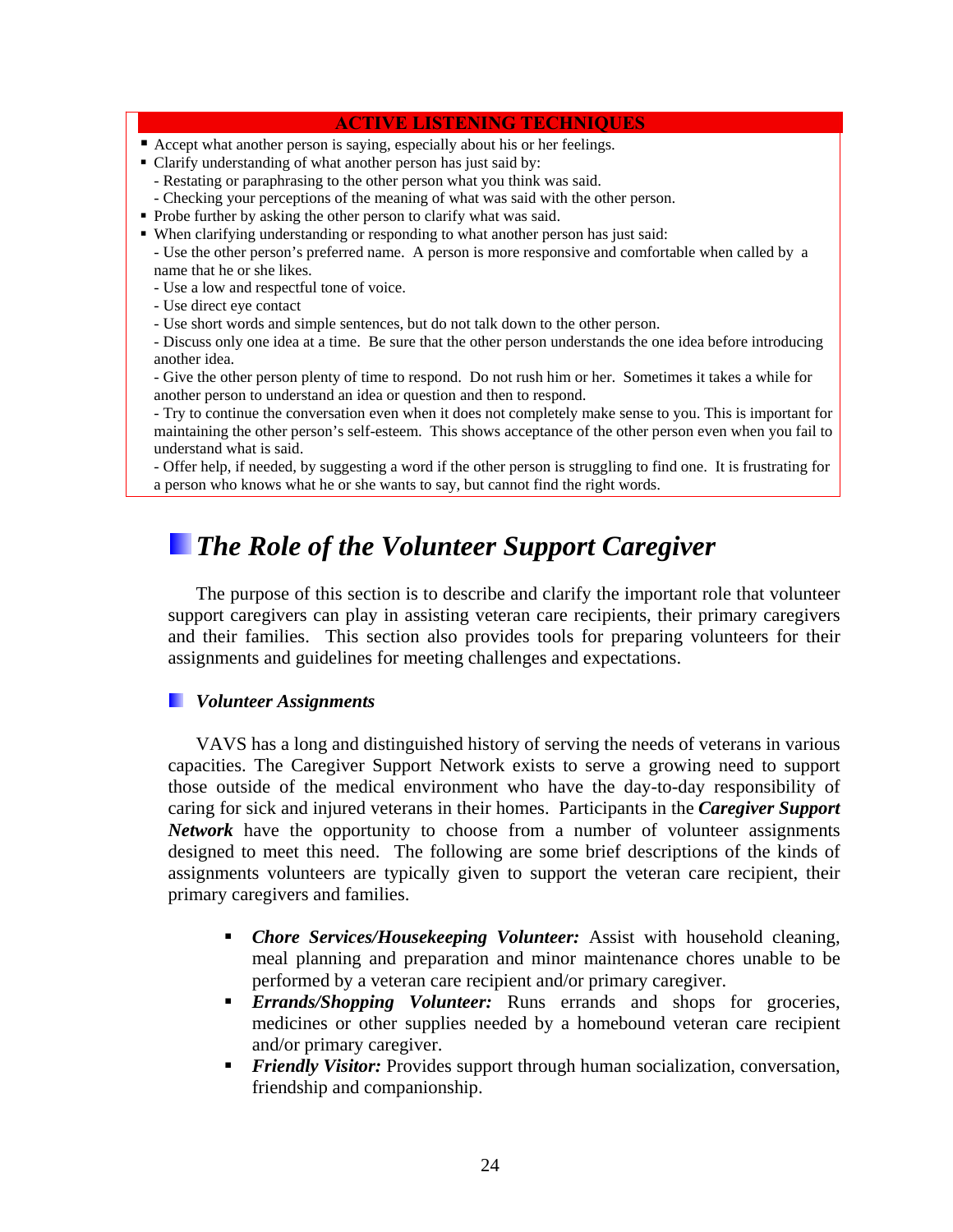- *Handyperson/ Yard work Volunteer:* Performs minor repairs, installations and basic yard work that are too difficult or demanding for a veteran care recipient and/or primary caregiver.
- **Pet and Plan Care Volunteer:** Helps care for and maintain pets and plants for a veteran care recipient and/or primary caregiver.
- **Reading Volunteer:** Reads correspondence and printed publications to an older care recipient with poor vision, blindness or other related health condition.
- **Respite Assistance Volunteer:** Provides needed respite breaks for a primary caregiver, while providing companionship, support and a needed presence for a veteran care recipient.
- *Special Needs Volunteer:* Completes a one-time special task for a veteran care recipient and/or primary caregiver.
- *Spiritual Support Volunteer:* Assists a veteran care recipient and/or primary caregiver in maintaining spiritual or religious practices with no references or persuasion towards one's own faith or religion.
- **Telephone Reassurance Volunteer:** Provides regular telephone contact to convey support and concern about the well-being and the quality of life of a veteran care recipient and/or primary caregiver.
- *Transportation Volunteer:* Provide round-trip transportation and accompanies a veteran care recipient and/or primary caregiver to locations for needed health care services, such as a doctor's office or hospital.

#### *Volunteer Position Descriptions*

#### **Volunteer position descriptions are used to:**

- Help volunteers determine the kinds of services they might provide.
- Describe the range of volunteer assignments available and the qualifications and training required.
- Help volunteers understand what is expected of them when they accept an assignment.
- Assist VA staff in developing and implementing volunteer training sessions.
- Provide a frame of reference for conducting performance evaluations.

#### **The volunteer position descriptions include:**

- A title and brief description of the volunteer job.
- The objective of the volunteer job.
- The duties to be performed
- The qualifications required to perform the duties of the assignment, including attitude, willingness, skills and experience.
- The time commitment required to accept and complete the volunteer assignment, including the hours per week and the anticipated length of time required to complete the assignment.
- The training needed, including specialized training and continuing education.
- The contact person, to whom the volunteer should report issues/concerns related to his/her assignment.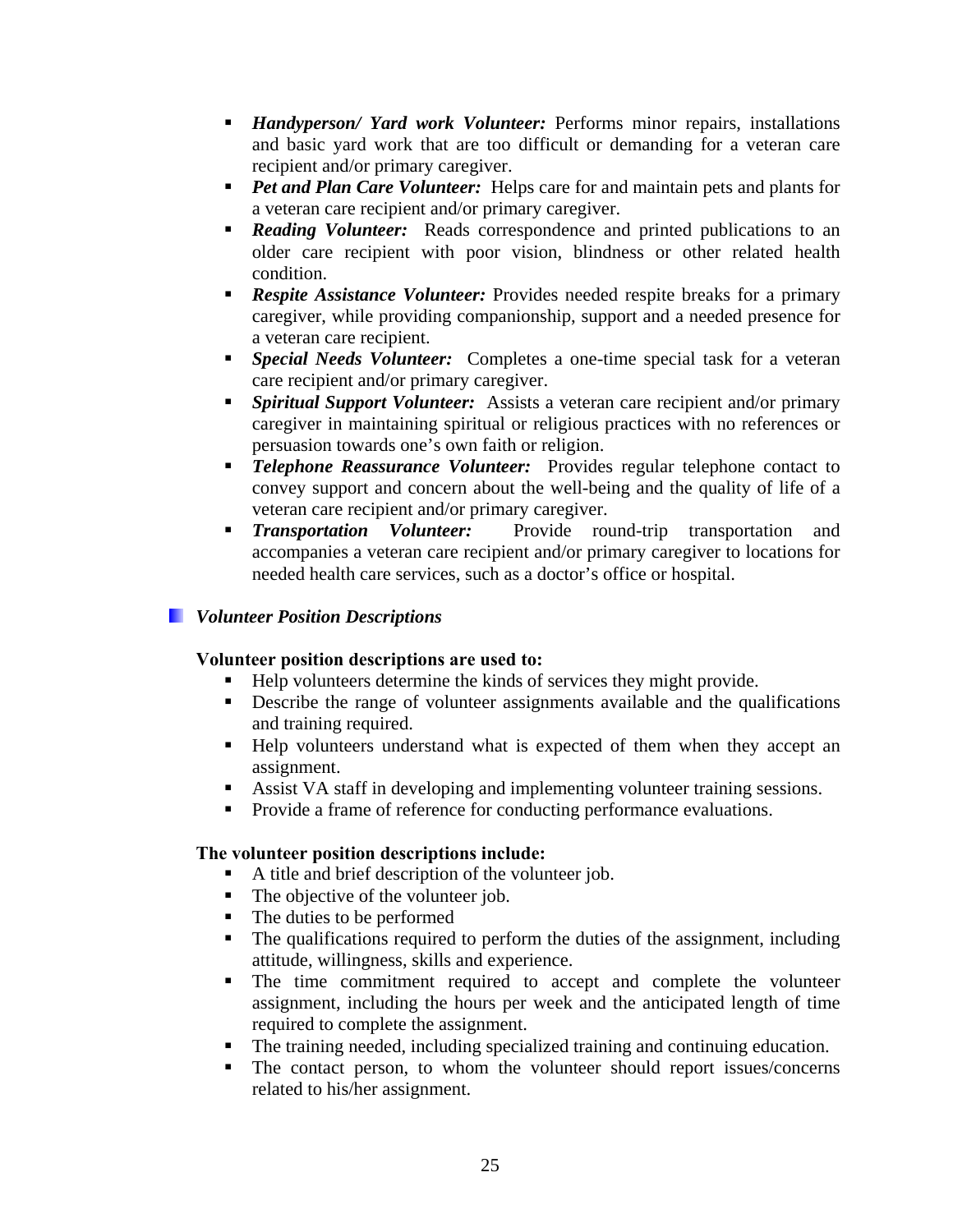#### *Evaluation/Ongoing Training*

Volunteers serving in the *Caregiver Support Network* will be periodically evaluated to offer an opportunity to give the volunteer concrete positive feedback and to seek the volunteer's feelings and opinions about how things are going and how they might be improved.

Evaluations will generally be conducted in an informal setting. However, there are instances when a more formal and/or written evaluation is required:

- If the volunteer wants to use his or her volunteering as a way of gaining new skills or honing old ones to enter or re-enter the paid work force.
- If the volunteer is seeking to work at a higher level within their assignment area or the VAVS program
- When there have been significant achievements or significant problems.

 Outside of these reasons, a written formal evaluation may not be used, although review of the competency checklist that follows will be done, at least, on an annual basis. The competency checklist is used to ensure that the volunteer's skill is at a satisfactory level of service and continues to meet the minimum requirements for serving in the *Caregiver Support Network*.

In addition to the general annual volunteer education, there may also be a need for periodic training for *Caregiver Support Network* volunteers, either as a group or specific volunteers. These may include:

- When there is a policy or procedural change in the operations for the Caregiver Support Network.
- When there has been a common area of concern or ongoing issues amongst the volunteers, staff, primary caregivers, or veteran care recipients.
- When the medical or psychological condition of the care recipient changes, requiring adaptations for the volunteer support caregiver.

Volunteer Support Caregivers should make every effort to attend these and other training sessions when presented. Failure to attend mandatory training may result in the reassignment, suspension or termination of a *Caregiver Support Network* volunteer.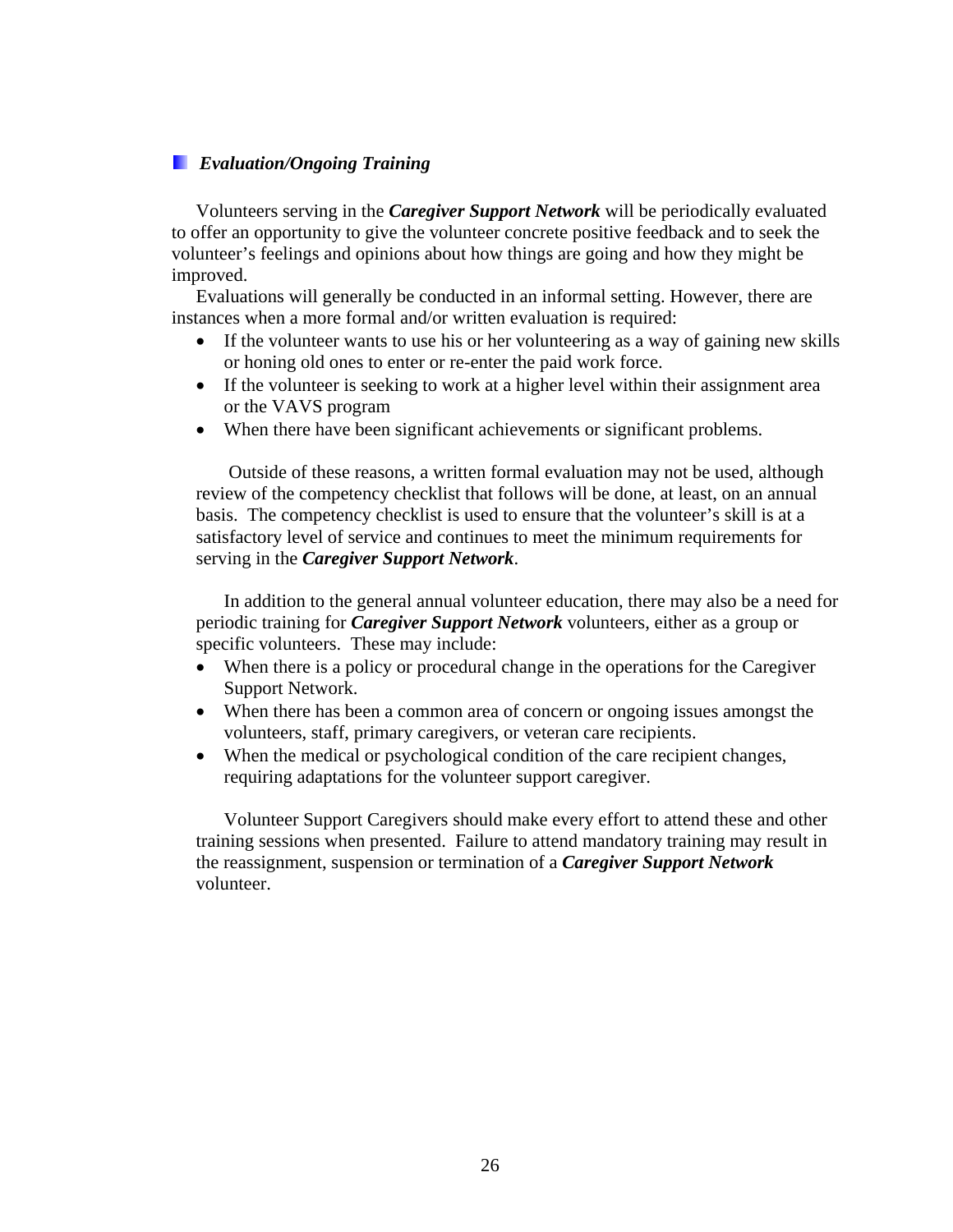

## **CARING FOR THE CAREGIVERS VOLUNTEER COMPETENCY ASSESSMENT FORM**

Assessment Period Covered: \_\_\_\_\_\_\_\_\_\_\_\_\_\_\_\_\_\_\_\_\_\_\_\_\_\_\_\_

Initial Assessment: □ (Intial Assessment: On-going Assessment: On-going Assessment:

Volunteer's Name\_\_\_\_\_\_\_\_\_\_\_\_\_\_\_\_\_\_\_\_\_\_\_\_\_\_\_\_\_\_\_\_\_\_\_\_\_\_\_\_\_\_\_\_\_\_\_\_

Volunteer Supervisor's Name:\_\_\_\_\_\_\_\_\_\_\_\_\_\_\_\_\_\_\_\_\_\_\_\_\_\_\_\_\_\_\_\_\_\_\_\_\_\_\_\_

### **Duties and Responsibilities**:

**Competency Level: E= Exceeds the Standards** 

 **S= Competent – Self-directed/training may be desired C= Competent through education/training experiences** 

| <b>Basic Competencies</b>                                                 |  | S | C |
|---------------------------------------------------------------------------|--|---|---|
| The volunteer participates in training where they are assigned.           |  |   |   |
| Demonstrates a good attitude and is willing to learn<br>$\bullet$         |  |   |   |
| Listens attentively to others without interruptions.<br>$\bullet$         |  |   |   |
| Treats patients and staff with respect without regard to<br>$\bullet$     |  |   |   |
| culture, personality, or background.                                      |  |   |   |
| Courteous in all interactions with patients, staff, and visitors.         |  |   |   |
| Suggests ways to improve work assignment.<br>$\bullet$                    |  |   |   |
| Is positive and upbeat in their work assignment.                          |  |   |   |
| Is receptive to change and accepts new ideas.<br>$\bullet$                |  |   |   |
| Knows how to direct patients/families for special needs                   |  |   |   |
| <b>Age Specific Competencies</b>                                          |  |   |   |
| Interacts with everyone in a respectful manner and is                     |  |   |   |
| considerate of physical abilities and age restrictions.                   |  |   |   |
| Provides assistance to individuals in a manner that takes<br>$\bullet$    |  |   |   |
| into account the special needs of the elderly or infirmed.                |  |   |   |
| <b>Assignment Specific Competencies</b>                                   |  |   |   |
| Knows how to report an emergency.                                         |  |   |   |
| Is able to establish good communication with the patient and<br>$\bullet$ |  |   |   |
| Caregiver.                                                                |  |   |   |
| Is always looking out for the patients safety needs and<br>$\bullet$      |  |   |   |
| reports problems to the respite coordinator.                              |  |   |   |

| Volunteer's Signature: | Date  |
|------------------------|-------|
| Reviewer:              | Date: |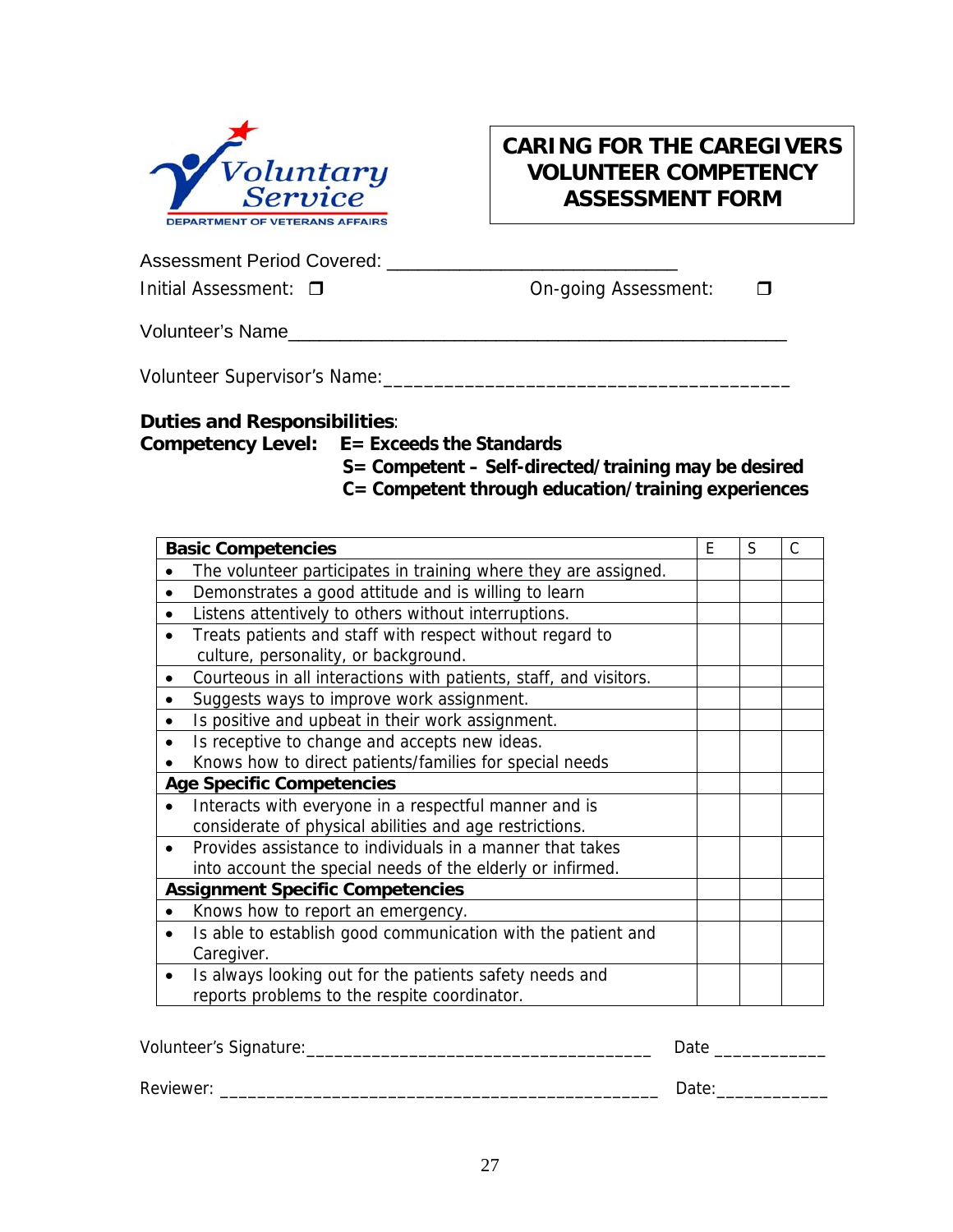#### *The Care Plan*

A care plan is created by:

- Assessing the care recipient's situation, the strengths and caregiving abilities of the primary caregiver and other family members.
- Defining the needs for care.
- Setting objectives for care.
- **•** Determining what services will be provided by health care professionals and what services will be provided by community organizations staff and volunteers.

A care plan may be created by a home care agency, care manager or hospital staff, before an individual is discharged from a hospital. One or more care plans may be required, depending on the complexity of the situation. The older care recipient may need skilled care from several professionals, including a registered nurse, physical therapist, social worker or home health aide.

The care recipient and primary caregiver may need assistance with meals, transportation, respite, shopping/other errands, housecleaning, minor repair jobs, correspondence and paperwork and other support services from community organization staff and volunteers.

Of course, the primary caregiver also must complete daily tasks and activities that relate to the care plan and provide ongoing care and support to the older care recipient. The care plan should provide an organized structure and flexibility to handle changes in the care recipient's condition and unexpected occurrences.

When a volunteer support caregiver takes on a new assignment, it is important for him or her to understand enough about the care plan to know what the objectives are, what health care professionals will be providing care on-site and how his or her services support the care plan.

If a care plan has not been created, a volunteer should request specific guidance from the VA contact person about the type of care the older care recipient is receiving and the kinds of volunteer assistance the care recipient and primary caregiver may need.

In addition, the volunteer should gain a clear understanding of how his or her assigned services fit into a daily plan of tasks and activities mapped out by the primary caregiver.

#### *Organizing Tasks and Activities*

A primary caregiver often is under pressure to maintain the living environment, manage the household and provide care and support to children still living at home, as well as to the older care recipient. These responsibilities can only be met if the primary caregiver is organized. Otherwise, important daily tasks will not get done.

A volunteer support caregiver can help both the primary caregiver and the older care recipient by assisting the primary caregiver in organizing a schedule of daily, weekly and monthly tasks and activities to be done in order of priority and determining who should be responsible for completing them.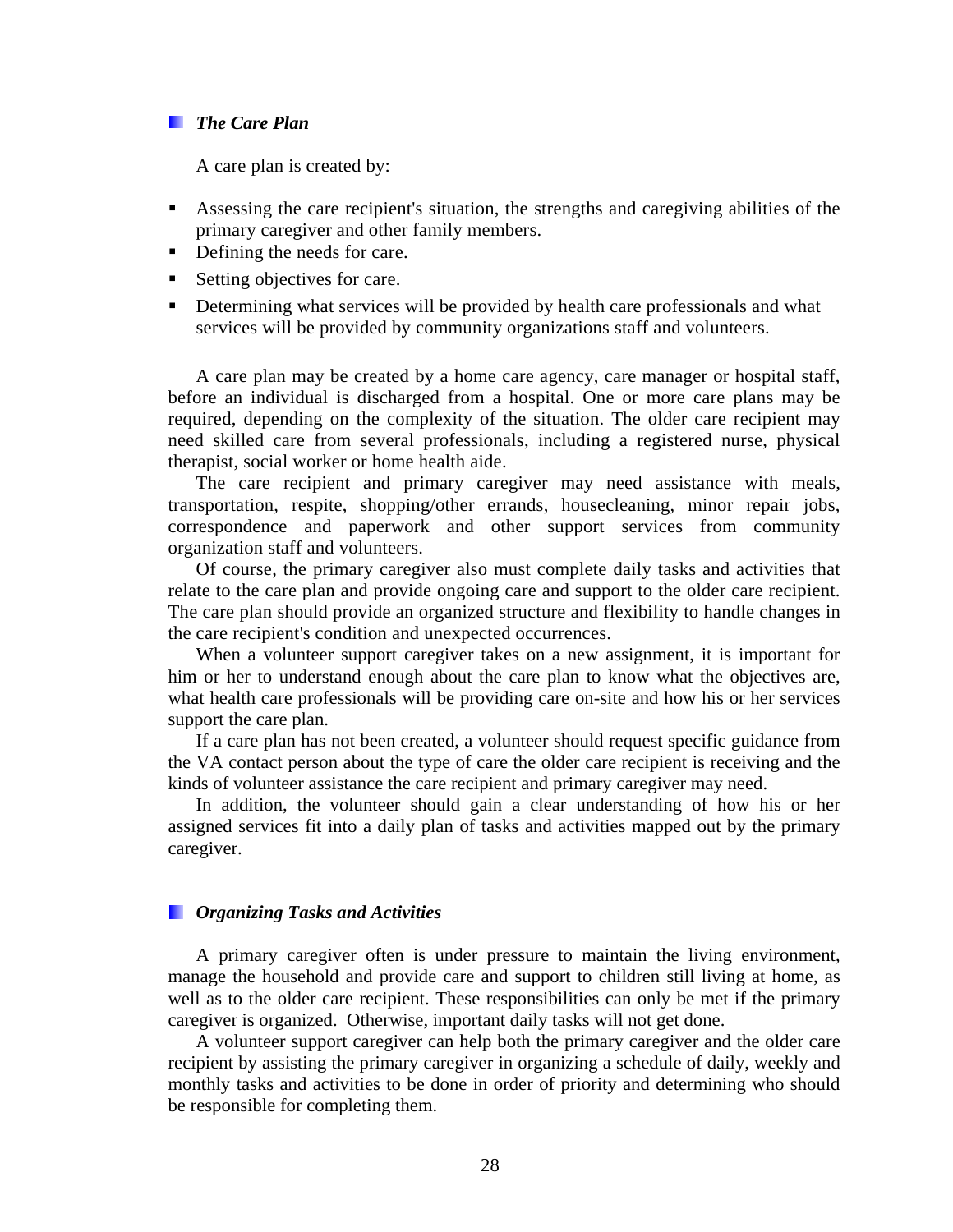Getting organized can take time. However, having an organized plan of tasks and activities can save time in the long run. If an organized activity plan has not already been developed and in use when a volunteer begins an assignment, the volunteer may assist the primary caregiver in creating this plan. To do this, the following four basic steps can help:

- **List**
- **Prioritize**
- **Act**
- **Network**

#### **LIST**

Listing all daily, weekly and monthly tasks and special activities is critical to the planning process. Examples of tasks include: awakening the care recipient at a set time; helping the care recipient with personal hygiene, dressing and toileting; preparing and feeding the care recipient breakfast, lunch and dinner; changing bed linens and towels as appropriate; helping the care recipient with daily exercise and organizing and administering medications on schedule as prescribed by the doctor. The habit of checking the list off as tasks and activities are completed helps one keep track of how much is being accomplished and of what still needs to be done.

A list should be created that progresses through the day from early morning to late evening.

As a list is created for the tasks and activities of each day, a pattern begins to emerge. After a while, much of what is being done each day is repetitive, so these tasks and activities can remain on a basic daily list. Activities that are not as repetitive on a daily basis also should be added to the basic list. These might include doctor's appointments, visits from family or other family members, or shopping trips.

#### **PRIORITIZE**

Tasks and activities to be accomplished should be listed and assigned a rating according to their level of urgency or importance.

A simple rating system can be used - Level 1, Level 2, and Level 3 - with Level 1 assigned to the most urgent or important activities and with Level 3 to the least urgent or unimportant activities. Any activity or task assigned a rating of Level 3 should be completed only after all Level 1 and 2 activities are completed. Here's an example:

- Pay bills Level 1
- Buy and prepare food for meals Level
- Order refills of medications Level 1
- Make flight reservation for business trip Level
- Fold and put away clean laundry Level 2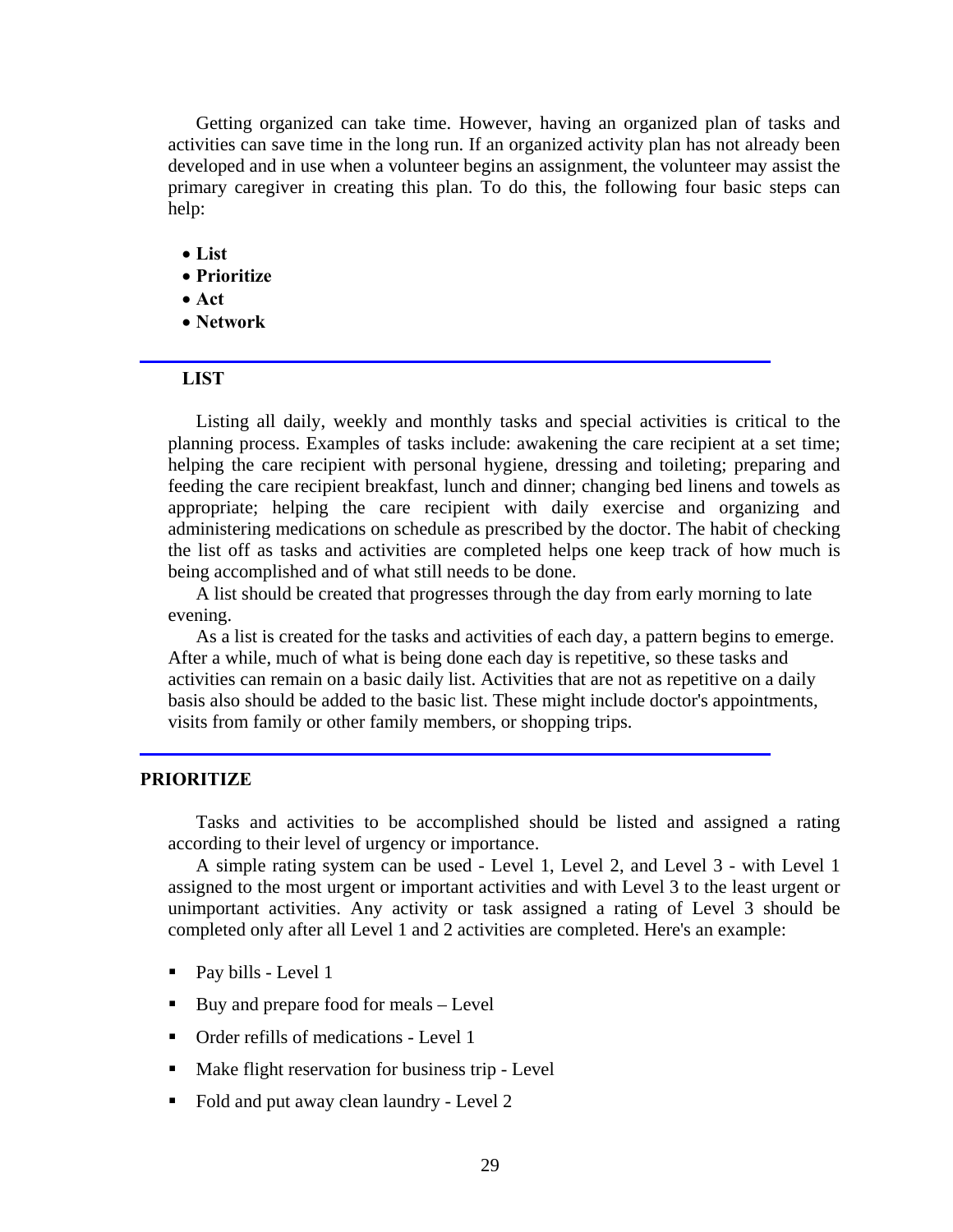- Take clothes to the dry cleaners Level 3
- Pick up books ordered by the bookstore Level 3

#### **ACT**

To get organized, it's important to set priorities and make detailed lists of daily tasks and activities. It's even more important to follow through with action. Acting by completing tasks and activities and crossing them off the list helps the primary caregiver stay focused, measure daily accomplishments and alleviate the pressure and anxiety of feeling overwhelmed.

It is recommended that volunteers keep thorough records of their volunteer hours, the general services they provide and some observations about the care recipients to whom they are assigned. A Volunteer Journal form will be provided for this purpose.

#### **NETWORK**

One person alone cannot complete all of the tasks and activities on the list. A volunteer can help the primary caregiver identify friends, family members and others in his or her network who might be willing and able to take on some tasks. A volunteer may also be able to suggest additional resources available through other community organizations. This information might be gathered by the VA, veterans' service organization or the volunteer's own knowledge of the community.

#### *Activities to Keep the Older Person Vital and Independent*

Recovery from illness or injury may take an extensive period of time, particularly with an older adult. The care they require may also last for an extended time. I can be something that the care recipient becomes used to and thinks they need in order to survive. They can become dependent on their primary caregivers and give up activities that they are capable of doing for fear of becoming sick or further injuring themselves. They convince themselves that it is safer to stay at home, to avoid physical exertion, to rest. However, without exercise, persons who are capable of performing certain tasks will soon lose the ability to perform them.

By encouraging care recipients to continue to use their bodies and minds, primary caregivers are helping them to regain some of their independence.

The benefit to the care recipient is a greater sense of well-being, self-esteem and a feeling of taking control of some aspects of his or her life. The benefit to the primary caregiver is a relief from some of the burdens of caregiving.

Each day is made up of several types of tasks and activities. The veteran care recipient should be encouraged to do as many of these as possible to help maintain feelings of self-sufficiency, vitality and independence. They include:

- Things we have to do: Eating, drinking, sleeping and going to the bathroom.
- Things we should do: Brushing teeth, combing hair, bathing, dressing and doing chores around the house.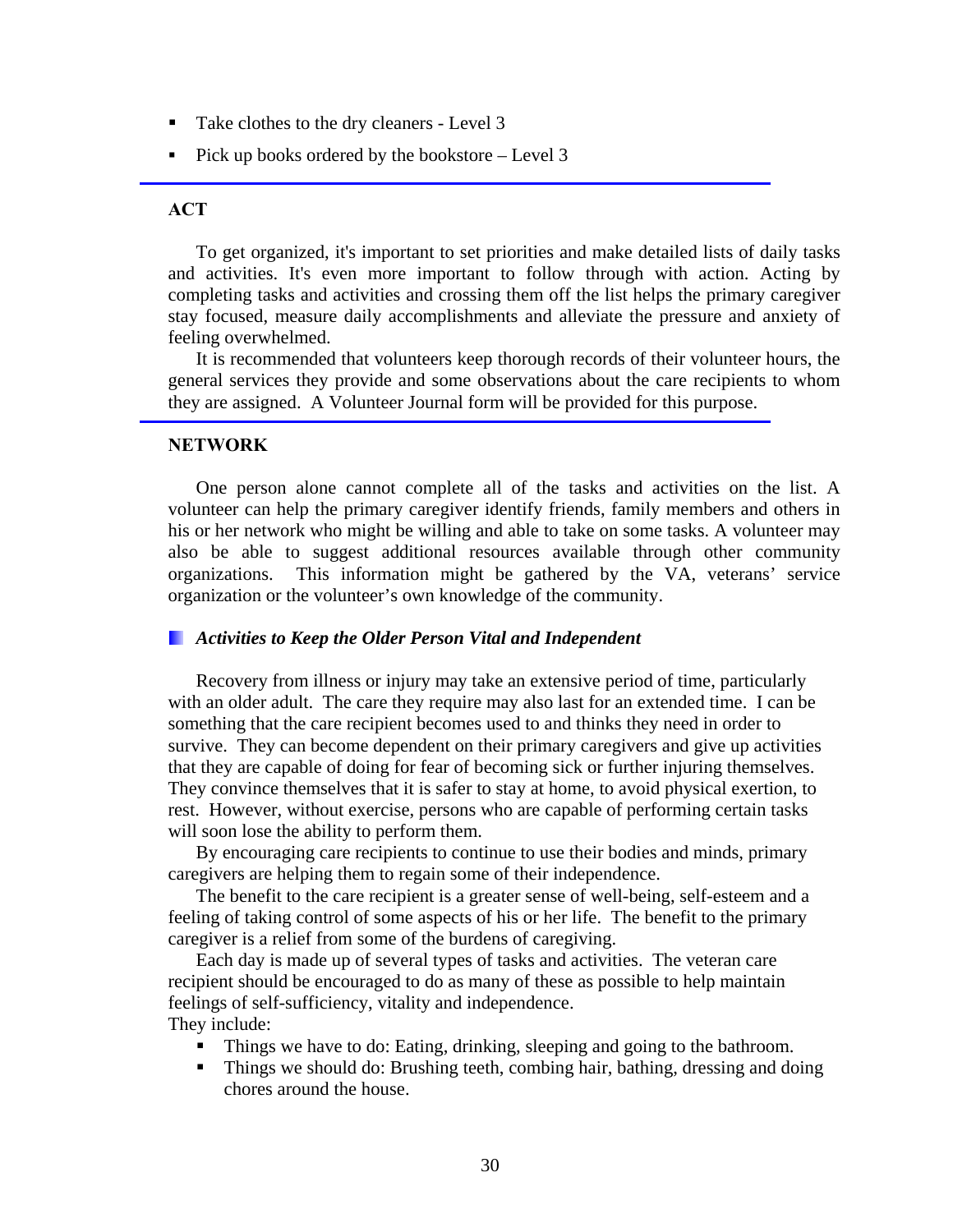Things we like and want to do: Reading a book, playing games, taking trips, eating at a restaurant, going to church, dancing, hiking, singing, watching TV and movies.

#### *Activities to Keep the Care Recipient Vital and Independent*

#### **Arts and Crafts**

Simple art projects can be stimulating, even if they have never worked on these before. Projects may include painting with water colors; creating collages with magazine clippings, fabrics and other materials; nail art which involves punding nails into a block of wood and then wrapping them with colored yarn; caly design, such as molding clay with the hands oor imprinting Various objects into the clay to create designs; and flower pressing; etc. Occupational and/or Recreational Therapists are good resources for helping to identifying appropriate art activities.

#### **Moving to Music**

Older people with sight problems or who are dealing with the effects of a stroke, Parkinson's disease, heart disease or other medical problems can benefit from slow movement to music. For others dealing with any sort of mobility problem, loss of a limb or any changes in their physical condition, this type of activity provides a way to get reacquainted with their body. Even just swaying from side to side, or simply moving the arms or the feet, is considered exercise. The VA facility may have a dance or music therapists to help identify appropriate music activities.

#### **Large-Type Newspapers**

Having an awareness of world events helps keep individuals who are homebound connected. Many city newspapers come in large-type editions designed for people who have trouble reading small type.

#### **Books on Tape**

Having to give up reading when they become visually impaired is one of the most difficult adjustments for some older adults. Others suffering from a sudden loss of decline in their sight may have a similar reaction. There is a wide variety of books on tape available through the local library.

#### **Pet Therapy**

Many older adults appreciate the attention and feeling they get from spending time with companion animals, such as dogs and cats. Of course, not everyone is an animal lover; but if the care recipient enjoys spending time with the family's cat or dog and is not allergic to the animal, it beneficial to make time for this activity.

Voluntary Service may have a pet visitation program already in place that could be extended to the home of care recipients with prior approval from the Home Health Coordinator, the Primary Caregiver and the Care Recipient.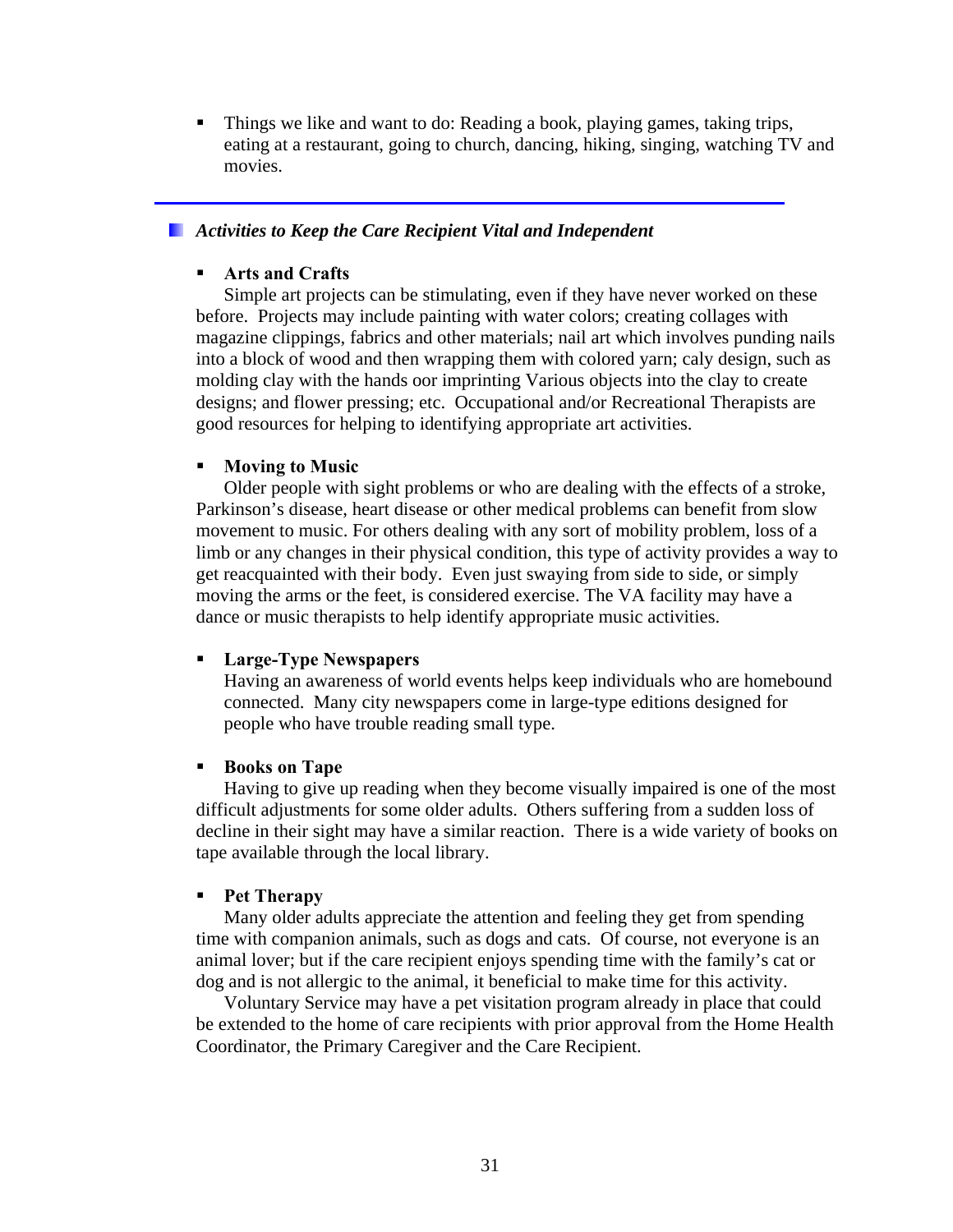#### **Collecting Memories**

For the care recipient who is fairly active, but homebound due to illness/injury and for those with dementia, reminiscing is important. Questions that might spark memory-filled conversations include: What was your previous occupation? What branch of the military were you in? What is your favorite type of food? When did you first eat it? What hobbies do you enjoy? What is your happiest family memory? How did your family celebrate holidays? What season of the year do you like best and why?

 If interested, the Veterans History Project provides a template for chronicling the lives of veterans and preserving it in the Folklife Center at the Library of Congress. Voluntary Service can provide more information on this project.

## *Volunteer Rights and Responsibilities*

Volunteer support caregiving is a two-way street. Veteran care recipients and their primary caregivers receive invaluable support and assistance. Volunteer support caregivers receive the opportunity to help others and gain new skills, a sense of accomplishment, new friendships and recognition for their contributions.

Volunteers commit time, talent and energy to fulfilling their volunteer assignments. Their work can be challenging and demanding. To stay motivated and avoid "burn-out," volunteers need to be aware of their "rights" and comfortable with basic assertiveness skills to help protect those rights. Keeping expectations clear avoids miscommunication and frustration - and helps keep volunteers positive and satisfied with their experience.

#### *Nonperformance by a Volunteer*

This is a special area of law in which social policy justifies an imposition of "duty to act or

**VOLUNTEER SUPPORT CAREGIVERS HAVE THE RIGHT TO:** 

- **Information about the veteran, primary** caregiver and family with whom they will be working.
- An orientation and ongoing training to prepare them adequately for their volunteer support caregiving assignments.
- Know what is required of them prior to starting their volunteer assignments.
- Respect from the older care recipient, primary caregiver and family and the assigning organization.
- Situations that are not hazardous to their well-being.
- **Feedback on the effectiveness of their** work to enable them to improve their abilities to help others.
- Privacy if they choose not to disclose their home address or phone number to the care recipient, the primary caregiver or family

perform properly" even though a volunteer is not paid. According to the law, a volunteer has entered into a special relationship with a promise to perform, and the VA is relying upon the volunteer's promise.

There is liability when a volunteer does not perform a task which he or she has agreed to perform. This liability can be: (1) to the person or persons whom the volunteer has agreed to perform a service; (2) to the VA facility for which the volunteer promised to perform the service; or (3) to third persons who became involved due to the nonperformance of the volunteer.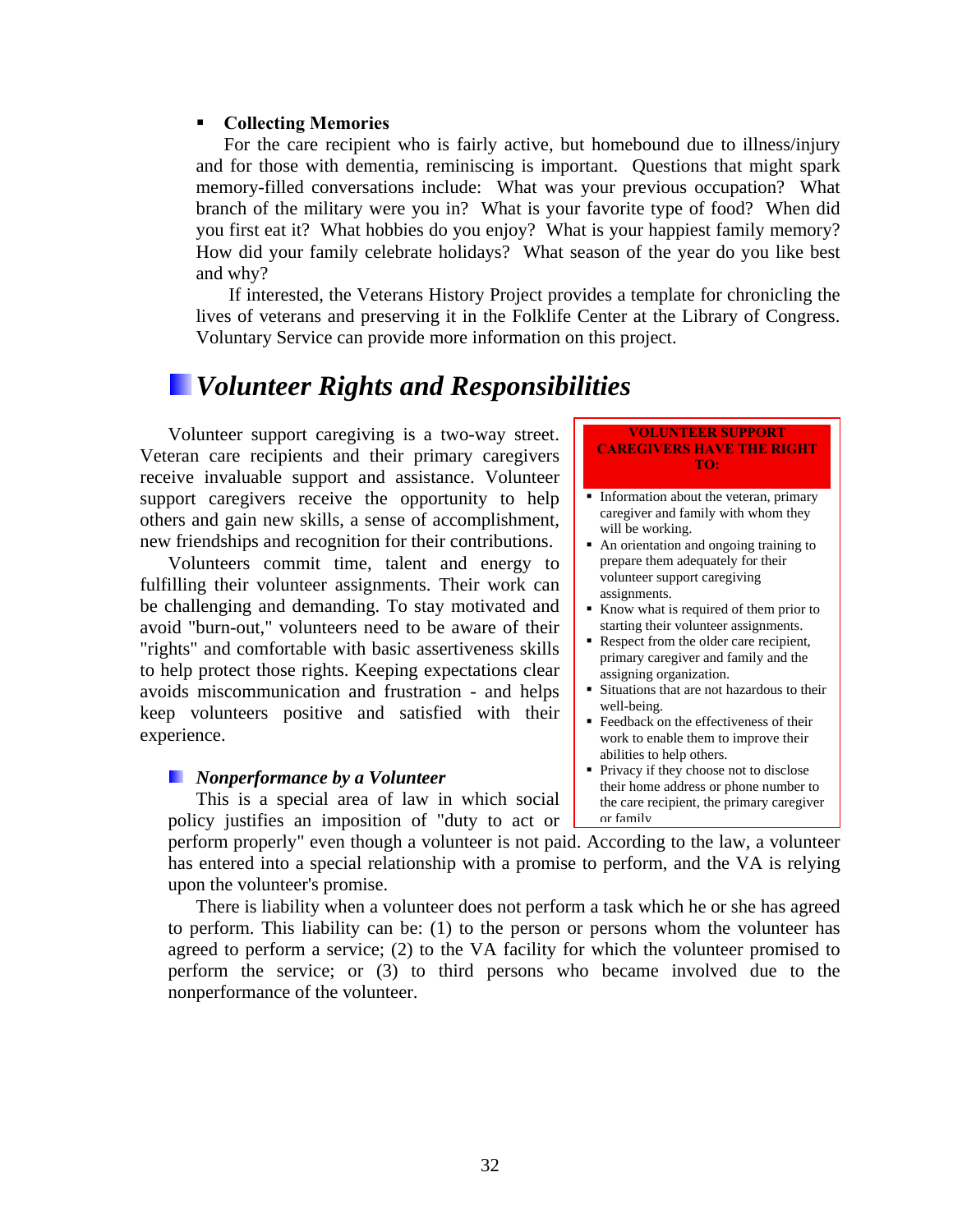Nonfeasance, or "failure to act," can have serious consequences. A volunteer who agrees to drive a vehicle to deliver meals for Meals-On-Wheels can cause those dependent on the service to go hungry if the volunteer does not perform this service. A primary caregiver or care recipient can be deprived of necessary medical care if a volunteer who has agreed to provide transportation to a doctor's office does not show up at the arranged time.

The VA can lose its credibility and reputation as a service provider and important community resource when volunteers fail to perform. In addition, relationships with other agencies and organizations can be disrupted or damaged. Our ability to attract new volunteer and donors can be greatly hindered or reduced.

In order for volunteers to experience greater success and satisfaction in their assignments and reduce risk, it is imperative to follow all policies related to the *Caregiver Support Network*, as well as the guidelines on how to conduct yourself as an agent of the VA.

#### **DO'S AND DON'TS FOR REDUCING RISK ON VOLUNTEER ASSIGNMENTS**

In order to reduce risk, volunteer caregivers should follow these ethical and legal guidelines:

- DO attend orientation, ongoing training and workshops offered through the VA.
- DO act responsibly and committed to your volunteer assignment by following all recommended practices, guidelines and suggestions provided during your orientation and in ongoing training sessions.
- DO limit your assignment to the services you agreed to perform.
- DO exercise caution and use common sense and good judgment when performing your services.
- DO understand the insurance coverage provided by the VA. Check with your insurance company regarding coverage of your automobile while on assignment. If you are providing transportation services, you must have appropriate insurance coverage.
- DO inform your Home Health Coordinator if you are unable to service care recipients and/or primary caregivers who have infectious diseases.
- DO develop a positive working relationship with the care recipient, primary caregiver, other family members and other on-site health care and social service providers, as appropriate, and maintain open communication with them.
- DO submit accurate records and reports of your completed tasks, ongoing services, hours completed and mileage used on assignment, as requested by the Home Health Coordinator.
- DO know ahead of time what steps should be taken in case of emergencies. Ask the primary caregiver, other family members, appropriate health care providers and the Home Health Coordinator what you should do to be prepared to handle emergencies.
- DO maintain trust and confidentiality. Keep the primary caregiver's and care recipient's personal issues and information in confidence except in case of emergency or danger. In these cases, the Home Health Coordinator must be notified.
- DO accept a confidence carefully and honestly. Tell the care recipient and primary caregiver before hearing confidential information that you may have to tell the Home Health Coordinator if it involves potential danger or risk.

*Continued on the following page……….*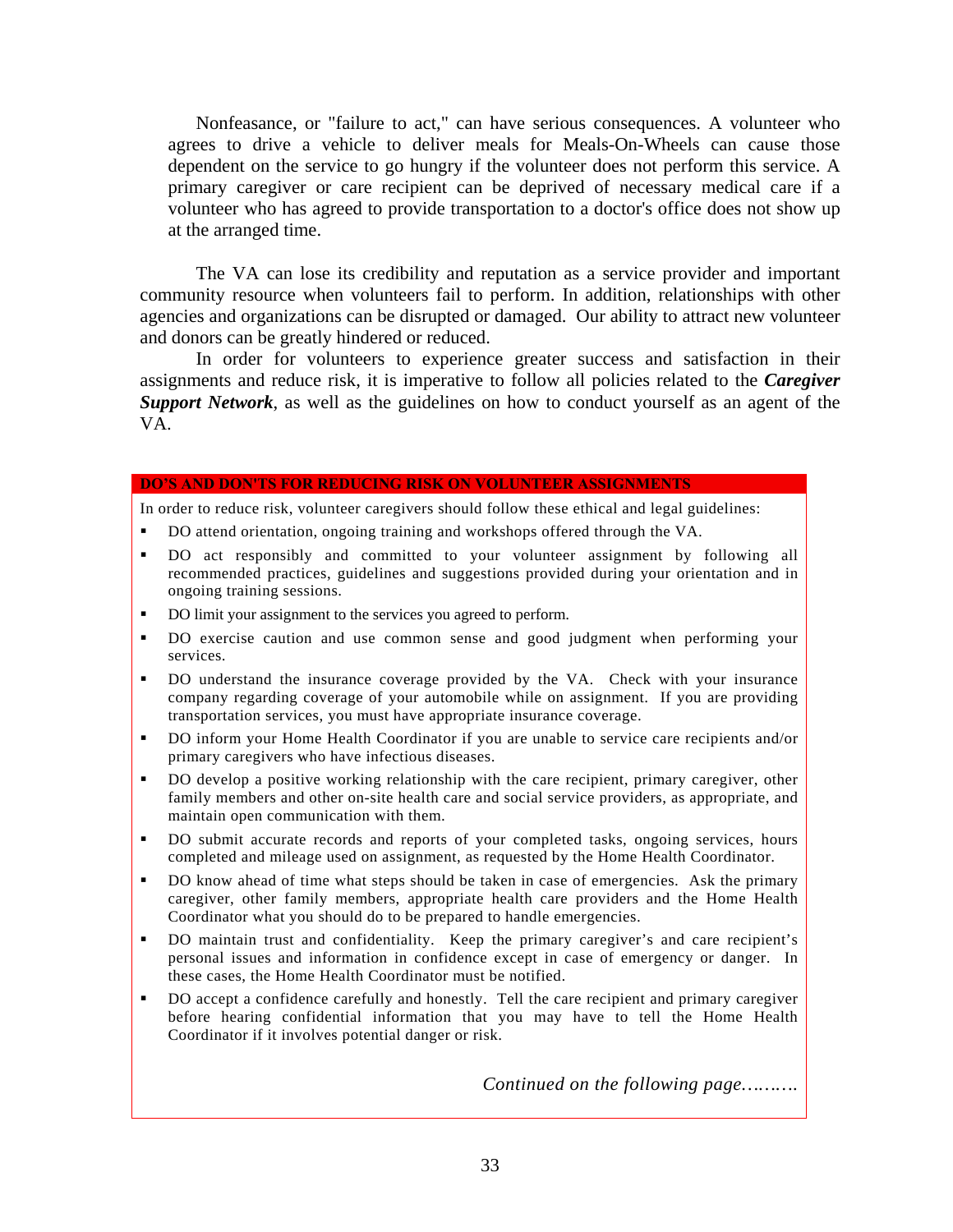- DO respect the spiritual and religious practices of the primary caregiver, care recipient and family. Avoid discussions on religion or your religious preferences. Instead, practice compassion and tolerance.
- DO maintain an open mind. Be accepting of others.
- DO be aware of your actions of body, speech and mind. Think first.
- DO report any problem immediately to your contact person at the VA.
- DO report any suspicions of abuse. If you suspect any abuse physical, emotional, sexual or financial - YOU MUST report it immediately to your contact person at the VA.
- DO complete the *Reporting Form* after each visit.
- DON'T perform "hands-on" or personal care services, such as bathing, toileting, massage, etc., for your care recipient unless you have had special training and are authorized to perform these services.
- DON'T try to perform a service if you are not sure how to do it, or if that service may endanger the care recipient, primary caregiver or yourself.
- **DON'T** give prescription or over-the-counter medications or offer medical advice while on assignment.
- DON'T expose the care recipient, primary caregiver or other family members living in the household to contagious diseases. If you develop a cold, flu, fever, etc. - or become exposed to a contagious disease (such as chickenpox or tuberculosis), notify your contact person at the VA immediately, so that alternative arrangements for covering your assignment can be made until you are well.
- DON'T offer to take a person to the hospital, unless it has been prearranged. In cases of a medical emergency, call 911 and close family members or friends of the care recipient and/or primary caregiver.
- DON'T offer your opinions in family matters. All decisions about the care recipients' welfare should be made by the primary caregiver, care recipient, other family members, the health care provider and/or social services professional.
- DON'T cash checks or sign any legal papers with or for the care recipient or primary caregiver.
- DON'T accept money or any gift of value. This can be misinterpreted by others in the family and community. Suggest a donation to the VA if the person or family wishes to show support and appreciation.

#### *Confidentiality and Patient Privacy*

Each patient or resident has certain rights and privileges. It is important that each staff member and volunteer honor these patient rights. These specific patient rights are posted in various locations around the facility. Please familiarize yourself with them.

Volunteers may learn a great deal about the personal problems of patients while working with them and must understand that all personal data is confidential. Each volunteer is responsible and liable under the Privacy Act of 1975, Health Insurance Portability and Accountability Act (HIPAA) and Veterans Health Administration (VHA) Privacy Policy. HIPAA includes mandated regulations that govern privacy standards of health care information and specify the purposes for which information may and may not be released without authority from the patient.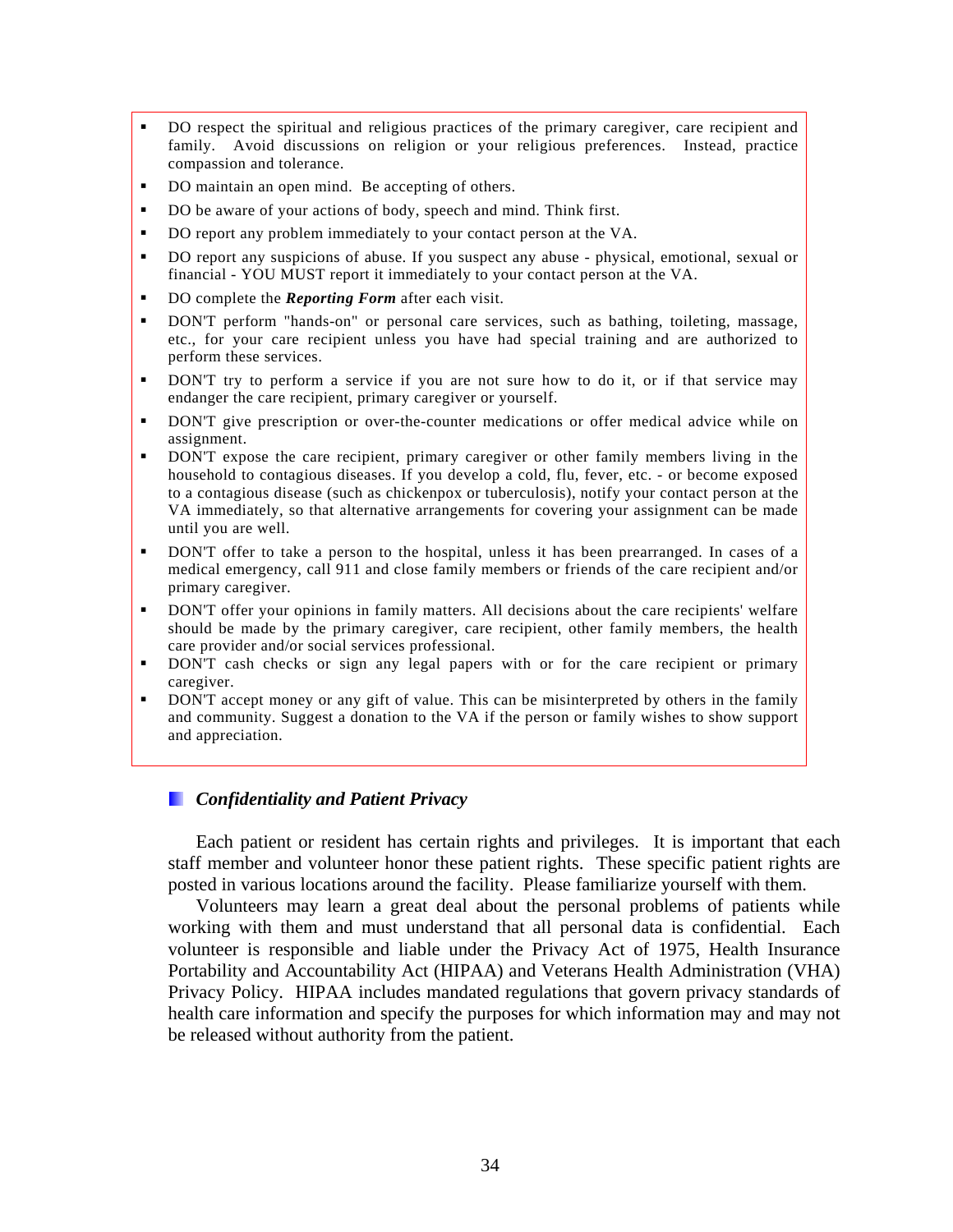#### *VHA Privacy Policy*

VHA has established policies and procedures that grant the veteran certain rights regarding his/her health information and provide guidance on the use and disclosure of Protected Health Information (PHI). PHI consists of the following:

- Receive a copy of the VA Notice Individually Identifiable Information (i.e. Social Security number, health information, etc.)
- Demographic Information (i.e. address, phone, age, gender, etc.)
- This information can be in any form (verbal, written, electronic)

The Privacy Act, HIPAA Privacy Rule and VHA Privacy Policy provide the veteran with the right to:

- **of Privacy Practices**
- Receive a copy of his/her own protected health information
- Request an amendment to his/her personal records
- Request a listing of disclosures of health information from his/her personal records
- Request and receive communications confidentially
- Request a restriction on the use or disclosure of his/her health information

VHA also has established policies and procedures providing guidance on how PHI may be used within VHA and disclosed to organizations outside of VHA.

VHA workforce members including volunteers may use PHI only when the information is needed to perform their official volunteer duties for the purpose of treatment, payment and health care operations. Use of PHI for any other purpose requires the written permission of the patient. PHI may be disclosed ONLY if prior written permission from the patient has been obtained or other legal authority permits the disclosure.

As a volunteer, you are required to keep all PHI that you may discover in the course of your assigned volunteer duties strictly confidential. Here are some requirements:

- No talking in public areas about Protected Health Information as listed above
- Keep PHI out of public areas (i.e. elevators, stairways, open areas, etc.)
- Secure any records you may be working with before walking away
- No discussing with anyone, inside or outside VA Black Hills, any PHI you may learn while carrying out your assigned duties as a volunteer.

Pictures and voice rights of patients are to be fully protected. Only an authorized designee of the VA may take photographs or make audio/video recordings of patients.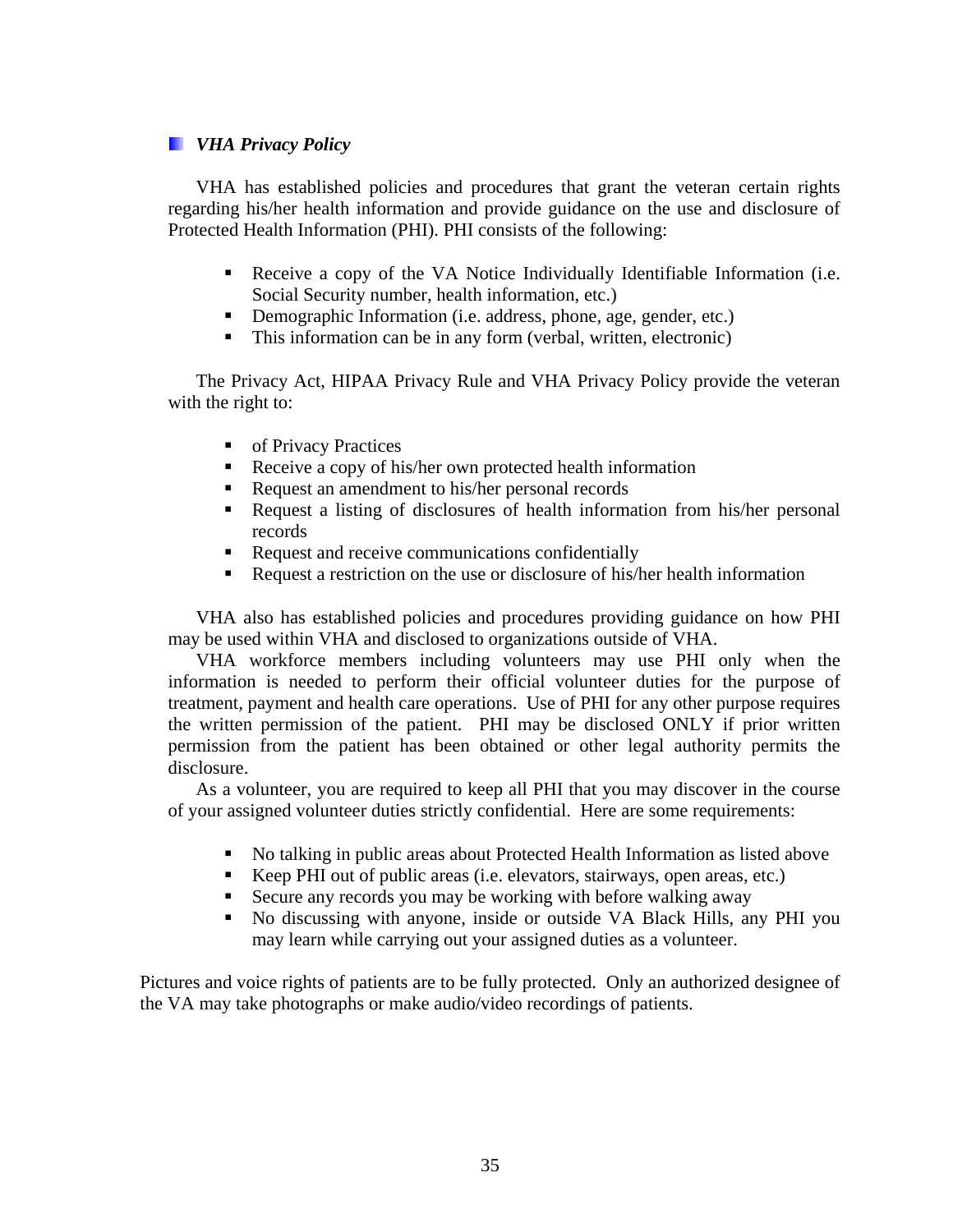#### *Possible Outcomes for Not Complying with VHA Privacy Policy*

Unlawful release of Protected Health Information could result in:

- Organization-specific sanctions (i.e. lawsuits, not receiving accreditation)
- Filing of a complaint by a victim of a Privacy Policy violation
- Civil and criminal penalties for VHA Privacy Policy violators
- Fines up to \$50,000 and/or imprisonment

All volunteers must be responsible for safeguarding Protected Health Information (PHI). As a VAVS volunteer, you have a responsibility to keep all patient information, learned in the course of your duties, confidential and secure. Do not discuss any PHI discovered in the course of your assignment with anyone. Remember that you would want your personal information and health records treated in the same confidential, professional manner.

As a volunteer, take pride and ownership in the fact that your organization is concerned about privacy and recognizes its importance in providing quality healthcare.

#### *Guidelines for Emergencies*

An emergency situation may occur whenever volunteers are on assignment. It is important for the volunteer to remain calm, focus on helping the person who is in the emergency situation and notify the proper authorities immediately for needed assistance.

#### **WHEN THE PRIMARY CAREGIVER OR CARE RECIPIENT DOES NOT ANSWER THE DOOR:**

- Check the premises, look through the windows, ring the doorbell or try to call on the phone to get a response.
- Contact a neighbor or, if appropriate, a building manager or superintendent who has keys. If entry is possible, ask the neighbor, building manager or superintendent to assist in entering the premises.
- Call the nearest relative or friend to inform them of the situation.
- Call your contact person at the VA medical center and report the situation.
- Call the health care provider, caseworker or social worker, as appropriate.
- Call the local police or 911 and report the situation if you are unable to reach the persons described above or are unsure of what else to do.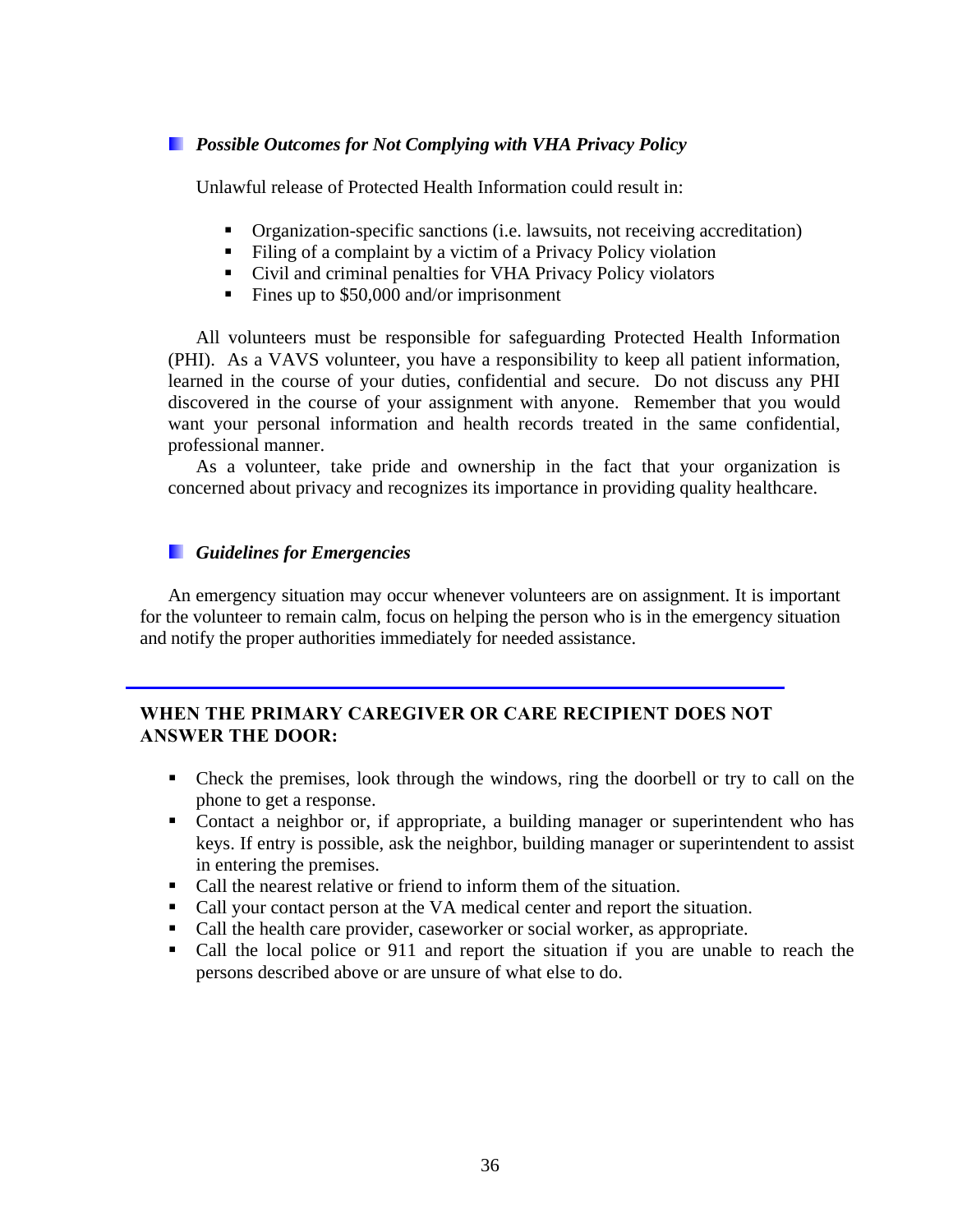# **WHEN A CARE RECIPIENT OR PRIMARY CAREGIVER HAS AN ACCIDENT:**

### • *If the person is unconscious*:

- Do not move the person, except in a hazardous situation, such as a fire. - Immediately call 911 for an ambulance or other emergency assistance. - Notify the nearest relative or friend after 911 has been called. If there is no relative or friend to contact, notify your contact person at VA Black Hills Health Care System.

### • *If the person is conscious*:

- Do not move the person, except in a hazardous situation, such as a fire. - Ask the person to describe what happened, where it hurts, etc., if he or she is able to speak.

- Immediately call 911 for an ambulance or other emergency assistance. Notify the person's doctor, nearest relative or friend, caseworker (if applicable) and the VA medical facility

Remember to report all emergency situations to your contact person at the VA medical facility either at the time the situation is occurring or as soon as possible. Do not try to handle emergency situations on your own. Always contact close friends and family members of the person in the emergency situation and appropriate emergency medical personnel for assistance.

## *Expectations, Challenges and Dealing With Disappointments*

Volunteer caregiving is a two-way street. Veterans with needs and their primary caregivers receive invaluable support and assistance. Volunteer support caregivers receive the opportunity to help others and gain new skills, a sense of accomplishment, new friendships and recognition of their contributions.

 Volunteers commit time, talent and energy to fulfilling their volunteer assignments. Their work can be challenging and demanding. To stay motivated and avoid "burn-out," volunteers should be aware of their "rights" and comfortable with basic assertiveness skills to help protect those rights. Keeping expectations clear avoids miscommunication and frustration—and helps keep volunteers positive and satisfied with their experiences.

# *The Importance of Clear Communication*

Volunteers must be communicate clearly and directly with the veteran care recipient and primary caregiver, so that everyone agrees on what services are to be performed and what tasks are to be accomplished, as well as the date and time by which these should be done.

Sometimes care recipients ask for services beyond what the volunteer has agreed to provide. What should happen if a care recipient or his or her family member requests services that the volunteer doesn't want to, or cannot, provide?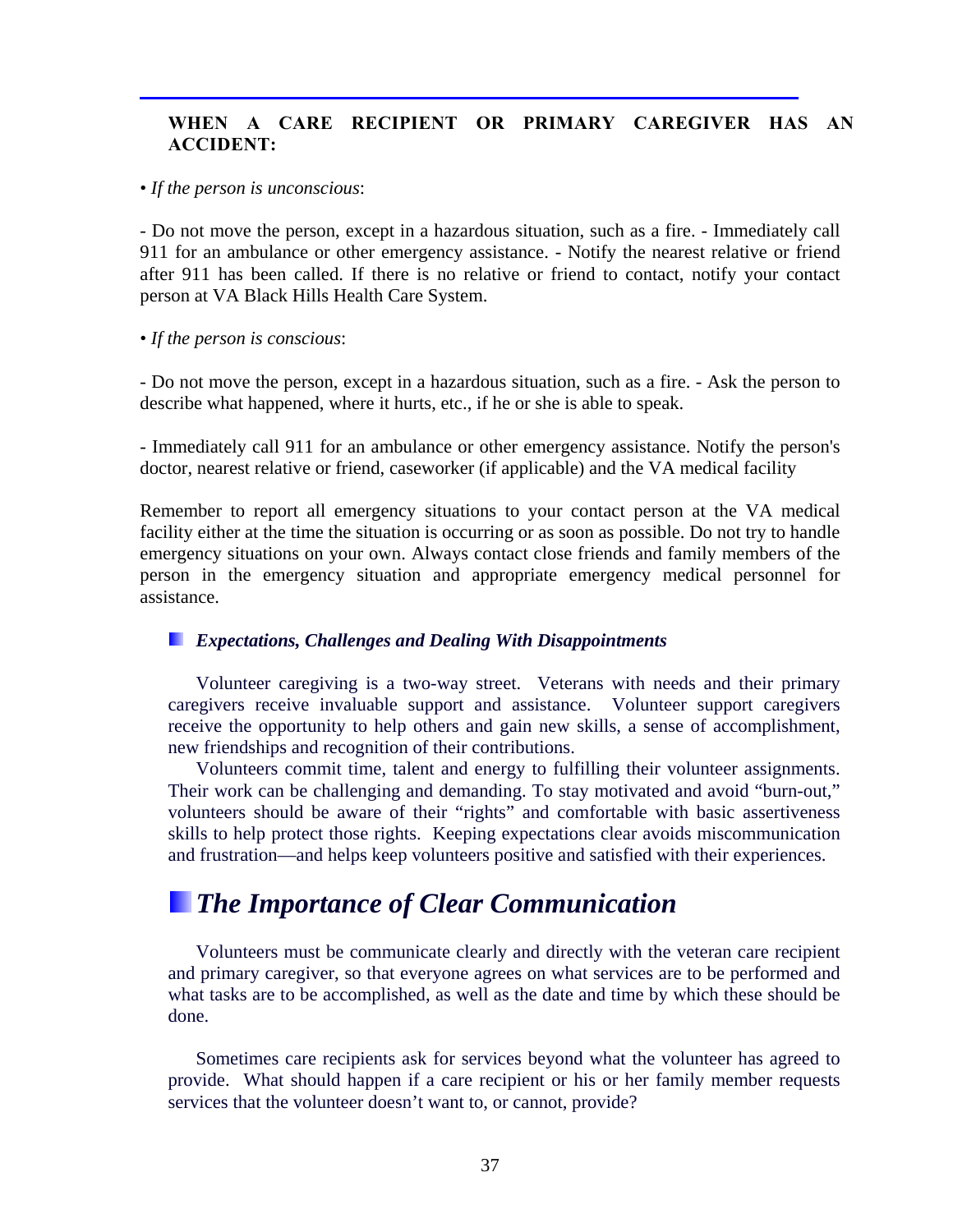### The following scenario offers some appropriate volunteer responses.

*Volunteer support caregiver Ann has been assisting her care receiver, Edna, for several months by reading the newspaper and cutting out coupons during her visit. One afternoon, Edna asks Ann if she will take her to the store in order to use and coupon due to expire that day. How might Ann respond?* 

#### *Ann could:*

- *1. Check her watch and say, "I'm sorry, Edna, but I still have to be home in one hour for a family dinner. Perhaps I could pick the item up on my way home and bring it to you on my next visit."*
- *2. Say, "I'm sorry, Edna, but I am not permitted to transport you in my car. Perhaps I could cut the coupon out and leave it for your son and remind him before I go that you asked for it."*
- *3. Say, "Well Edna, I would love to be able to help you get this, but I am not really comfortable assisting you in and out of my car. There may be another community organization that can assist you with shopping. If this is a service you would like, I'd be happy to pass it along to your Social Worker."*

These responses are honest and gentle, but clear and definite. Remember, the objective is a satisfying experience for the care recipient, the primary caregiver and the volunteer. Fulfilling a request that will inconvenience or harm a volunteer will not meet this objective—clear expectations will.

 Volunteers may have difficulty setting boundaries at first. (Many people do!) Contact the VAVS Program Manager or staff member, or the social worker for support and guidance. The following are some basic assertiveness tips before beginning your assignment that may be helpful.

### ASSERTIVENESS TIPS FOR VOLUNTEER CAREGIVERS

- It's okay to be straightforward (assertive) with a care recipient and primary caregiver.
- Assertive people are direct and honest. Assertive people show a genuine concern for other people's rights and feelings as well as their own.
- It's okay to ask questions or to say more time is needed to think about a request.
- It's okay to say what you are willing to do and not do.
- It's okay to turn down a request. Offer to report additional needs you can't meet to the VA and VAVS staff.
- It's okay to say "no" to others and repeat it if it isn't heard the first time. It isn't necessary to offer excuses or justifications for saying "no."
- Don't say "Yes, I'll do it." when you want or should say "No, I am unable to do it." If you are not careful and truthful about your feelings, you will become frustrated with your assignment. Your assignment will become a chore, instead of a joy.

### *Let's Practice*

Below are selections of "what if?" scenarios. They cover a number of issues that may arise during the course of a volunteer support caregiver's interaction with a veteran care recipient. Break into small groups and choose one of the following to discuss within your group. At the completion, choose two people to role play the scenario; or choose a spokesperson to give some appropriate language for dealing with the problem and the group's justification for addressing it in that manner.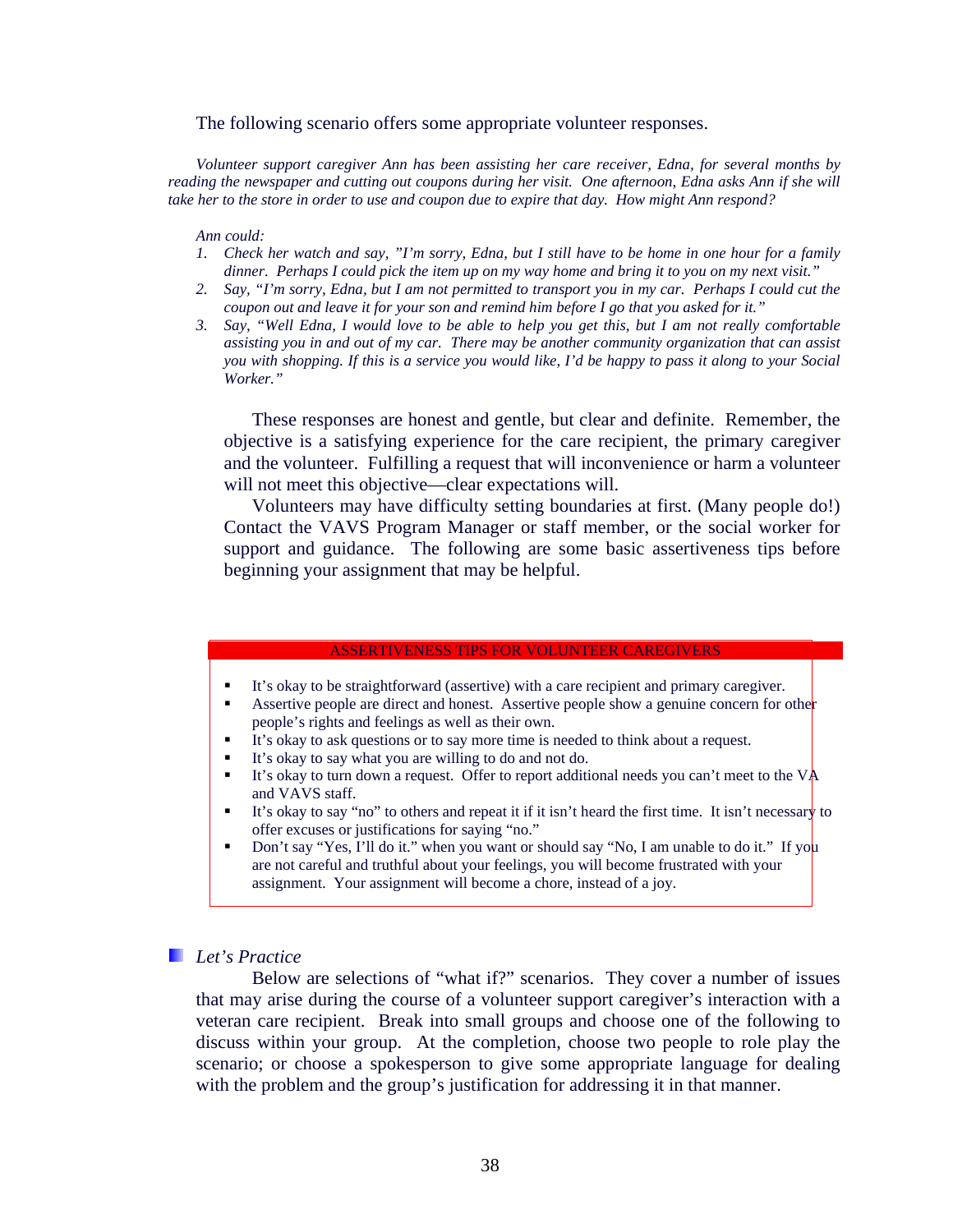# **What if?**

- 1. …the veteran criticizes students today as inconsiderate hoodlum. What is your response?
- 2. …the veteran asks your help in administering medication (i.e. eye drops.) What do you do?
- 3. …the veteran complains about his or her family?
- 4. …the veteran criticizes you (e.g. you are too fat, too thin, wear the wrong clothes, etc?)
- 5. …the veteran has recently learned he/she has cancer or other serious medical problem? How would you respond? What would you talk about?
- 6. …it is time for you to leave and the veteran does not want you to go. How would you prepare him/her for your departure?
- 7. …after 30 minutes of visiting with the veterans there seems to be nothing more to talk about? He/she does not seem to respond to any suggestions.
- 8. …the veteran offers you a gift?
- 9. …the veteran says that you do not need to come any more?
- 10. …you know that the veteran is on a special diet and he/she asks you to bring a restricted food?
- 11. …the veteran says that he/she is missing money or an item since your last visit?
- 12. …the veteran or the primary caregiver asks you to do something that you do not want to do?

# *Understanding Other Cultures*

It is important for volunteers to be sensitive to and prepared for cultural difference they may encounter when providing support to primary caregivers, care recipients and their families. Cultural concepts of "personhood" and self in relation to others in a family and norms of interpersonal morality may dictate how caregiving roles and responsibilities are assigned and accepted within a given culture.

Cultural differences that may affect caregiving have been categorized by anthropologists as follows:

# **Eastern cultures tend to:**

- $\div$  Have an interpersonal moral code that stresses responsibilities to kin and clear gender distinctions that impose a noncareer-oriented, homemaking, caregiving role on women.
- Care for older relatives in the household until they die.
- $\div$  View caretiving as a natural role with a commitment to all generations in the family and, therefore, not a burden.
- Have extended kinship families, so they are better able to share the caretiving burden among many family members.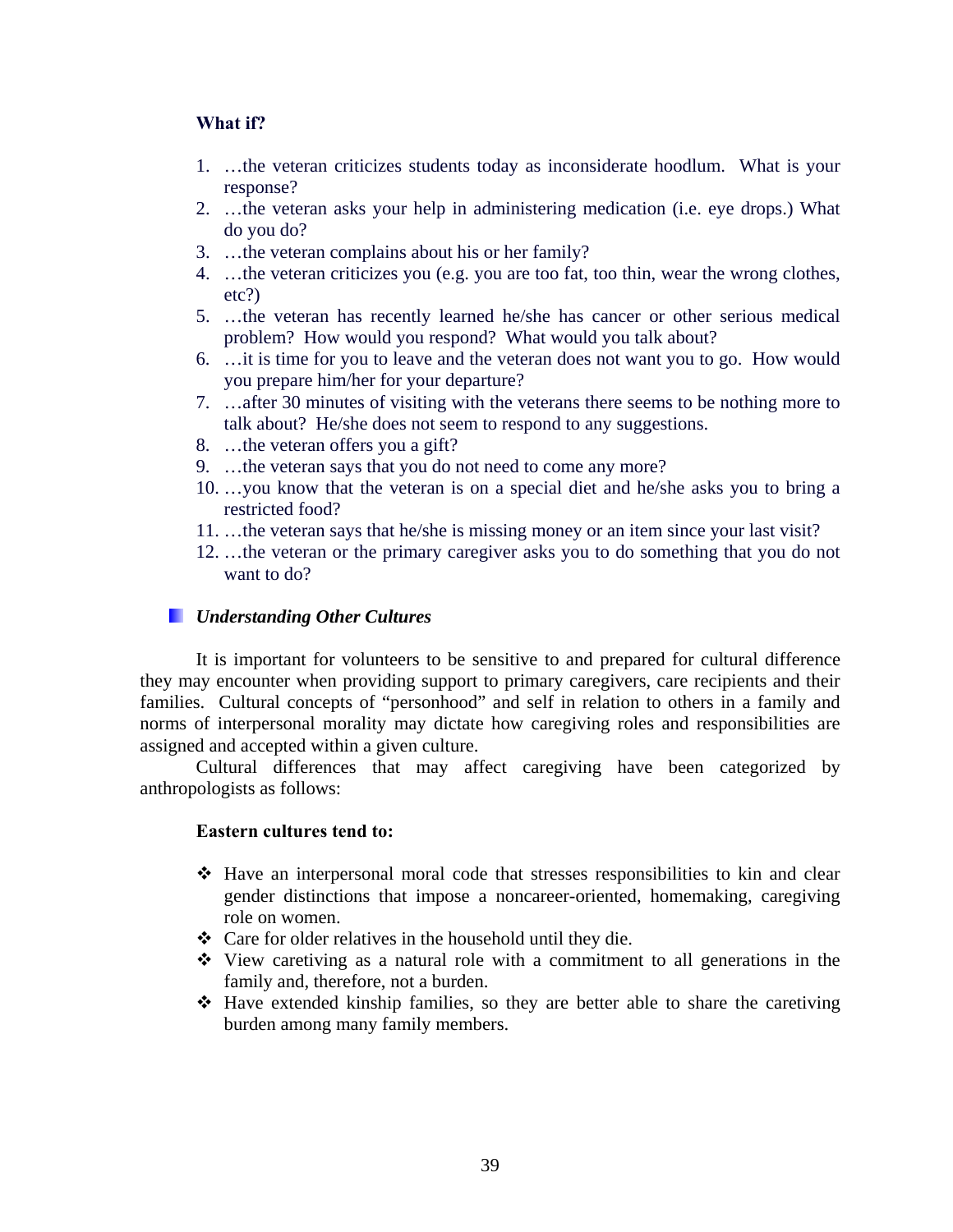# **Western cultures tend to:**

- $\triangleleft$  Most often prescribe the caregiving role to women.
- Have a nuclear family structure with the roles of men and women less defined by gender distinctions for career and family responsibilities.
- No longer require women to sacrifice their own needs to only serve others inn the family.
- View caregiving of older adult family members as a necessary but difficult burden.
- $\div$  Can be overwhelmed by the added responsibilities of caring for older adult family members because there usually is no extended family available to help share the caregiving burden.

# **Minority American cultures tend to:**

- Often have extended kinship families as a source of strength and support in sharing caregiving responsibilities. This is true of African Americans, Hispanic Americans and native Americans. These family roles change somewhat as younger family members move away from their parents' and grandparents' communities.
- $\div$  Believe they may lack equal access to the larger society's benefits, so ethnic minority groups often feel they have to rely on their own resources, such as religious institutions and extended families, to provide reciprocal assistance in times of need.
- Manage caregiver responsibilities with less stress, but primary caregivers still need acknowledgment from family, friends and others, and support in receiving respite and other help.
- $\div$  Have more realistic expectations, more familiarity with adversity and social support as a buffering mechanism within their own ethnic communities.

# *Cross Cultural Communications*

A volunteer often can meet the challenge of overcoming of language and cultural barriers by:

- Treating the primary caregiver, care recipient and other family members with courtesy and respect for any different cultural attitudes or ways of doing things.
- Recruiting a younger family member to be an interpreter when the volunteer is trying to communicate with the primary caregiver, the older care recipient or other family members.
- Learning about cultural differences from the family and the contact person at the assigning organization.
- Honoring lifestyle practices and traditions, such as dietary restrictions or modesty requirements for women.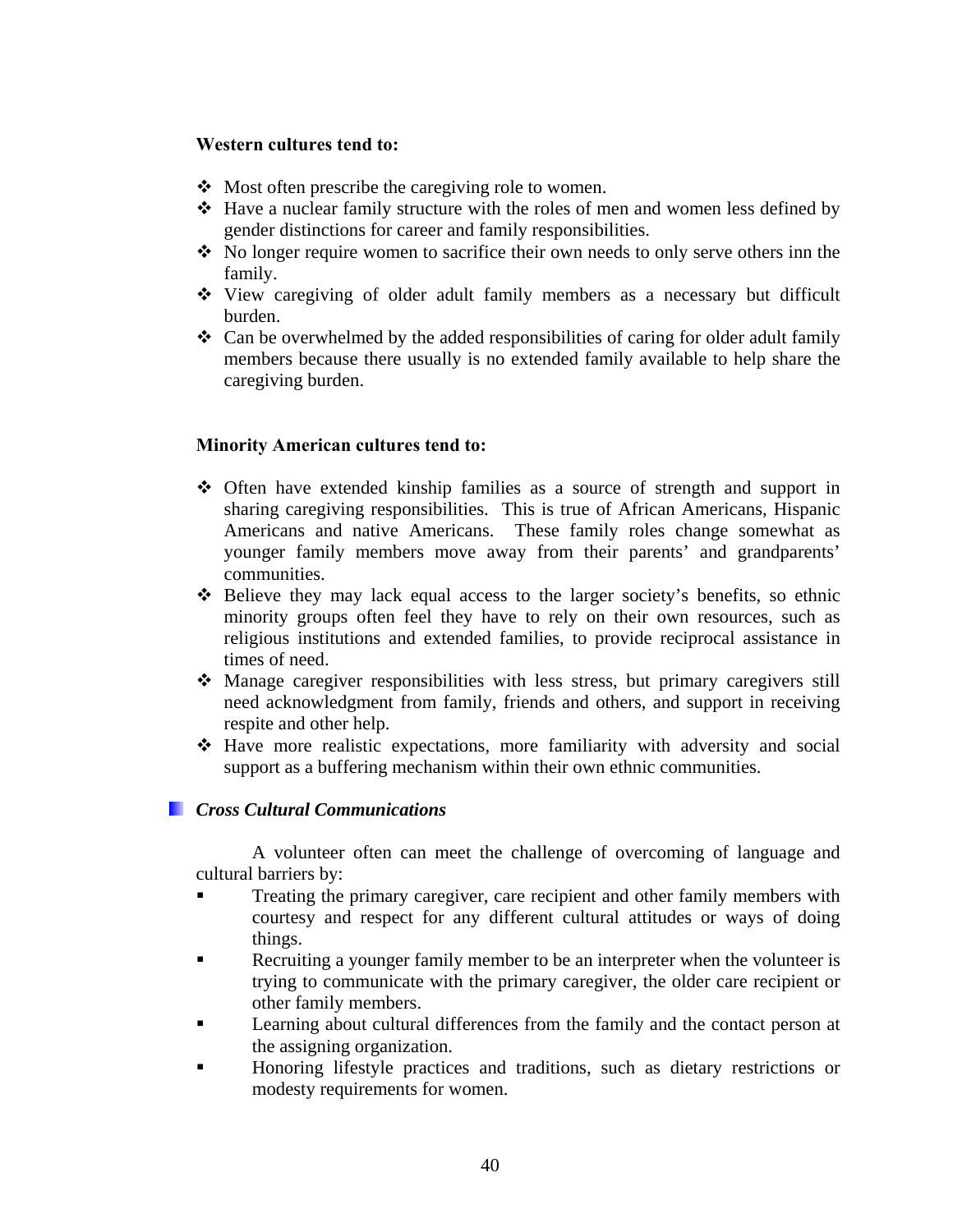Being aware of the primary caregiver's and other family members' possible feelings of social isolation and discussing ways to find activities that enable them to meet people who share their values, beliefs and interests.

# *EXERCISE 2: Appreciating Our Differences*

Overview: As volunteer caregivers, individuals need to have an understanding of the influence of culture, ethnicity and family values in order to provide quality support. It is essential for each individual to become aware of his or her own attitudes and biases and how these might influence him or her as a volunteer. This activity provides volunteers with the opportunity to explore their own cultural identities, gain an understanding and appreciation for the difference among the group and to discuss past experiences that have influences their attitudes and beliefs.

# **EXERCISE 2: Appreciating Our Differences**

*Divide into small groups and discuss the following questions:* 

- What is your cultural/ethnic identity? How does your family define this identity?
- When you were growing up, what did your parents and relatives say about people who were different from your family?
- What experiences have you had with people from other ethnic groups, socioeconomic classes, religions, age groups or communities?
- What were these experiences like? How did you feel about them?
- What personal qualities do you have that will help you establish interpersonal relationships with persons from other cultural groups? What personal qualities may be detrimental?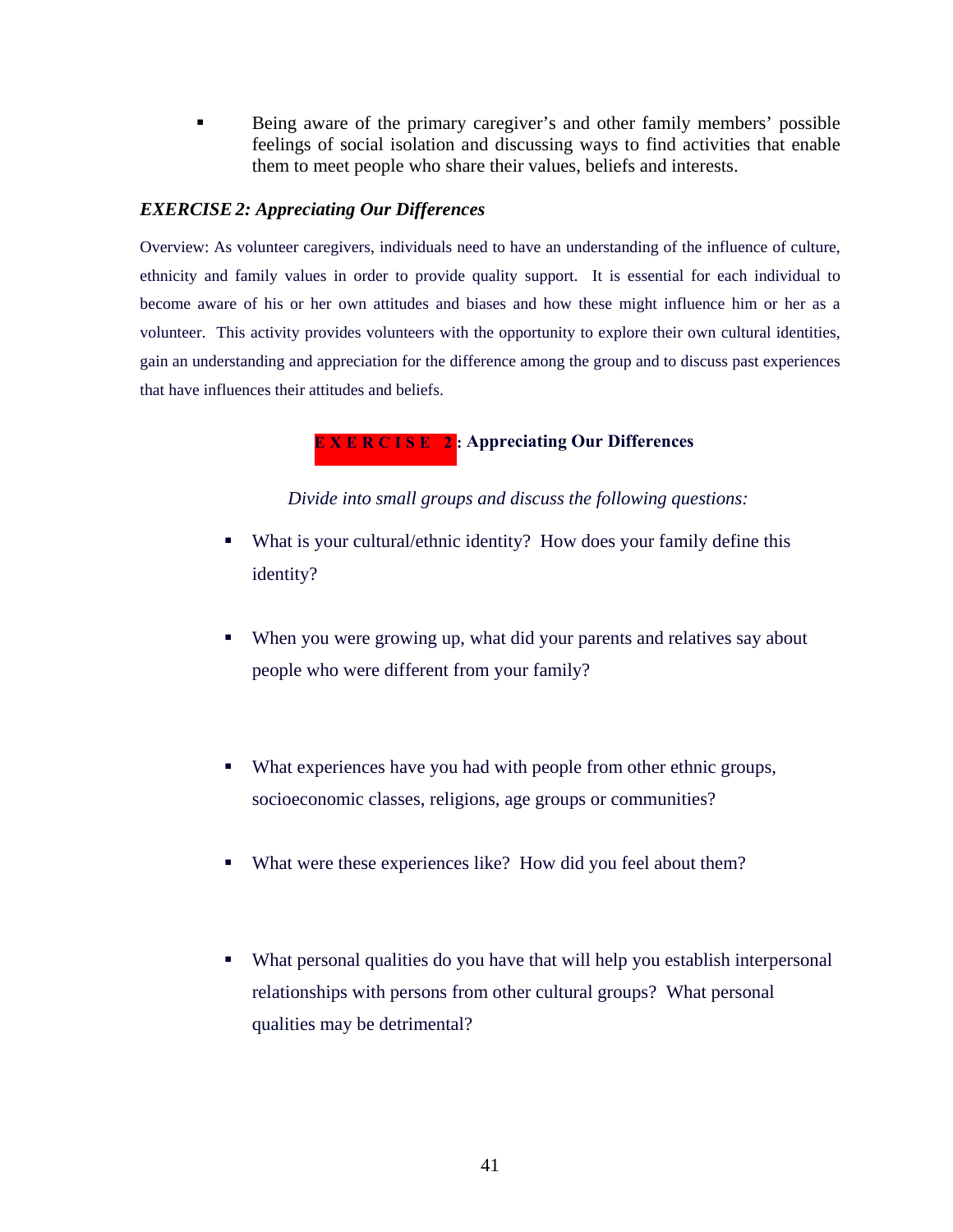# *Dealing with Problems*

It is imperative that you report any problems in your volunteer caregiving assignment immediately. Be sure to document any problems on the Reporting Form (see *Forms* section) The more time that elapses between the occurrence of an incident and when corrective action is taken, the more difficult it is to resolve the situation. Matters of safety related to the veteran care recipient or to you personally are extremely critical.

Even when safety is not an issue, be sure to inform a VA staff member of issues of concern regarding your assignment. These may include:

- The veteran or caregiver continually putting off a visit or not being home when you arrive
- The veteran or primary caregiver reporting that money or items are missing following your visits.
- Being asked to do something that your are not comfortable with or prohibited

# *Relating to the Primary Caregiver's Family*

The dynamics of each family are unique. Some families are more functional and pull together when members of the family need help. Other families are more dysfunctional and have ongoing problems in family relations. These problems make family members less able to help each other cope with the burdens of caring for an older relative. A volunteer should be prepared to observe a range of attitudes, reactions and behaviors from various family members about caring for a sick older adult relative.

 It can be helpful for volunteers to know about basic concepts and principles of family systems' theory as they relate to caregiving families.

# **BASIC CONCEPTS AND PRINCIPLES OF FAMILY SYSTEMS**

- 1. Family members are closely interconnected.
	- A situation or action of one family member affects all other members and the family as a whole.
	- Each family member is both proactive and reactive within the family system.
	- Whether geographically local or distant, each family member acts according to the actions and reactions of other family members.
- 2. Families operate under explicit or implicit norms, assigned roles and prescribed interaction patterns for family members.
	- Norms include all family attitudes, beliefs, taboos, expectations and labels.
	- Common family roles include the "mover" or "leader," the "follower," the "bystander," the "opposer," and the "caregiver."
	- The usual role of "caregiver" in the family system is in the context of a parent who cares for dependent children.
	- The expectation of marriage partners within the family system is one of mutual support and interdependence. Spouses are expected to depend upon each other for care when one of the other is seriously ill or debilitated.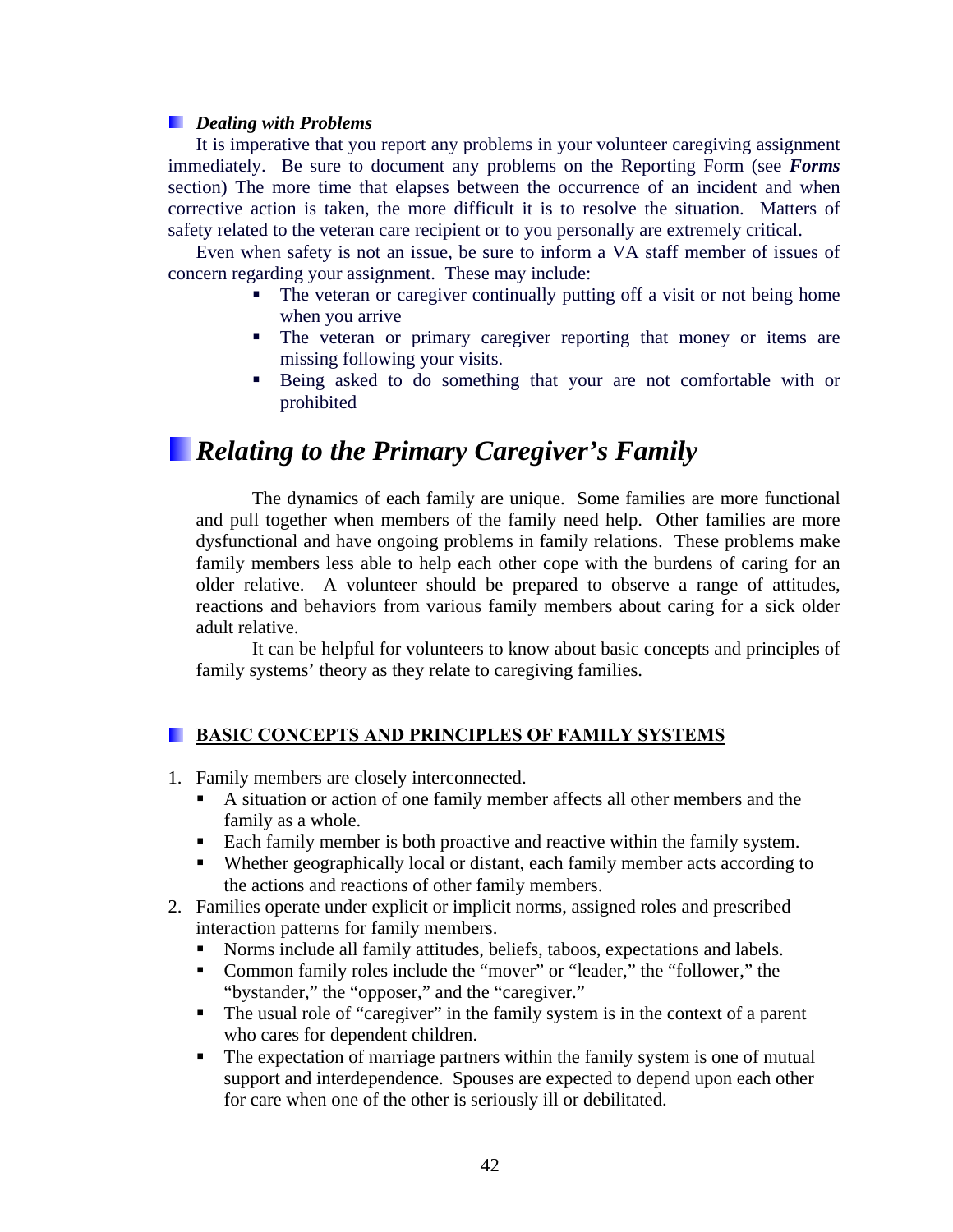- Assigned family roles change when an adult child becomes a primary caregiver for one or both parents and, therefore, is also assigned the role of the "mover" in the family even when the adult child is not comfortable in the role.
- Family systems strive for constancy and consistency, even when established family norms, roles and prescribed interaction patterns are dysfunctional.
- Stress and conflict result when family norms, roles and prescribed interaction patterns change significantly.
- Stressful changes are caused by a major adverse family event or crisis, such as a father having a sudden heart attack, or a grandmother having a stroke or debilitating fall.
- Greater changes within the established family system cause higher levels of stress and conflict. For example, it is acceptable within the family system for one spouse to care for another. However, when a married adult child with children accepts the responsibility as primary caregiver for an aging parent, certain family norms, roles and interaction patterns among the primary caregiver, older care recipient, spouse and children can break down and must be re-established over time.
- 3. The role change to primary caregiver puts one at risk.
	- Spouses accepting the role of primary caregiver experience role losses in other aspects of their lives and are vulnerable to developing a codependent relationship with the care recipient spouse.
	- When caregiving becomes one's only identity and life's purpose, the emotional well-being of the primary caregiver is at risk when the care recipient is put in a long-term care facility or dies.
- 4. Boundaries between the family system and the community at large affect the family's ability to accept help from outsiders.
	- A family system with rigid boundaries tends to reject outside assistance when it believes accepting help from outsiders is a sign of weakness or failure of the family to handle all needs.
	- Families with flexible boundaries are more likely to ask and accept help from friends, neighbors and community organizations.

NOTE: Consider how these basic concepts and principles play out within the families of veterans, both older and those returning soldiers from our Nation's recent military conflicts.

# *Safety Issues*

No matter how limited or extended the duties of a volunteer assignment are, a volunteer should be aware of precautions required to make a living environment safer. In general, it is important for the living environment to be clean, controlled to prevent infection and transmission of disease and kept free of hazards that cause falls or burns. In addition, food should be handled with care to prevent contamination.

Most accidents happen in the bathroom and kitchen. Accidents also are more likely to happen when someone is angry, tired or stressed. Heightened (or dulled) emotions can reduce one's attention to the possibility of an accident. A calm environment is more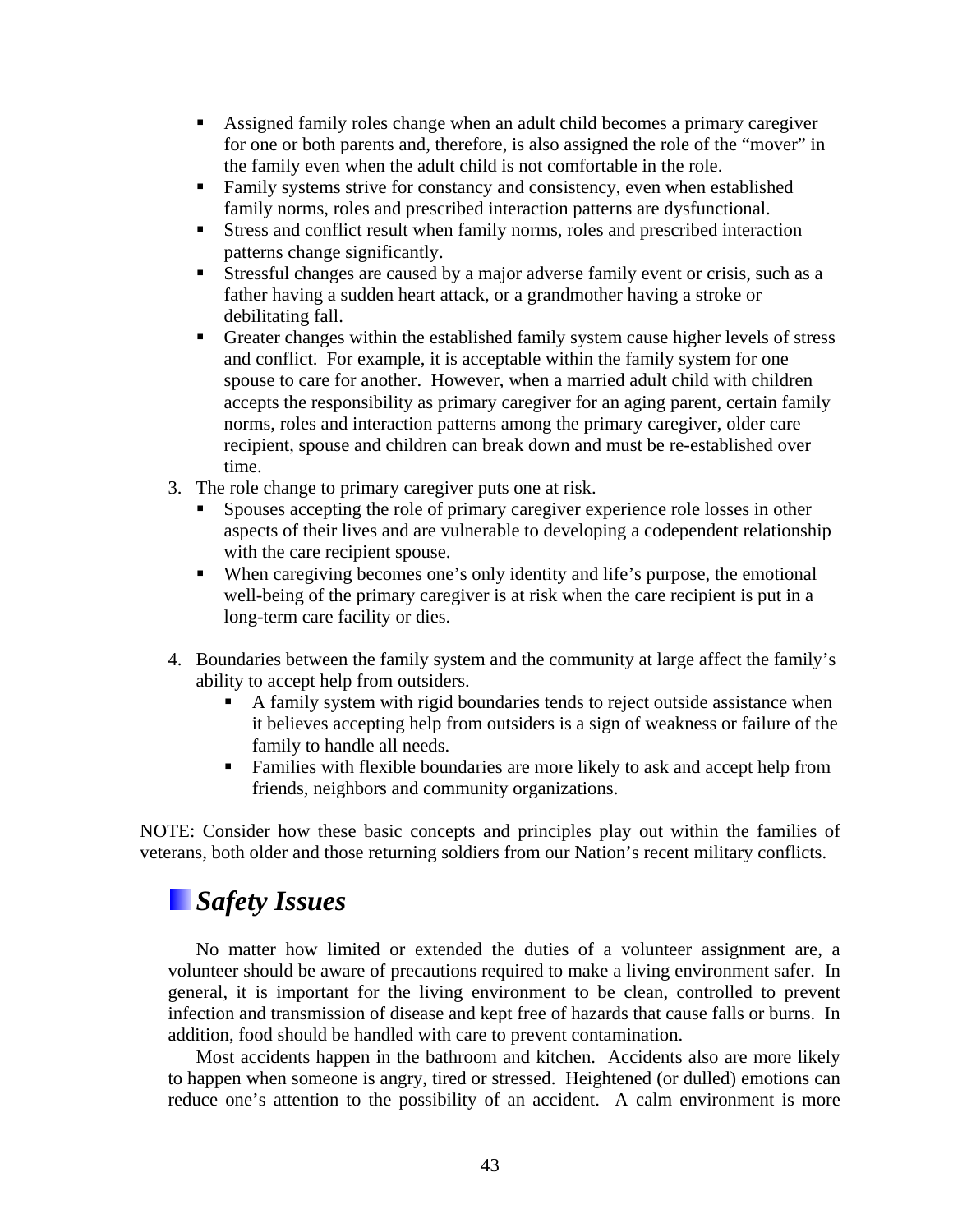likely to promote safety than a home where stress levels are high. By providing on-site assistance with important tasks, a volunteer can help reduce stress in the household and promote safety.

Making a home safe may mean paying attention to details that have never before been considered, such as the placement of furniture and large items of glass (coffee tables or sculptures, for example). It may mean removing furniture with sharp edges and blocking direct access to large picture windows. Unstable rocking chairs can be a hazard, as can fragile antiques.

In the bathroom, carpet may be better than a floor mat because it absorbs spills and doesn't get slippery. Outdoor pools pose a threat to older adults (particularly those with sight problems) and should be well gated and locked. Older adults who live in high-rise buildings should have security locks installed on windows and balcony doors.

Smoking can pose a serious hazard for the veteran care recipient, because of both health considerations and the danger of starting a fire. If they smoke, it should only be with supervision and never in bed.

Poor eyesight, dull hearing, poor balance, side effects from multiple medications, slower reaction times and difficulty moving all put older adults and others with compromised medical conditioning at risk for accidents.

A volunteer can assist both an older care recipient and a primary caregiver by checking the living environment for any hazards and bringing these to their attention. If there is agreement that changes should be made, the volunteer can offer to help, as long as such efforts fit within the volunteer's assignment and limits.

### *Advocacy*

A volunteer support caregiver who regularly visits the living environment of a veteran care recipient, primary caregiver and family has the opportunity to observe gaps in needed services and to act as a liaison with the assigning organization and advocate for identifying and arranging for additional community services to fill these gaps.

 The care recipient, primary caregiver and family can benefit from the volunteer's ongoing observations and assessment of the situation while on assignment.

 The volunteer support caregiver can assess the home environment, the veteran care recipient, primary caregiver and family for:

- Cleanliness, safety and risk.
- **Proper nutrition and meal planning and preparation abilities.**
- Medical, social psychological or spiritual problems or issues.
- Financial deficiencies.
- Transportation inadequacies.

 Any deficiency, risk or additional needs should be reported promptly to the contact person at the assigning organization.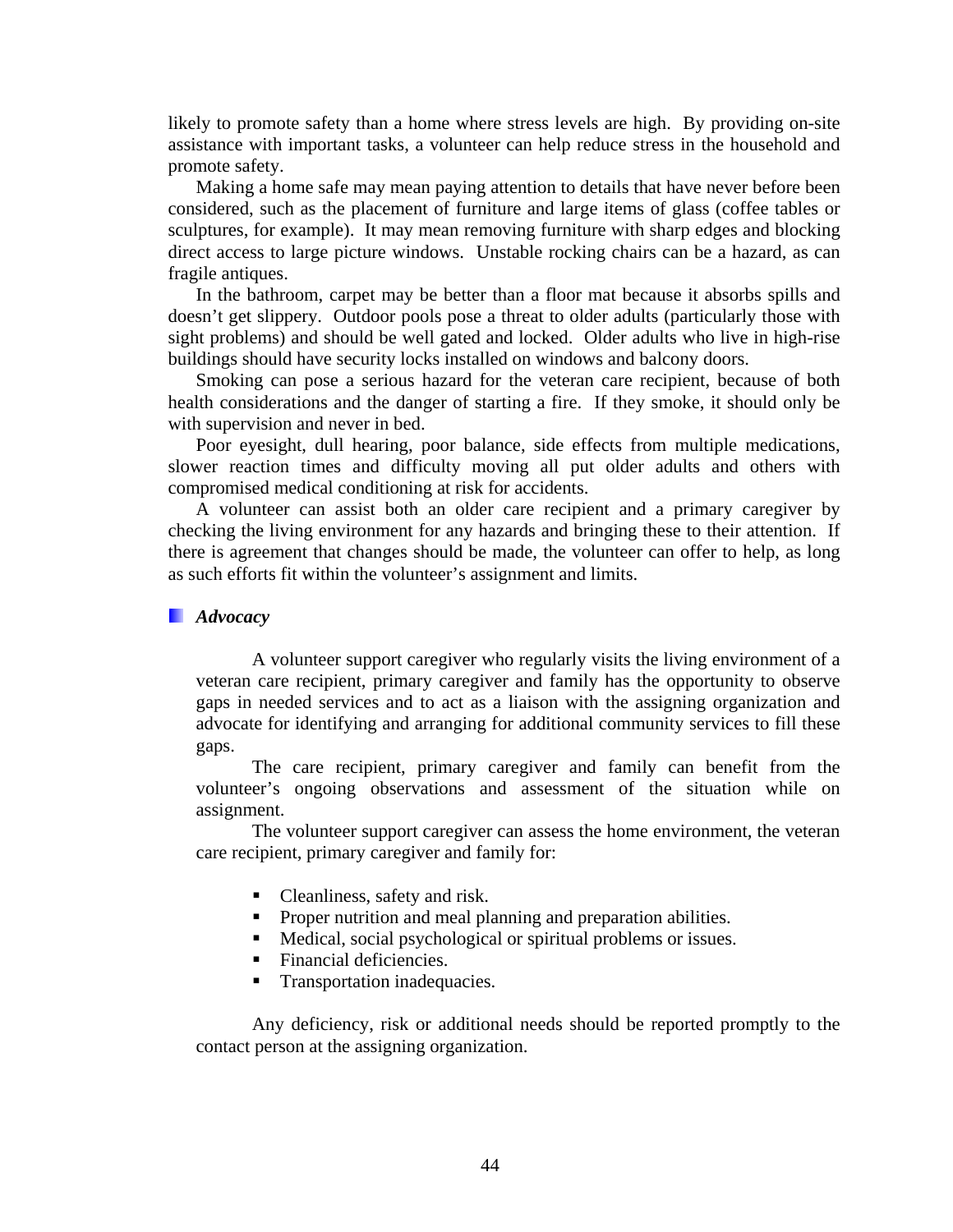If the program staff at the assigning organization agrees with the volunteer's observations and assessment, highlights of these may be discussed with the primary caregiver and/or care recipient, as appropriate.

When the primary caregiver or care recipient agrees with the assessment and is interested in gaining access to additional services and resources to fill gaps identified by the volunteer, further steps should be taken. The assigning organization can provide additional services or arrange for referral to other appropriate local social service agencies or health care providers.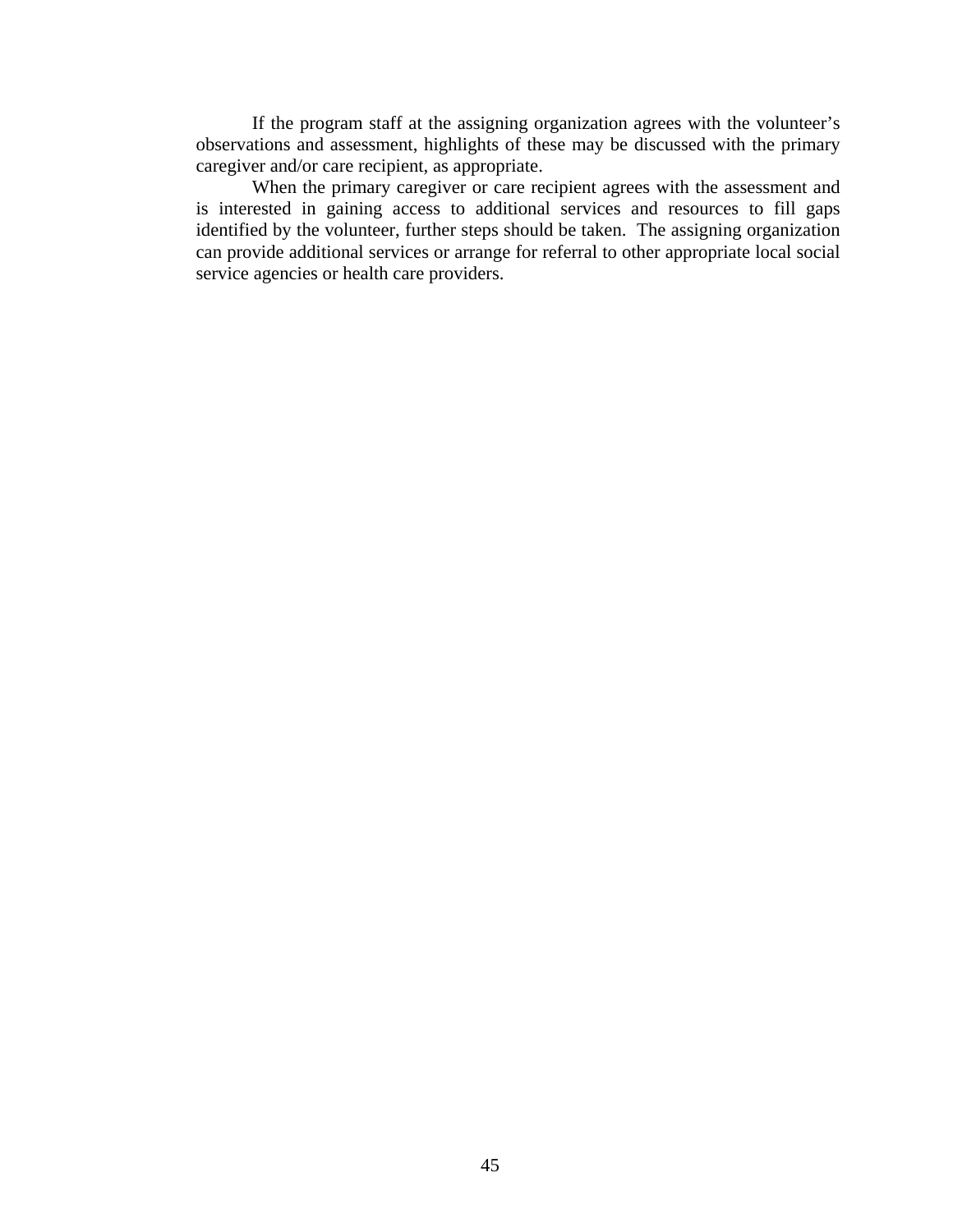### **HOUSEHOLD SAFETY**

- Chemicals, harsh cleaners, insecticides, medications, paints, etc. should all be labeled with big, clear letters. If the older person has dementia, these items should be moved completely out of sight.
- Rooms and hallways used by an older person should be adequately lighted. This helps the care recipient to see the details of a room more clearly and avoid accidents and obstructions.
- At least two flashlights, with working batteries, should be ready to use and easy to find if the lights go out. One should be put by the care recipient's bed and one should be put on a kitchen table. If there is a blackout, several large flashlights are safer than candles. A volunteer should know where to locate flashlights in case of emergencies.
- Bathroom and kitchen outlets should have working circuit breakers.
- In the kitchen, the burners and the oven should work properly. Outlets should not be overloaded and wires should not rest on hot appliances. If the older adult is apt to reach for equipment located above the hot stove, then such items should be rearranged to avoid this.
- Because of their thinner skin and slower reactions, older people are at greater risk of scalding. Hot water heaters should be set so the temperature of the water doesn't rise above 120 degrees F.
- If the care recipient gets cold easily, he or she should be dressed with extra layers and the heat should be set at a higher temperature level for comfort. However, extreme care should be taken with space heaters and electric blankets, as they can cause burns and fires if not used properly.
- Smoke detectors should be checked monthly to make sure they work. An older adult's waning sense of smell makes a smoke detector more important.
- Easy escape routes in case of fire should be located. An older adult won't be able to climb out of a window easily, so escape routes that are easy to se must be planned before an emergency. Is the back door wide enough for the care recipient's wheelchair? Is there a back stairway that an older person can manage? If a bedridden care recipient won't be able to escape, the local fire department should be called and asked for safety instructions in care of emergency. If the care recipient is disabled, the local fire department should be notified of the person's health status, so that they can respond quickly and appropriately in emergency situations. A volunteer should become familiar with whatever fire escape procedures are required at the assigned living environment.
- A small fire extinguisher that is easy to handle should be kept in a convenient place, preferably near the kitchen where fires are most likely to start. A volunteer should ask for instruction on how to use a fire extinguisher.
- A list of clearly written, large-print emergency phone numbers should be kept by every phone, or programmed into the telephone's memory for quick dialing. Telephone memory codes to emergency numbers should be labeled or listed by each phone. The list should include police, fire, poison control, ambulance, the care recipient's doctors, the primary caregiver's home and work numbers and the phone number of a nearby relative or neighbor. It should not be assumed that the care recipient will remember these numbers or even 911. A volunteer should be able to locate and access any of these numbers in care of emergency.

# **Guidelines for Preventing Falls**

Serious injuries from falls often require older care recipients to be moved to nursing homes or other long-term care facilities. The following are fall-prevention guidelines that can be used to check the living environment of the veteran care recipient.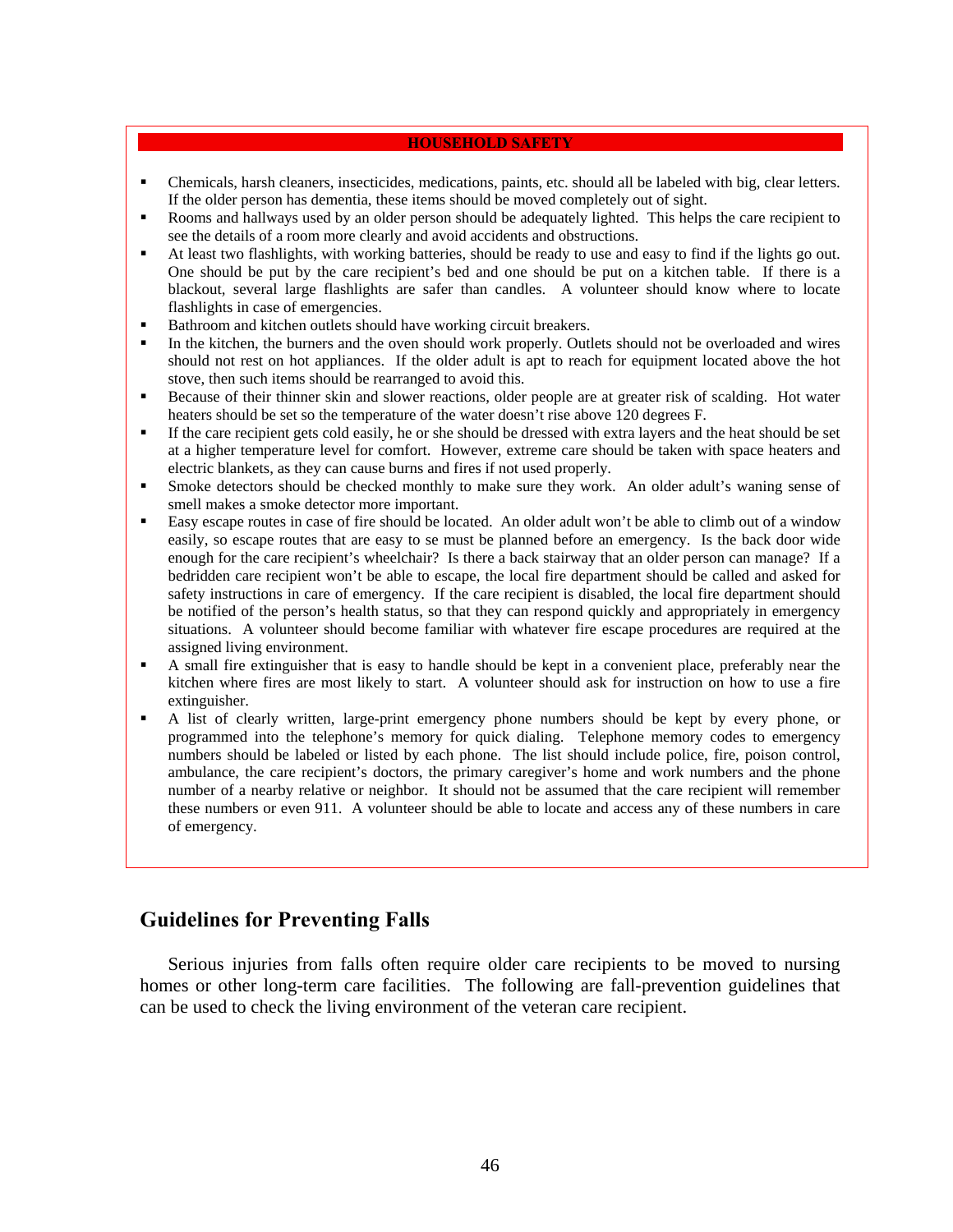### **GUIDELINES FOR PREVENTING FALLS**

#### FOR FLOORS, HALL, DOORWAYS AND PATHWAYS:

- Remove all obstacles to safe passage, such as trash, wiring, wastebaskets, footstools, magazine racks, books, magazines, shoes and clothes.
- Repair worn or ripped carpets.
- Tape or tack down curled carpet corners or edges.
- Place non-skid pads under throw rugs or remove them.
- Repair loose floorboards.
- Remove thresholds at doorways.
- Buff waxed floors thoroughly and use nonskid wax.
- Install handrails.
- Adjust the location of hanging plants to prevent having to duck when passing, and still permit watering without having to reach.

#### FOR BEDROOMS:

- Make sure the bed is at a height that permits the care recipient to get in and out easily.
- Replace unlocking wheels with wheels that can be locked to make furniture more stable.
- Replace or repair broken or unstable furniture, such as tripod tables.
- Replace furniture with legs that curve outward creating a tripping hazard.
- Use chairs easy to get into and out of, with strong armrests and high backs for support.
- Keep a walker or can by the chair or acquire an electric-powered pneumatic chair that lifts and lowers the care recipient.
- Make sure there is adequate light for reading and the light switches are easy to use.
- Make sure a telephone is within easy reach of the care recipient.

#### FOR BATHROOMS:

- Keep the bathroom free of spills and litter.
- Install a special raised toilet seat for easier use by the older care recipient.
- Install grab bars near toilets and bath tubs.
- Replace bar soap with a wall-mounted, liquid soap dispenser in the shower.
- tub or shower floor.
- slippery conditions.
- Use a secure rod screwed into the wall to hang shower curtains.

### *The Importance of Cleaning a Home for Germ Control*

With a care recipient at home and the responsibility of maintaining the household for the rest of the family, a primary caregiver is likely to need help from a volunteer to keep the living environment neat and clean.

It is important for a volunteer to take proper measures to assist a primary caregiver and care recipient in preventing the spread of infections. Proper cleaning of the living environment and good personal hygiene for the care recipient will go a long way toward ridding a home of major infectious germs.

If the care recipient is chronically ill or frail, is taking certain types of medications or receiving special therapies for a life-threatening illness, such as cancer, he or she may have a weakened immune system and, therefore, be more vulnerable to infection. The

# FOR STAIRS:

- Install an electric-powered lift to carry the care recipient up and down the stairs in a chair, build ramps on short stairways or create a bedroom/bathroom suite on the first floor to eliminate the need for the care recipient to use stairs.
- Install sturdy handrails, as necessary, on both sides of the stairs, including those leading to entrances and the basement.
- Make sure there is adequate lighting by the stairs.
- **E** Consider removing stairway carpeting. It makes footing more risky by shortening the depth of each step and rounding off step edges.
- Use non-skid treads on stairs.
- $\blacksquare$  Mark step edges with brightly colored adhesive tape so each can be seen clearly.
- Make sure that steps are no more than six inches high.

Install nonslip strips on the bottom of the

# Avoid using bath oils that can result in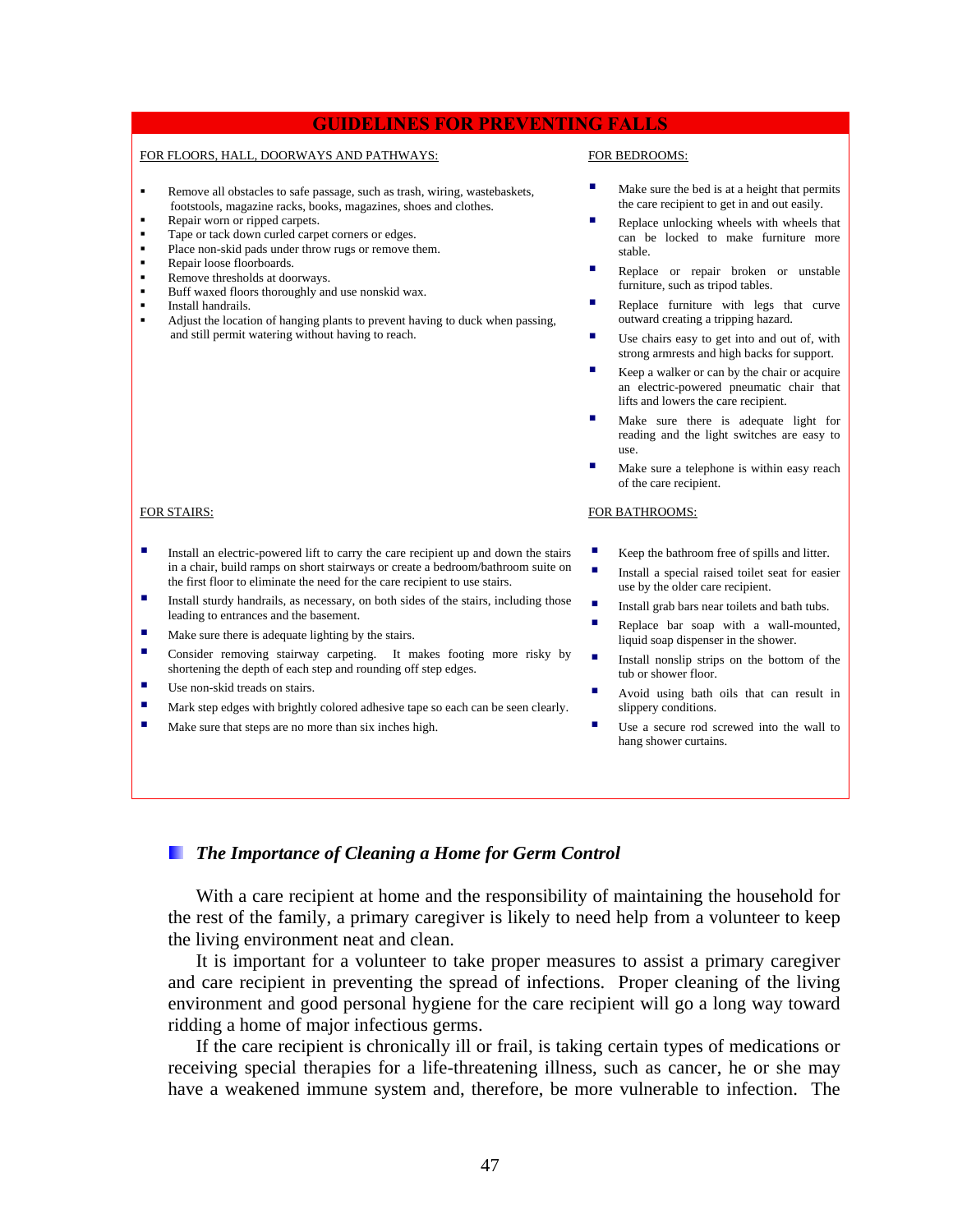primary caregiver, other family members and the volunteer also need to be protected from infections that may prevent them from providing care.

Infections are the result of the body being invaded by germs. These cause an adverse reaction – directly by damaging cells or indirectly by releasing poisonous substances (toxins) into the body. Germs are spread directly by a person touching something that is contaminated, or indirectly by breathing in airborne germs, by eating contaminated food, or by being contact with contaminated clothing, equipment or insects. The symptoms will depend on the type of infection, where it is located and whether it has spread throughout the body.

An infection is only dangerous if it is given a suitable environment in which to flourish. People and animals are the sources of most infections, as carriers to many bacteria and viruses. Anyone can become infected, but the most vulnerable are those who have low immunity, such as someone in poor health.

The four basic kinds of cleaning products are all-purpose cleaning agents which can be used on many surfaces; soaps for bathing, washing dishes and laundry; cleansers for scouring and hard-to-clean areas and specialty cleansers for tasks such as cleaning windows or ovens. Directions for their proper use should be followed, and they should be stored in a safe place.

## **FOUR SETS OF TASKS FOR HOUSEHOLD CLEANING CHORES**

1. **DUSTING AND STRAIGHTENING.** Dusting is probably a once-a-week chores, while straightening may be necessary a few times a day.

2. **CLEANING FLOORS AND RUGS**. With the exception of wood floors, which should be cleaned with a mixture of vinegar and water, floors can be washed with warm sudsy water after loose dirt has been swept away. Wet floors are slippery, so they should be dried quickly to avoid accidents. Rugs and carpets should be vacuumed at least weekly.

- 3. **CLEANING THE KITCHEN.** Particular attention should be paid to cleaning food preparation surfaces, storage areas and the refrigerator. Dishes should be washed in hot, soapy water, rinsed in hot water (rinsed in boiling water if someone in the house has an infectious disease) and allowed to air dry. If there is a dishwasher, one should learn how to use it properly and what should not be put in it. Special cleaners should be used inside the oven. Garbage receptacles should be emptied frequently and recyclables should be rinsed, as their residue can attract insects and rodents.
- 4. **CLEANING BATHROOMS.** It is important to maintain a high level of cleanliness in the bathroom. If this is not done, germs and odors can grow to dangerous levels. Bathroom surfaces, especially floors, tubs, shower stalls and toilets should be scrubbed with disinfectant to keep germs under control.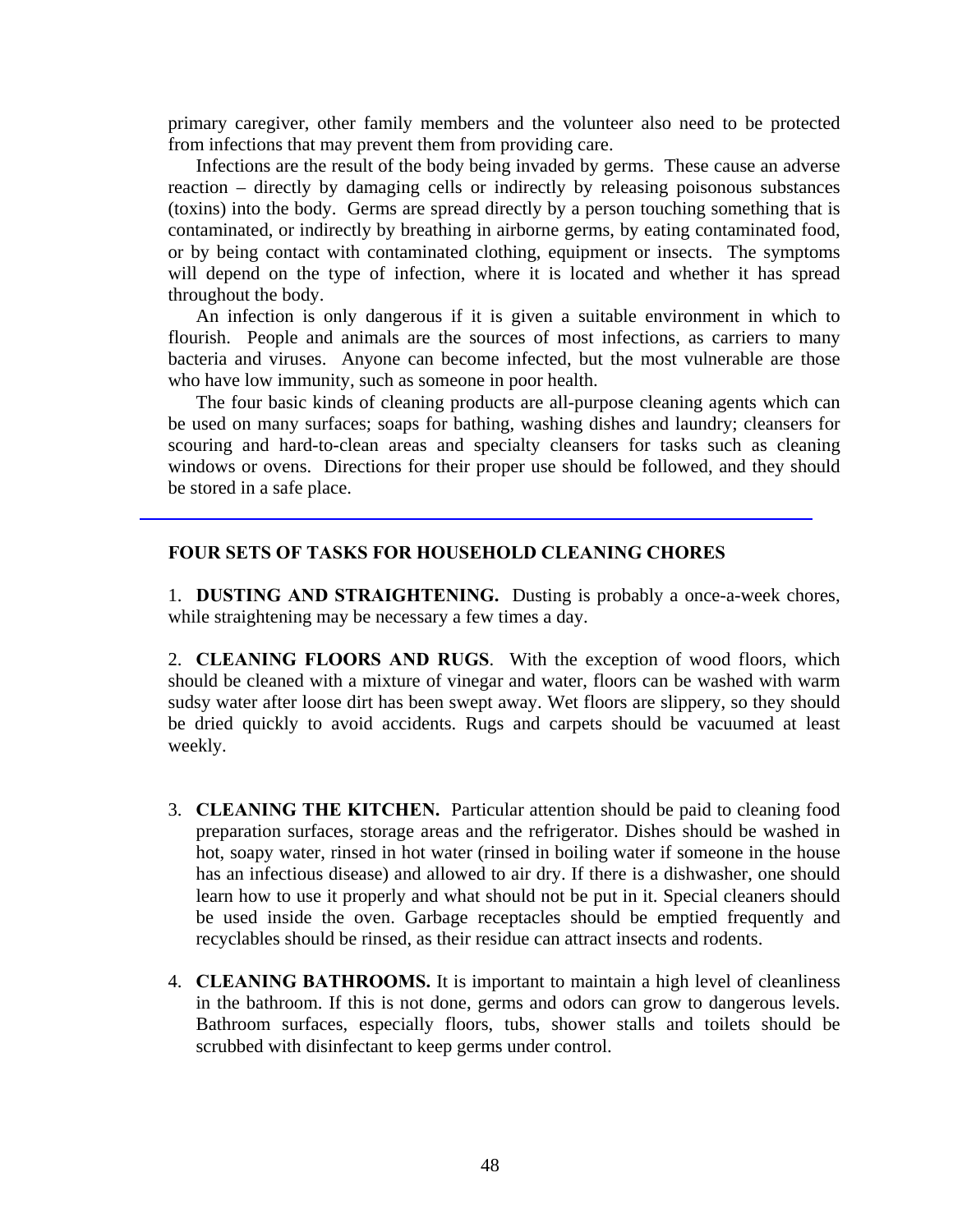For quick clean-up jobs, a bucket with cleaning items, such as paper towels, sponges or rags, a scrub brush, a multi-purpose cleaner, a disinfectant and carpet cleaner, may be stored in the care recipient's bathroom.

### *Hand Washing*

There is a reason why we were taught at a young age to wash our hands after using the toilet and before and after meals. Hands are the principal transferral for germs and the most likely way that infections will pass from one person to another.

Volunteers should always wash their hands before providing assistance to an older care recipient. Hands should be washed when entering the living environment, after handling soiled articles and before and after handling food. A volunteer who is recovering from a cold should wash his or her hands more often, but especially after coughing or sneezing. In the living environment of an older care recipient with an infectious disease, special care should be taken to wash hands after contact with the older person.

To wash the hands correctly, one should remove jewelry, roll up the sleeves and run water over a bar of soap to clean it. Hands should be wet and lathered up with soap. The entire surface of the hands, between fingers, around and under the fingernails and above the wrist should be washed thoroughly. Under the nails should be scrubbed if a nailbrush is available. Hands should be rinsed and washed again.

Hands should be elevated to drain water from fingers to wrist (clean to less clean) and dried thoroughly with a clean towel. Moisturizer should be added to keep the skin from becoming dry and cracked, because germs can get into cracks in dry skin.

## *Additional Precautions Against Infection*

Disposable gloves should be used by a volunteer as added precaution when coming into contact with moist body substances or fluids, such as blood, urine, pus, feces, saliva or a wound drainage of any kind.

 To avoid spreading droplets when sneezing or coughing, a volunteer should cover his or her mouth with a tissue or handkerchief. A volunteer may be asked to wear a mask if coughing or sneezing is persistent.

 Moisture-resistant gowns or aprons should be used on occasions when the volunteer anticipates the soiling of his or her garments with a body substance. A mask or protective eyewear also may be used.

### *How to Dispose of Body Waste*

Body wastes from the care recipient's room may carry infection and should be disposed of carefully in a way that does not spread infection. Wearing latex gloves and an apron when disposing of body wastes is recommended. Wastes include used paper tissues, sputum, dirty dressings, uneaten food, urine, feces or vomit. When assisting with the disposal of wastes, a volunteer should use the following guidelines: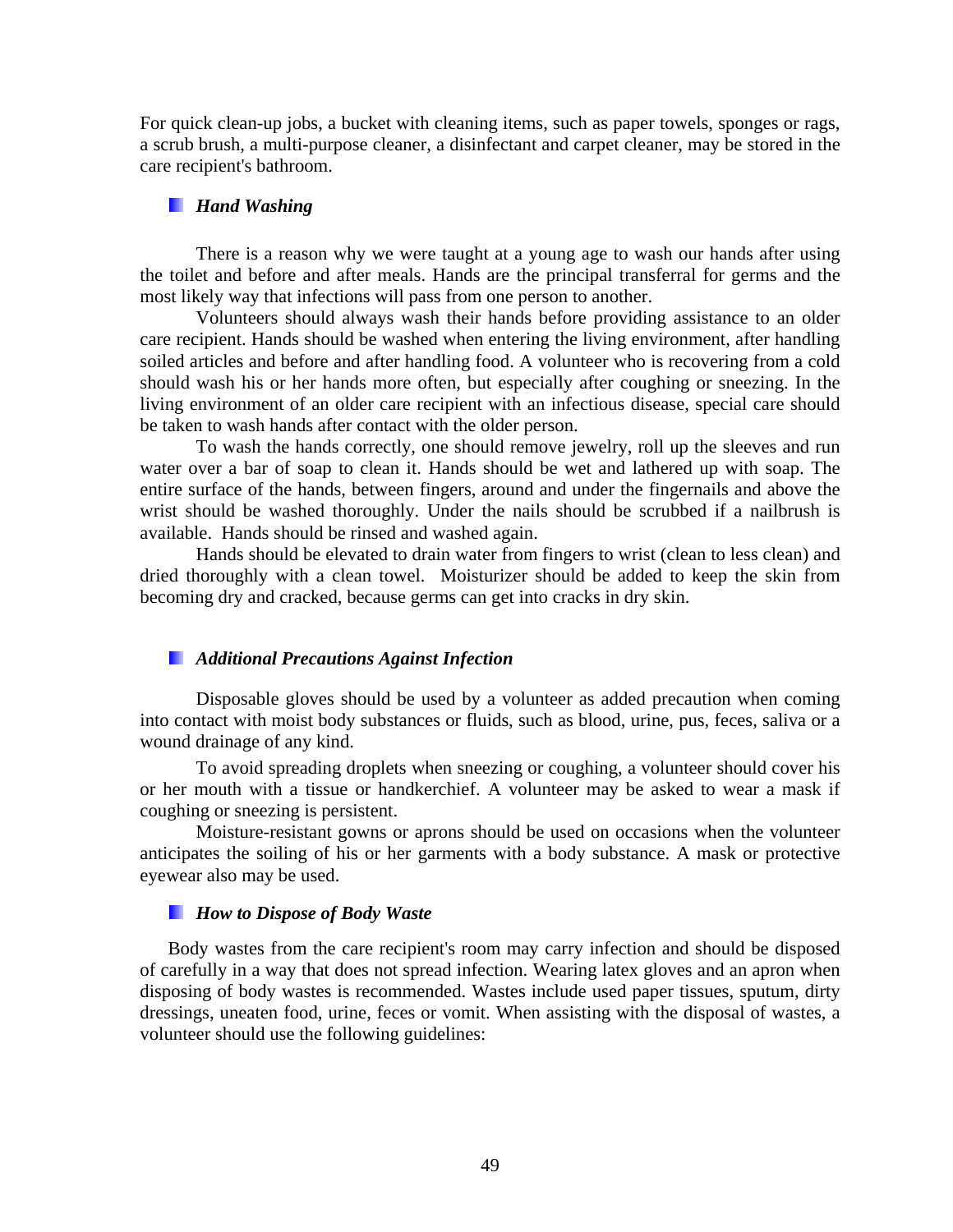- Use disposable gloves.
- **Pick up solid wastes with tongs, a spring clothespin, a tissue or paper towel.** Place waste in paper or plastic bags and dispose of it in covered containers.
- Place liquid wastes in a container with a lid or pour them down a toilet. Discard disposable gloves safely. Wash tongs and containers with hot water and soap.

REMEMBER: Wash hands immediately after handling body waste.

# *Hygiene in the Kitchen*

 To avoid contamination, food must be purchased wisely, stored and refrigerated quickly and prepared and cooked properly. If a volunteer assists in the kitchen, he or she should follow guidelines for proper kitchen hygiene.

### **TIPS FOR PROPER KITCHEN HYGIENE**

- Keep pets away from all food and kitchen surfaces.
- Wash hands properly before and after preparing food.
- Wash utensils and cutting tools thoroughly with hot water and dishwashing liquid.<br>■ Change and launder dishtowels and cloths regularly. Use clean dishtowels and
- Change and launder dishtowels and cloths regularly. Use clean dishtowels and cloths when working in the kitchen to prepare food.
- Do not wipe hands on an apron or cloth. Do not use dishtowels as hand towels.
- Cover any cuts or sores on hands with a bandage.<br>■ Do not use or eat food if it comes from dama
- Do not use or eat food if it comes from damaged containers or has passed its expiration date.
- Store fruits and vegetables in the bottom of the refrigerator and wash them thoroughly before eating.
- Do not use the same knife and chopping board to prepare cooked and uncooked foods at the same time.
- Do not prepare foods too far in advance.
- **Follow frozen food guidelines and directions on the package carefully. Store meat** and fish in the coldest part of the refrigerator and cook them thoroughly.
- Do not taste food with fingers.
- Follow cooking guidelines and directions on all products exactly as described on the package.
- When reheating food, check it to make sure it is thoroughly hot. It should not be reheated more than once.
- Serve and eat cooked food while it's hot.
- Do not give chronically ill older people the following foods: soft cheeses, which may contain listeria bacteria; raw or undercooked eggs or undercooked meat, especially poultry, which can cause salmonella poisoning.

## *Nutrition and Meals*

There is growing evidence that shows the quality of diet can play a major role in preventing or contributing to five of the leading causes of death in the U.S.: heart disease, cancer, stroke, diabetes and atherosclerosis (narrowing of the arterial wall). A balanced diet provides a combination of nutrients, including vitamins, minerals, proteins, carbohydrates, fats and fiber.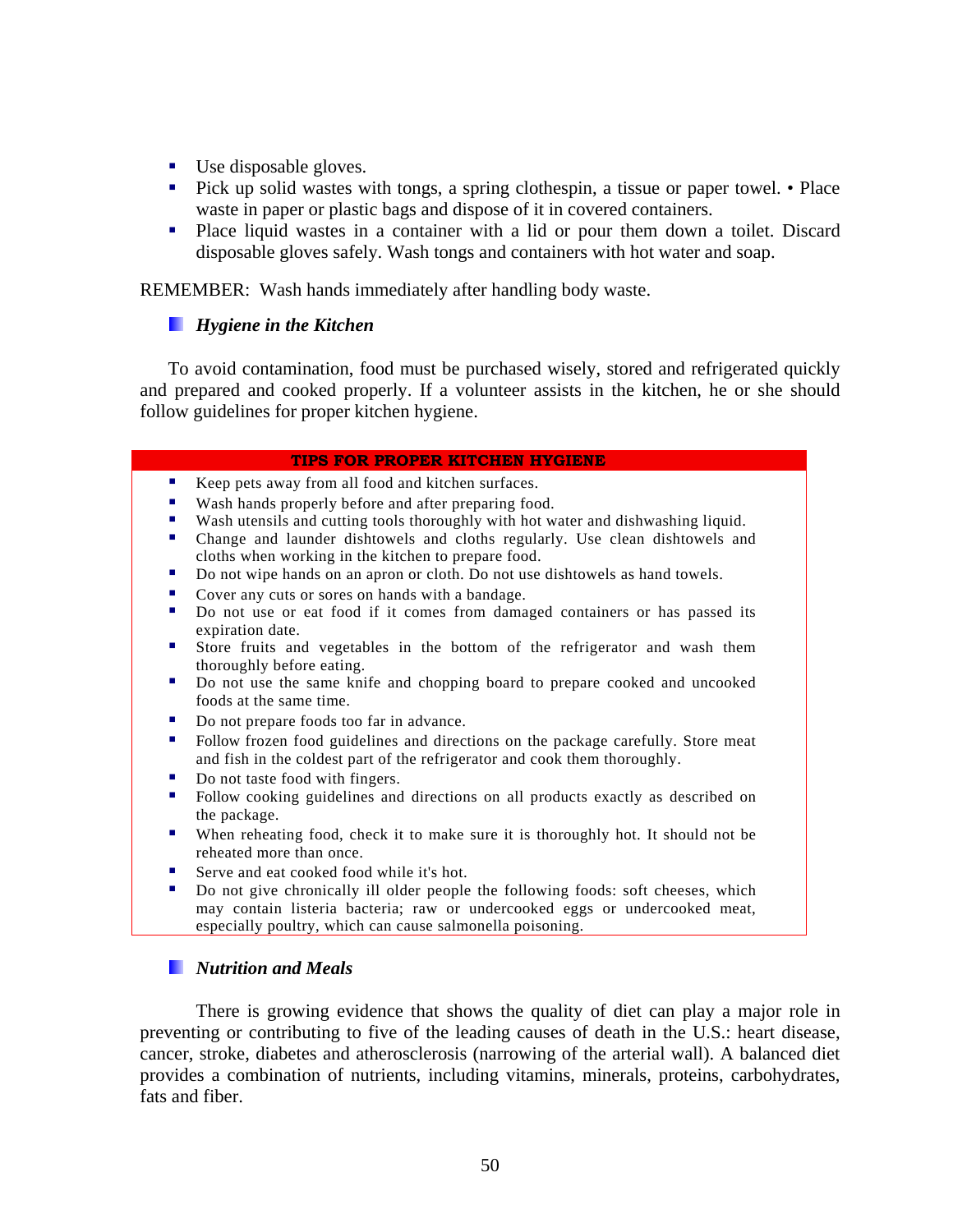During illness, the body requires an even more balanced diet. It also needs vitamins, such as vitamin C, to fight the deterioration from emotional and physical stress by supporting the immune system. Surgery and illness can cause tissue loss and weaken the immune system, requiring more protein from the body. Diet plays a crucial role in supplying the nutrients the body needs.

High-protein supplements, such as protein drinks, and adding cooked meat, fish or poultry to vegetable dishes may be required for good nutrition. Getting enough calories is critical to good health. When too few are consumed, the body draws first on its stores of fat for fuel and then on protein.

Proteins supply the body with amino acids, which are required to build new protein. Protein from foods, such as meat, poultry, fish, eggs, milk and cheese, provide essential amino acids, while vegetables need to be combined with beans, peas or nuts to provide complete protein.

Carbohydrates, which are starches and sugars, are the body's main source of energy. Starches include potatoes, pasta, bread, rice and some fruits. Sources for sugars include table sugar, candy, pastries, jams and jellies.

Fats also are a good energy source and are an essential component of the body's cells. However, saturated fat should be eaten in moderation because of the risk of heart disease and obesity. Sources of unsaturated fat are oily fish, some vegetable oils and margarine. Sources of saturated fat include red meat and poultry, whole milk and other dairy products.

Vitamins and minerals help the body function properly and contribute to overall good health. These are found in fruits, vegetables, whole grains and some animal proteins.

Fiber passes through the body and helps prevent bowel and digestive problems. Fiber is found in whole meal bread, cereals, potatoes, peas, bananas, oranges and green leafy vegetables.

A major responsibility of a primary caregiver is to plan, arrange and/or serve the care recipient at least three meals daily that include a variety of foods and servings for proper nutrition.

Older adults and those with certain medical conditions may have special dietary restrictions, such as a low salt diet for people with high blood pressure or a sugar-free diet for diabetics.

Volunteer support caregivers familiar with the basic requirements of a regular balanced diet and aware of an older care recipient's dietary restrictions can be helpful in planning and preparing meals.

A regular nutritionally balanced diet includes a variety of foods that should be consumed daily to provide the minimum amounts of vitamins, minerals, carbohydrates, fats and proteins. Following are guidelines for meeting the daily minimum nutritional requirements for older adults.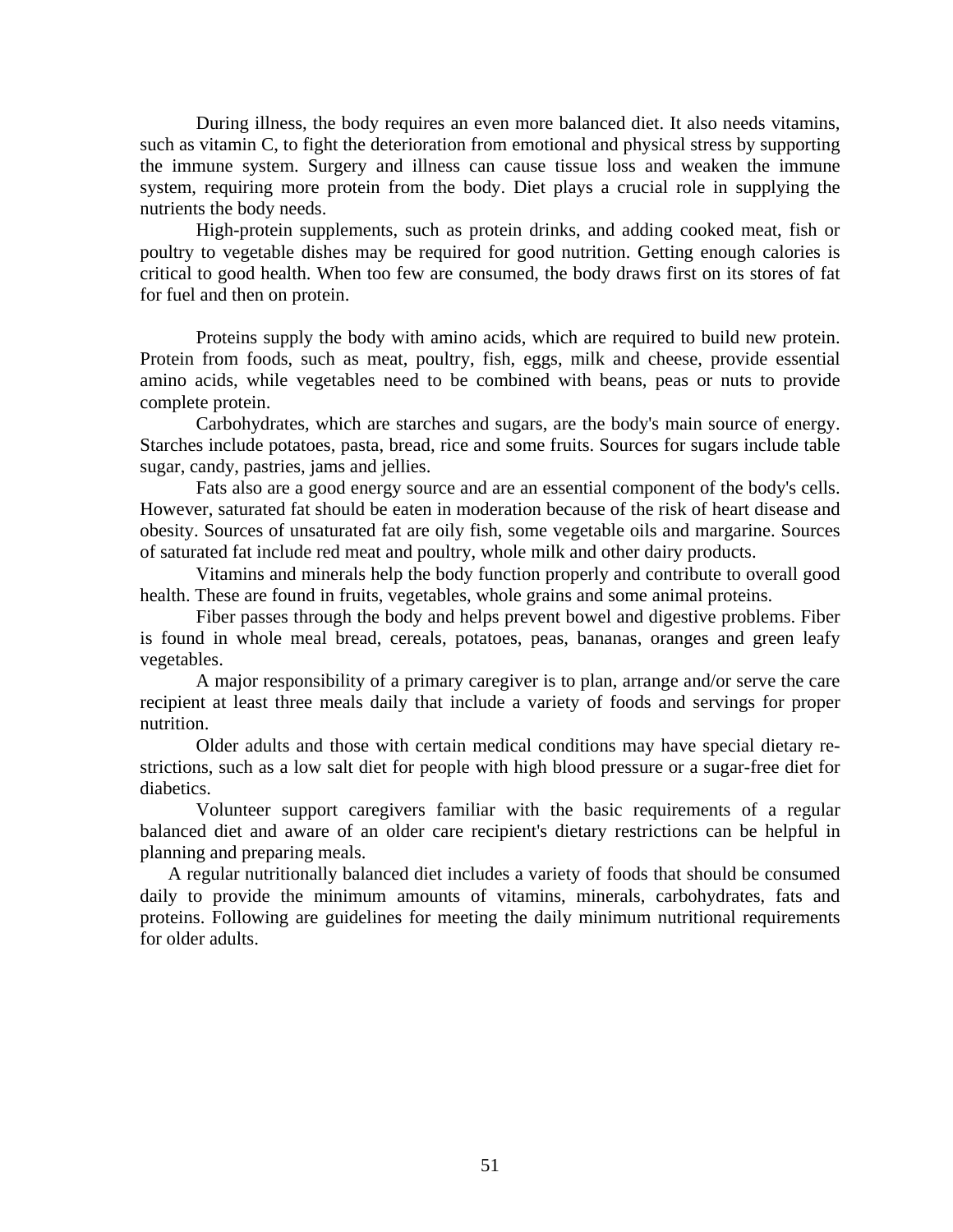### **DAILY MINIMUM NUTRITION REQUIREMENTS FOR OLDER ADULTS**

**Bread group** (bread, pasta, cereal, rice) 6 for women, 9 for men **Vegetable group** 3 for women, 4 for men **Fruit group** 2 for women, 3 for men **Milk group** (milk, yogurt, cheese) 2 for women and men **Meat group** (poultry, meat, fish, beans, eggs, nuts) 2 for women and men **Fats, oils and sweets** Only to be used sparingly

### **FOOD GROUP SERVINGS**

Following are examples of one serving size from each food group:

### Breads, Cereals, Rice and Pasta **Milk, Yogurt and Cheese**

1 slice of bread 1 cup of milk or yogurt  $\frac{1}{2}$  cup of cooked rice or pasta  $\frac{1}{2}$  to 2 ounces of cheese ½ cup of cooked cereal 1 ounce of ready-to-eat cereal

#### **Meat, Poultry, Fish, Dry Beans, Eggs and Nuts**

1 piece of fruit or melon wedge meat, poultry or fish  $\frac{3}{4}$  cup of juice 1 egg or 2 tablespoor  $\frac{3}{4}$  cup of juice 1 egg or 2 tablespoons of peanut  $\frac{1}{2}$  cup of canned fruit  $\frac{1}{4}$ cup of dried fruit meat **Vegetables Fats, Oils and Sweets**  <sup>1/2</sup> cup of chopped raw or cooked Limit butter, cream, margarine, vegetables candy, soft drinks, sweet desserts 1 cup of leafy raw vegetables and alcohol.

**Fruits Properties 2** 1/2 to 3 ounces of cooked lean butter count as 1 ounce of lean

# *Medication Issues*

Medications have important uses in preventing illness, maintaining health, relieving pain and treating other symptoms of chronic illnesses and conditions. To be used appropriately, safely and effectively, however, medications must be taken as directed, stored properly, used for their intended purpose and only by the person for whom they were prescribed.

Often, a veteran care recipient and even the primary caregiver are prescribed several different medications to treat a number of illnesses and conditions. In most cases, the primary caregiver is responsible for helping the care recipient adhere to taking medications on time and as prescribed by a doctor. Care recipients may not be able to adhere to multiple prescription drug regimens on their own for a variety of reasons, including the complexity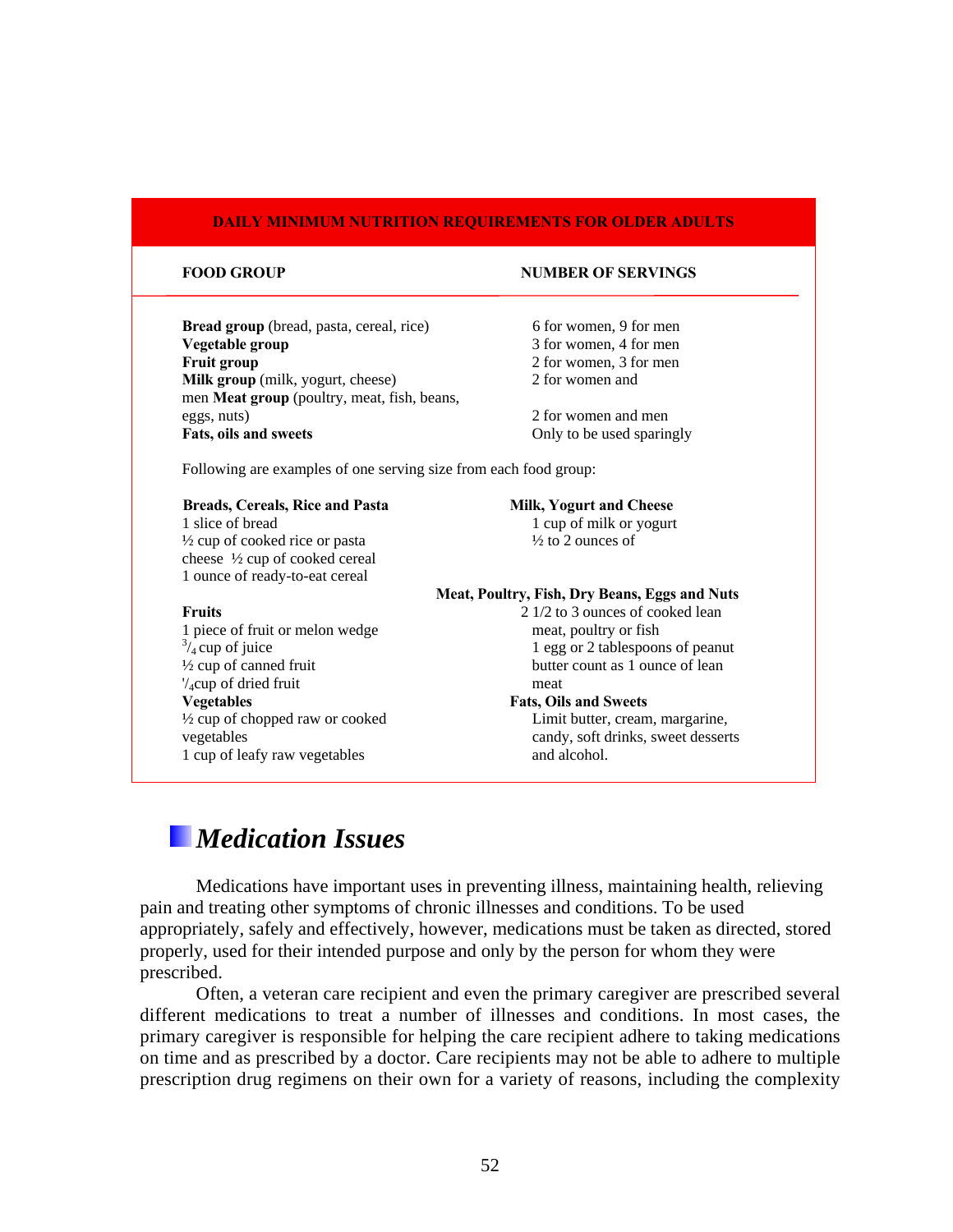of the medication regimen, poor memory and lack of understanding about why and how to take the medications.

To a great extent, volunteer support caregivers are limited in what they can do to help older care recipients and primary caregivers take medications properly. For instance, they should not touch medications. If a veteran has a bad reaction to a drug, chokes on a pill or in some other way is injured by medication, the person who administers the medication - or even just handles it - maybe held accountable. Volunteers may hand the veteran care recipient the container that holds the medicine, but they should never touch a medication directly.

Taking medication out of a bottle to give to a veteran care recipient or primary caregiver is considered to be "controlling dosage." Putting medication in a person's mouth is considered to be "administering" the medication. These two things should never be done by a volunteer support caregiver. Only the primary caregiver who is with the older care recipient on a daily basis should administer medications with the guidance of doctors, pharmacists and other professional health care providers.

 However, volunteers can help by reminding the care recipients and primary caregivers to take their own medications, take them on time, in the correct dosages and according to the doctor's instructions. They also can make sure that medications are stored properly. Volunteers also may be helpful in obtaining information about medicines - the purpose of a medicine, side effects to watch out for, special precautions and foods to avoid - but this information must come from a reliable source, such as a physician or pharmacist.

## *Medications: Questions To Ask*

 Whenever a care recipient is prescribed a new prescription, the primary and volunteer support caregivers, as well as the care recipient should understand what the medication is for, what it will do and what its side effects are, alone and in combination with the other medications the care recipient is taking. Following are common questions to ask a doctor and pharmacist:

■ What is the medication intended to do? Is it treating the cause of the illness

### **REASONS WHY SOME PEOPLE REFUSE MEDICATIONS**

- The care recipient may have difficulty obtaining medicines because of transportation problems or financial limitations.
- The care recipient may not understand the doctor's instructions about the medicines prescribed or may be confused about which medicines to take and when.
- The care recipient has disabilities (e.g. difficulty walking, seeing or remembering) which make it difficult for the care recipient to get or to open the medicine bottle or container or to take, apply or swallow the medicine.
- The care recipient does not take medications as prescribed but, because of limited financial resources, take less of each medication so the monthly supply will last longer.
- The care recipient may not believe the medications are helping, dislike the side effects, is depressed and not motivated to get well or feel better.

or condition or its symptoms? Is there an additional way to treat the problem, such as a change in diet, exercise or lifestyle?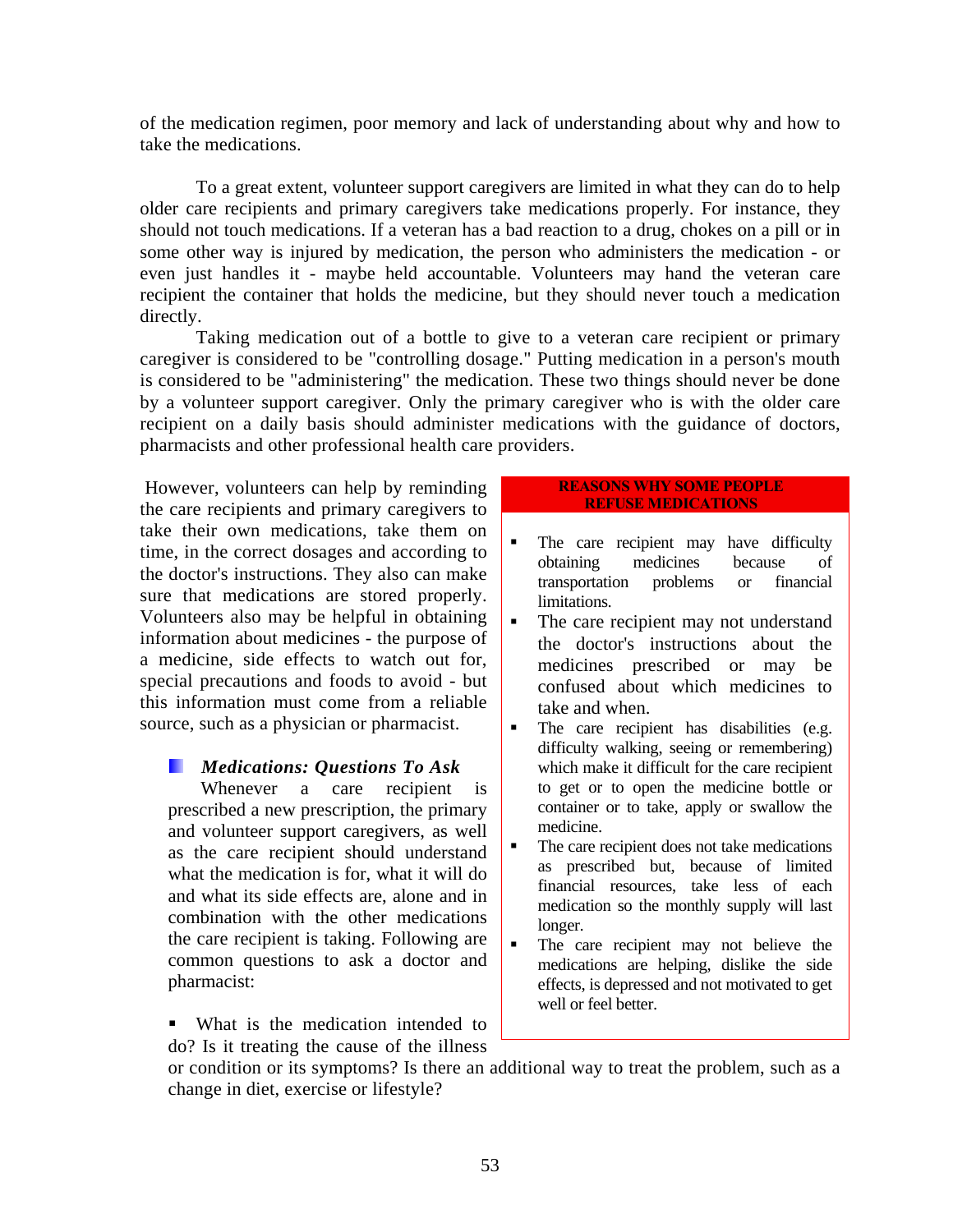When and how should the older care recipient and/or primary caregiver take this medication?

■ When is the best time of day to take this medication?

 Is it safe to take it with the other medications, vitamins, herbal products and/or foods?

 Should particular foods, liquids, nutritional supplements or activities be avoided while taking this medication or any other medication already being taken?

 What is the proper dose for someone the older care recipient's age or primary caregiver's age? Older adults tend to be more sensitive to medications because of body changes, such as water loss or fat gain, decreased ability of the liver and kidneys to process and clear medications from the body, a greater difficulty maintaining normal blood pressure and adapting to changing temperature. Also, older people are more likely to have illnesses or conditions that alter their response to medications.

 How long does it take for this medication to have an effect, and how will one know if it is working?

How long should the older care recipient or primary caregiver use this medication? Should he or she continue to take it even after feeling better? The older care recipient or the primary caregiver should check regularly with the doctor-perhaps every few weeks, depending on the potency of the medication and the side effects-to find out if the medication is still needed or if the dose can be lowered.

 What are the possible side effects? What should be done if the older care recipient or primary caregiver has a bad reaction? There are usually trade-offs to be made in treating older people - for example, a care recipient may need to take a medication that worsens confusion in order to eliminate more troubling hallucinations or paranoia. All the pros and cons should be discussed with the doctor.

- What should be done if the care recipient or primary caregiver forgets to take this medication?
- Is this medication habit-forming? Will it be difficult for the care recipient or primary caregiver to stop taking it?
- Can a generic version be prescribed that will act in the same way, but is less expensive? Or is the branded medication better for this particular condition?

# *Volunteer Assistance with Medication*

A volunteer can help a veteran care recipient or primary caregiver take medications as directed on the label or as prescribed by a doctor by:

- **Reminding the primary caregiver and the veteran care recipient to take their** medications according to the instructions on the labels.
- Reminding the veteran care recipient or primary caregiver to be aware of allergies in relation to all medications, vitamins, herbal products and other nutritional supplements being taken, including any non-prescription drugs**.**
- Reminding the primary caregiver and the veteran care recipient that they are the only ones able to touch or administer the medications.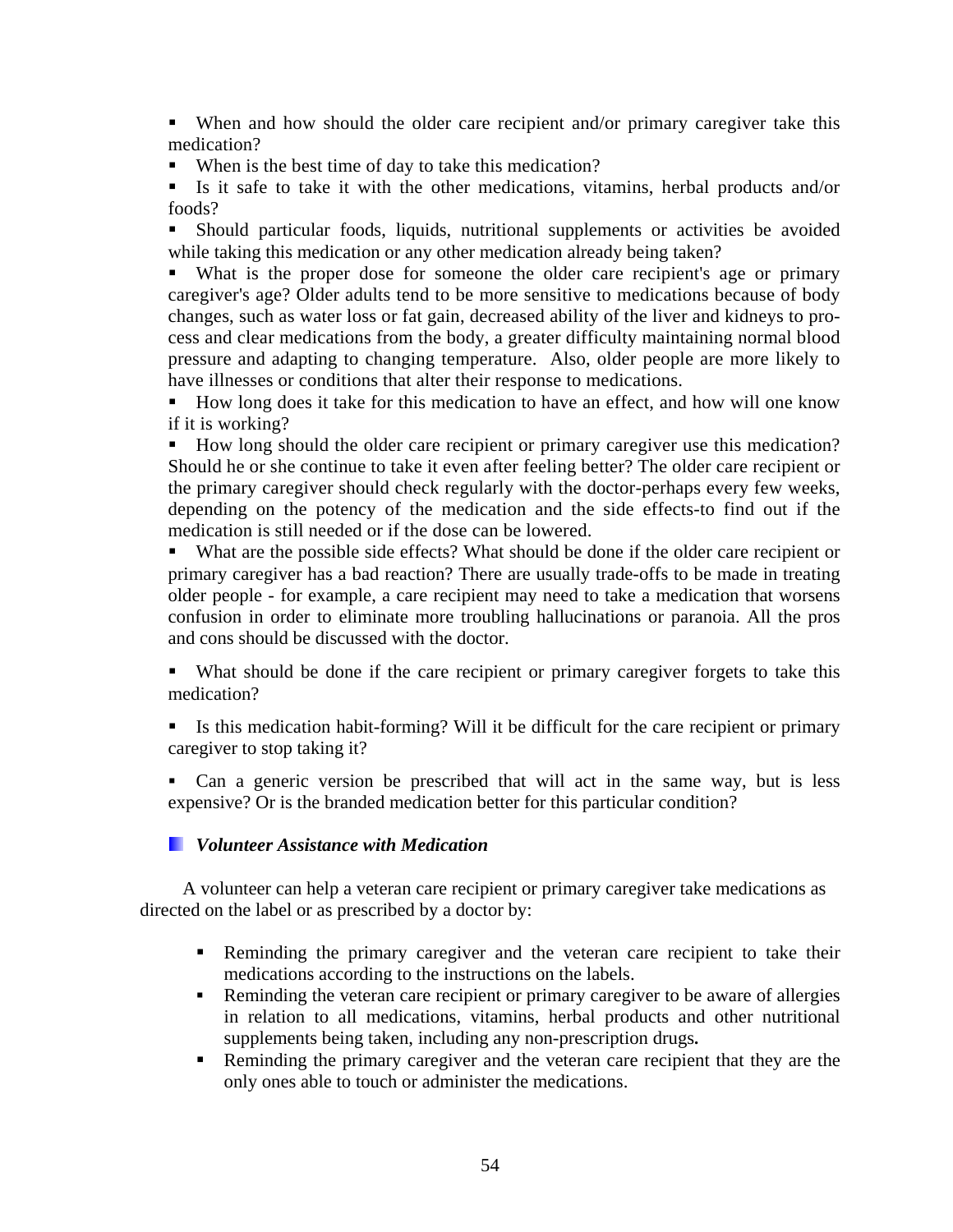- Helping the primary caregiver and care recipient to understand the directions on the prescription labels.
- Observing any misuse, abuse or non-compliance in using the medications and reporting these observations to the contact person at the VA medical facility.
- Urging the primary caregiver or the veteran care recipient to ask the prescribing physician or pharmacist any questions they may have about the medications.
- Suggesting how to avoid errors in taking their medications.
- Recommending that the care recipient or primary caregiver use a special pillbox available to make it easier to take medications on schedule. These include daily and weekly compartmented boxes with reminder beepers. However, some medications need to be kept only in airtight containers; they lose their potency in a pillbox.
- Reminding the care recipient or primary caregiver to sit up when taking pills or capsules.
- Suggesting that a doctor be consulted before crushing tablets or opening capsules and mixing the contents with soft food. Long-acting tablets should not be crushed. Doing so may endanger the person taking the medicine. With a doctor's permission, a tablet can be crushed between two spoons by putting the pill in one spoon, nesting the other on top and pressing down on the top spoon with the thumb. Pill-crushing devices also are available at many pharmacies.
- Informing primary caregivers or care recipients that many pharmacists give away dosage spoons with liquid prescriptions. The primary caregiver or care recipient should ask the pharmacist for one. These make it easier to give accurate dosages.
- Reminding the primary caregiver or care recipient that dentures generally interfere with chewable tablets.
- Suggesting that the veteran care recipient or primary caregiver may tolerate a badtasting liquid medicine better by sucking on an ice cube before taking the medicine to numb the taste buds.
- Suggesting how to store medications properly.
- Suggesting how to dispose of old medications correctly.
- Informing the contact person at the sponsoring organization of any adverse reactions observed in the care recipient or primary caregiver.
- **Paying attention to changes in physical, mental and psychosocial functions of the** older care recipient after a medication has been prescribed. These changes may be caused by the medication and may be reduced if a dosage change is made or if a different medication is prescribed. The volunteer can report these observations to the older care recipient's primary caregiver.

# *Reading the Label*

Labels are placed in a prominent place on the containers of all prescription medications. Labels should include the following information:

- The name and address of the person for whom the medicine is prescribed.
- The name of the physician who prescribed the medication.
- The name and form, such as tablet size, of the medication.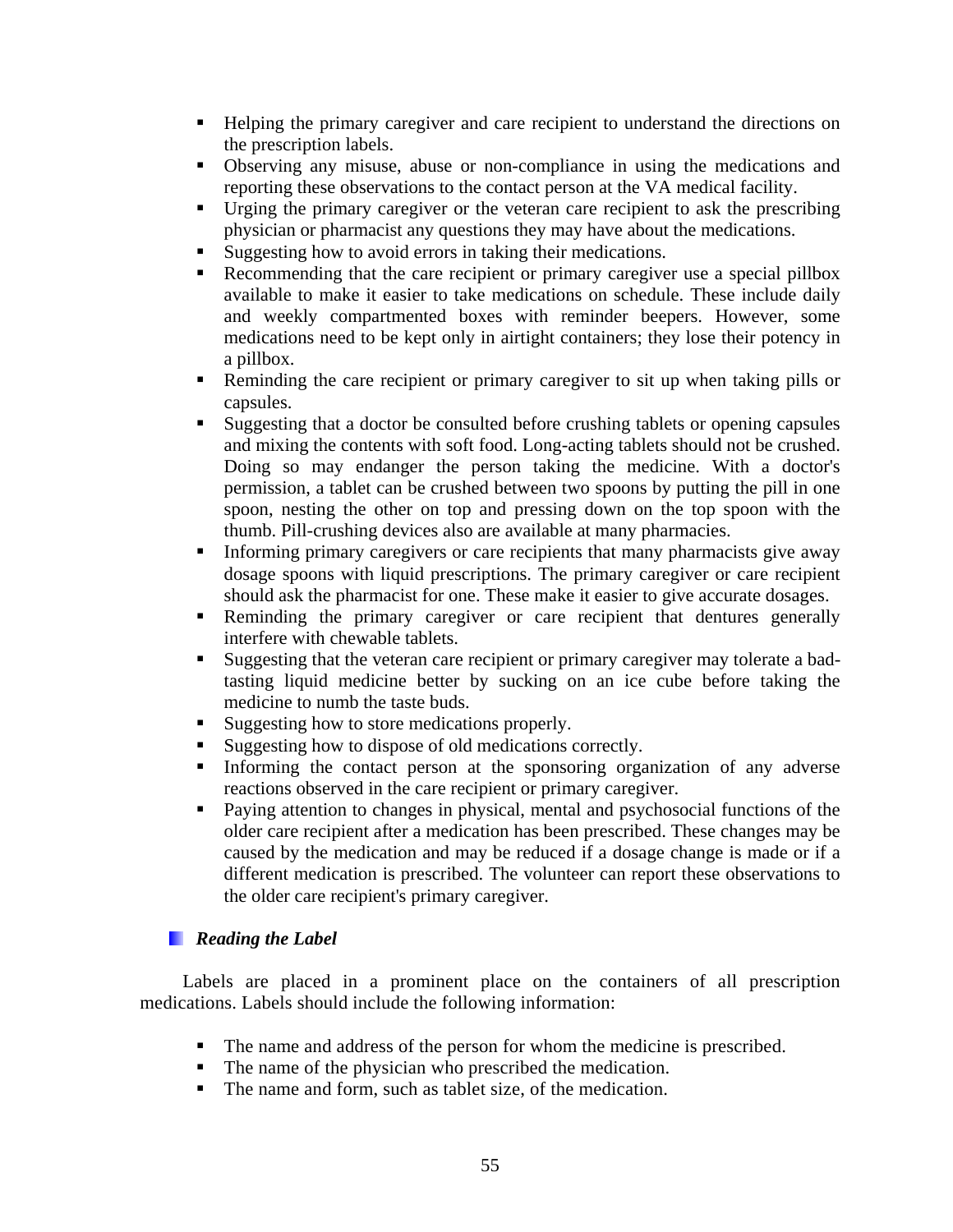- The dosage amount and directions for taking the medication; for example, "three times a day with food."
- The date the prescription was filled.
- The prescription number used by the pharmacy as a reference.
- The name, address and phone number of the pharmacy and name of the pharmacist.
- The number of times the prescription can be refilled.
- The expiration date when the medication should be discarded.
- The amount of medicine in the prescription bottle, such as the number of tablets, patches, or capsules; ounces, mls, or ccs for liquids and ounces or grams for solid dosage forms.

# *Medication Record*

It is a good idea for the primary caregiver and older care recipient to keep a medication record to note all of the prescription and non-prescription medicines they are taking.

The medication record should be kept in the older care recipient's wallet or purse and shown to all doctors, nurses and pharmacists involved in the health care of the older person. The medication record must be updated whenever a change in the medication regimen occurs.

The medication record also is a place to help keep track of any bad reactions to specific medications or explain why a medication is not being taken as prescribed. For example, an older care recipient may be told to take a diuretic twice a day, but is only taking it once a day because of increased frequency of urination.

The volunteer should remind the primary caregiver and care recipient to inform their doctors of all medications - both prescription and over-the-counter - and nutritional supplements they are taking.

A volunteer support caregiver is in a good position to help observe when a care recipient or primary caregiver may not be taking prescribed medications as directed or at all.

After gentle urging, one should try to learn why a medicine is not being taken. If the person prescribed the medicine cannot answer this question, then he or she should be observed to determine why the medicine isn't being taken. Observations and other factual information should be recorded in the medication record and reported to the contact person at the VA medical facility. This information also can be useful to physicians and nurses caring for the person when hospitalized.

# *Storing Medications*

To help ensure the effective and safe use of medications, volunteers can assist primary caregivers and care recipients in storing and discarding them properly by using the following guidelines:

 All medications-including prescription and over-the-counter medications and herbal remedies-should be kept out of reach of anyone who might misuse them. If there are older adults who are not responsible for their actions or children in the home, medications should be locked in a cabinet or kept in bottles with safety lids.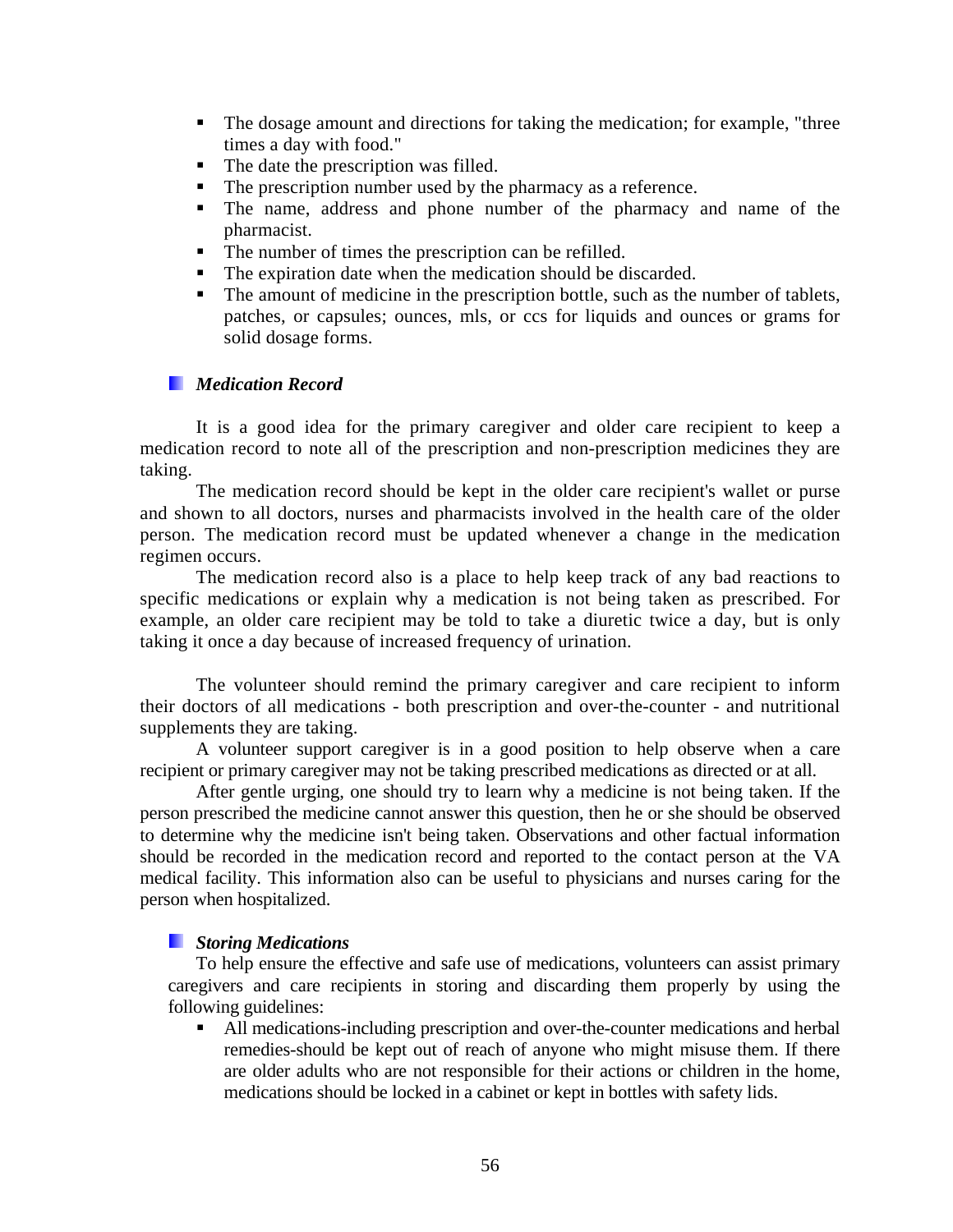- Some medications must be stored in the refrigerator. These should be stored in an area where they won't freeze and children can't reach.
- Medications should be stored away from moisture, light and heat. These factors can change a medicine's chemical composition and, therefore, its effectiveness or strength. Do not store medicines in the bathroom or kitchen because these rooms are often moist and warm.
- Medicine should be discarded if it has no label, has a label that cannot easily be read or is no longer potent because it is beyond the expiration date on the medicine bottle or package. If medications are being discarded, they should not be placed in the garbage where children and/or animals can get to them. Instead, a physician or the local health department or poison control center should be contacted for instructions regarding how to dispose of drugs properly.
- Clear medications that look like water or soft drinks should not be put in containers from which children or others might drink.
- An emergency telephone list should be created with numbers of significant family members and friends, the emergency room of the nearest hospital, the local poison control center, the police or fire rescue squad, all doctors and other professional care providers, emergency medical services and local pharmacies that are open on weekends and holidays."

# *Dealing with Relationships and Losses*

Whether short-term or long-term, infrequent, intensive or on-going, the services provided by volunteer support caregivers for primary caregivers and care recipients create a personal relationship that will eventually end. This section was developed to help prepare volunteers for these endings and for the related closure, so they can be positive and meaningful experiences for both the volunteers and for the families they serve.

## *Preparing for Endings*

Volunteer support caregivers need to be prepared for the end of relationships after long-term assignments of assisting care recipients and/or their primary caregivers. This preparation should help volunteers handle these transitions as comfortably as possible. Appropriately prepared volunteers are more likely to enjoy their support caregiving experiences and look forward to the next volunteer assignments when their current volunteer relationship ends.

The objective is to have "positive closure" when a relationship with a care recipient

and/or primary caregiver ends. Positive closure occurs when the volunteer completes an assignment and everyone involved feels comfortable, without any negative or unresolved feelings.

# If we cut our emotions off, we don't heal.

Daniel Dworkin, Ph.D. affiliate Professor of Psychology, Colorado State University and co-author of Helping the Bereaved, Basic Books, 1992.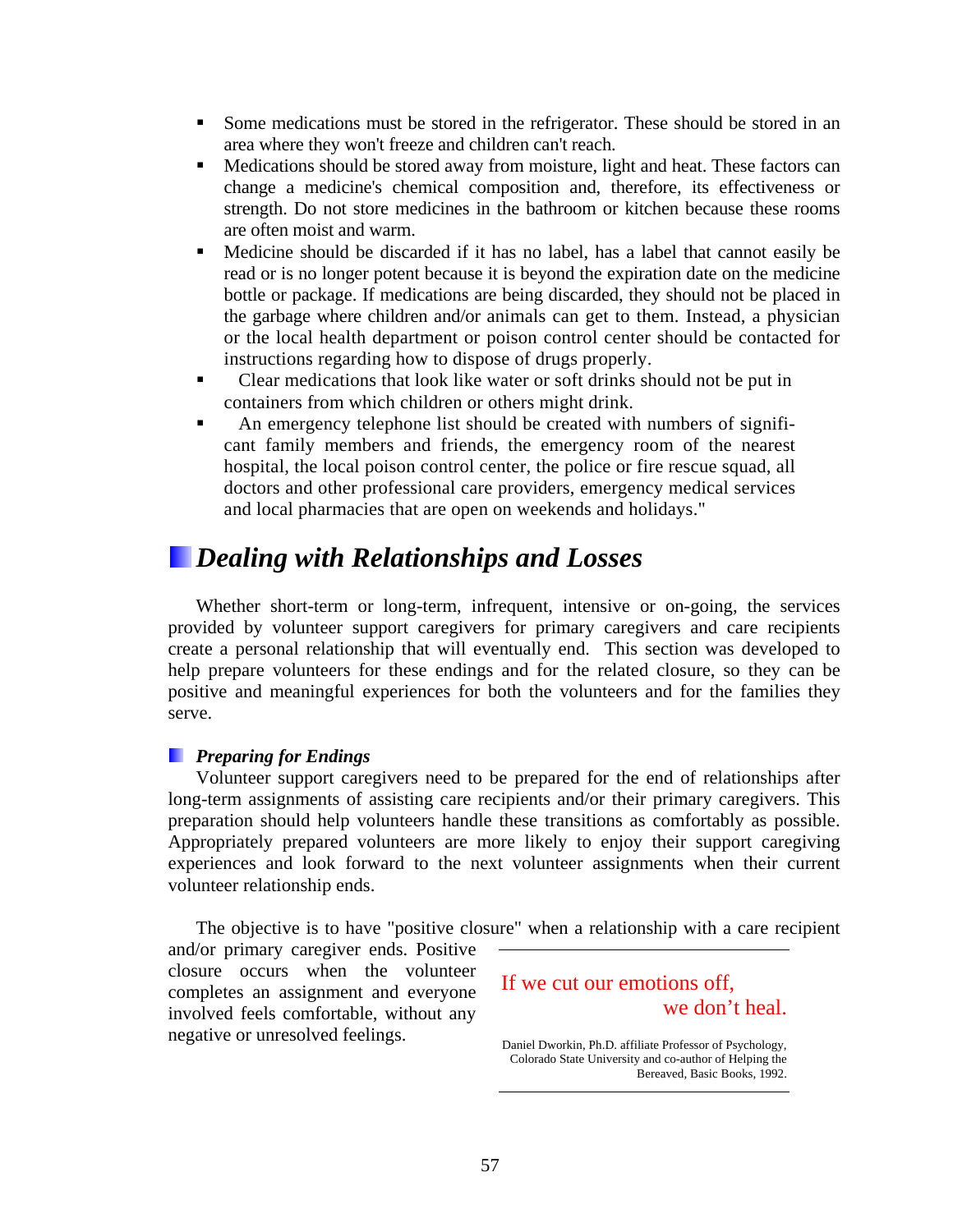## *When a Care Recipient Recovers*

The good news of a care recipient's recovery back to a more independent lifestyle can be disconcerting for a volunteer who is unprepared to face this change in the relationship with the care recipient.

The anticipated end of relationships, especially long-term, intense supportive relationships, can cause a range of emotions for volunteers, primary caregivers and care recipients.

These emotions may include:

- **Ambivalence** Showing mixed reactions can be confusing to others who are reacting differently to the ending.
- **Resentment** The primary caregiver may resent losing control of the caregiving role as the recovering care recipient gains more independence. •
- **Avoidance/Denial** By delaying or blocking discussion of the ending, one also delays preparing for it. By delaying the reaction, one may actually increase and prolong the pain of an ending or separation.
- **Grief** Memories of past endings and permanent losses may magnify pain when unprepared for an ending.
- **Anger** An ending can generate anger from the care recipient who is losing ongoing care and from the primary caregiver who is losing the companionship of the volunteer.
- **Joy** The recovery of the care recipient and changes in the relationship with the primary caregiver and volunteer should be celebrated by all as a positive development.

"Joy" is listed last because it is achieved by preparing well for and addressing the other emotions on this list.

A recovered or recovering care recipient may be upset by the volunteer moving on to another assignment. Anger also can result when the relationship appears to have been based only on the care recipient's incapacitation or illness.

A primary caregiver protected by denial or ambivalence may become unfriendly or resent the dedicated volunteer.

Understanding how this range of emotions may be shown also helps volunteers prepare themselves for their own responses and feelings. This understanding should help volunteers react more positively to others as relationships end.

# *The Benefits of Introspection and Self-Knowledge*

The VA staff and trainers can help volunteers prepare themselves to deal more effectively with the ending of volunteer relationships. Endings tend to trigger feelings of past losses. How a person reacted to a family member or a friend moving away or a sibling going away to college may have established a pattern for reacting to future changes or endings.

In this section, we will work in small groups to discuss and employ useful exercises to share experiences and feelings about past relationships that have ended or changed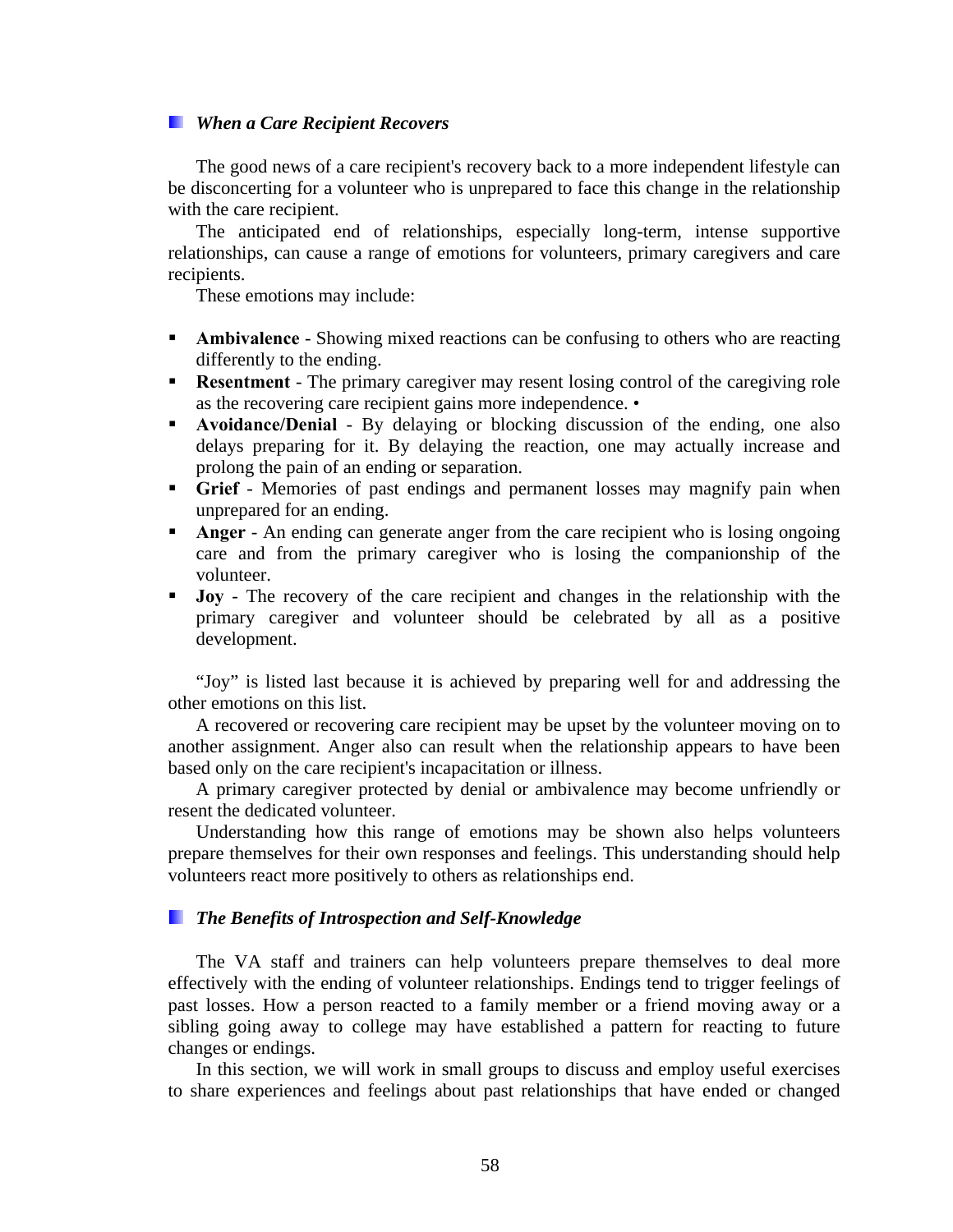significantly. How did you react when this happened? Has this been a pattern? How did you feel when the person ending the relationship seemed indifferent or unaffected by this change? Each person's issues with endings and changes in relationships can affect feelings about future endings or changes.

Advance preparation will not you of your feelings about endings. Preparation can only help reduce counterproductive reactions to those feelings and increase the opportunity for you to understand and communicate your feelings in a positive way when ending support for care recipients or primary caregivers.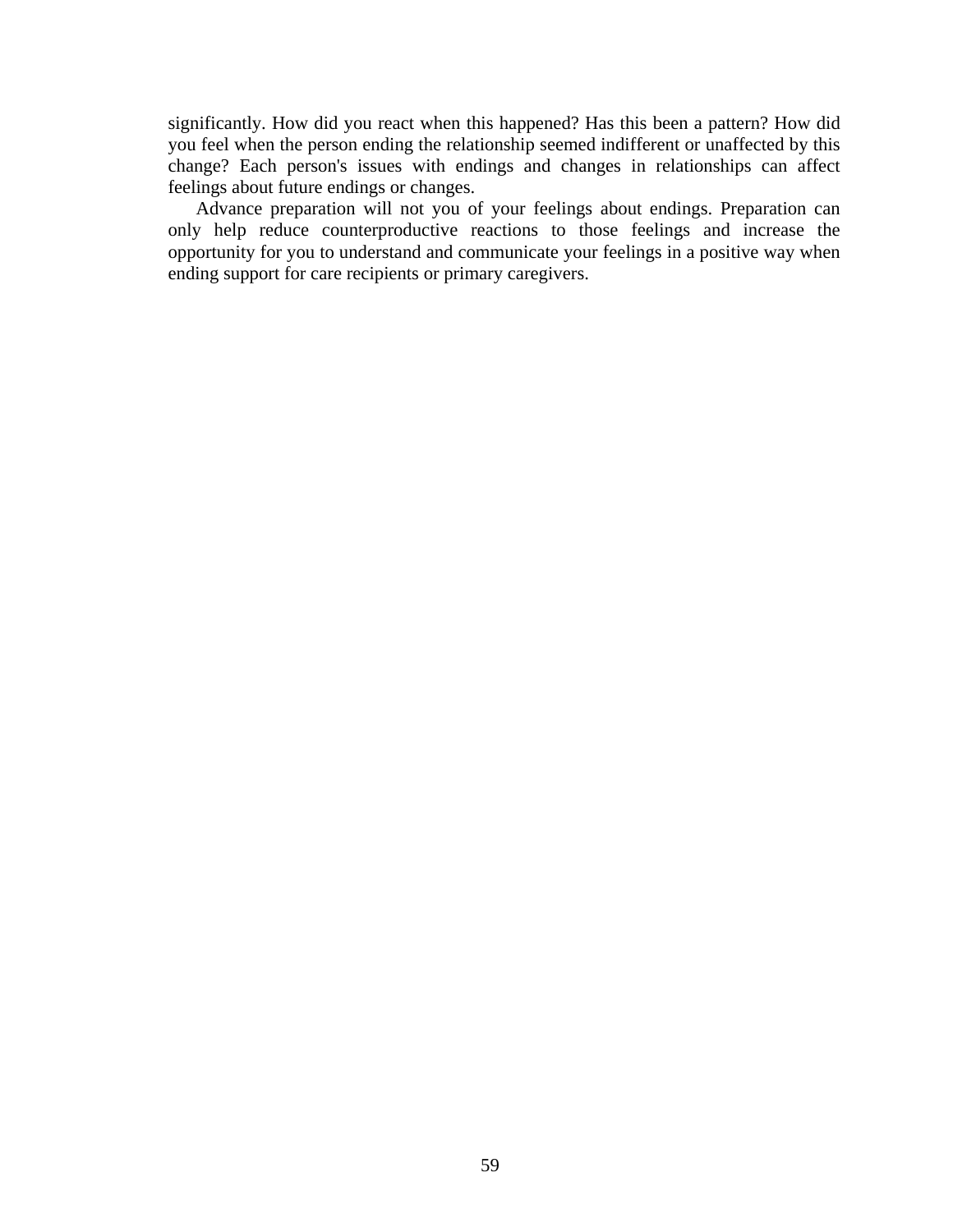# **PREPARING FOR A MAJOR CHANGE OR ENDING TO THE VOLUNTEER RELATIONSHIP**

- Plan for the ending and discuss it with the Home Health Coordinator, the recovering care recipient and/or the primary caregiver, as appropriate.
- Understand what is ending. Is it the end of the relationship? Or is it merely the end of the caregiving support relationship? Volunteers may remain friends with recovered care recipients and their primary caregivers. But a prolonged support relationship may be used to avoid saying "good-bye," and it may be resented or delay the recovery of the care recipient.
- Clarify the form of the new relationship, if there is to be one. What will be the same and what will be different? Will it be a friendship? Will the volunteer role end? When will it end? It will be important to clarify what changes will occur in frequency, form and length of future contacts? Will any level of caregiving still be needed or will the relationship be more like other friendships?
- Plan the ending so that it is clearly understood by everyone, including the volunteer, care recipient, primary caregiver, other family members and the Home Health Coordinator.
- Try to end the volunteer relationship with a positive attitude. A negative attitude can mean that there are unresolved issues about endings that may surface in the future. Discuss these with the Home Health Coordinator. Disappointments may come from unmet goals, self-doubts or other problems in the relationship. The Home Health Coordinator can arrange for someone to help a volunteer understand and resolve disappointments and prepare for more positive future volunteer experiences.
- Position the planned change or ending as positive for everyone. All should be looking forward to something new. For the care recipient and the primary caregiver, the volunteer can help by focusing on the new independence and opportunities. For the volunteer, it may mean assisting someone else who needs volunteer support, or some welcome time off or a vacation trip before starting a new volunteer assignment.
- Have a final discussion with the Home Health Coordinator after each assignment ends to review the experience, attitude about the experience and to reflect on the growth and learning achieved from the volunteer experience.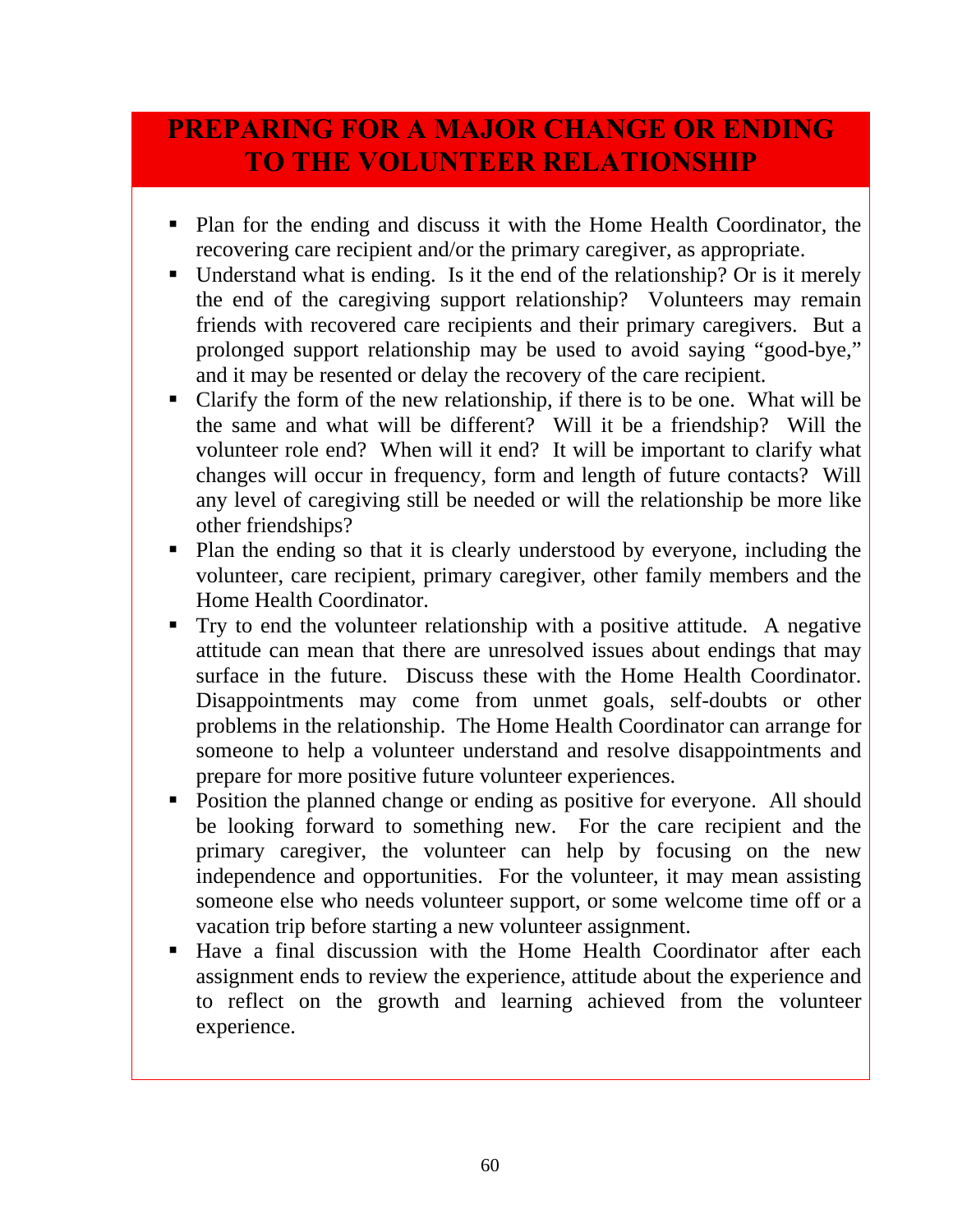# **RECOMMENDED STEPS FOR PREPARING FOR THE END OF CAREGIVER SUPPORT ASSIGNMENTS**

### **ONE TO TWO MONTHS BEFORED ENDING THE ASSIGNMENT:**

- Set the ending date with the contact person at the assigning organization, the primary caregiver and the care recipient.
- Discuss with the VA Home Health Coordinator, the primary caregiver and the care recipient the remaining tasks that need to be completed and the timetable for their completion.
- Have preliminary discussions with the care recipient, primary caregiver and family members, as appropriate, about the end of the assignment and preparations for the last day of service.
- Identify dealings, issues and needs that must be dealt with in saying "goodbye."
- Discuss with the VA Home Health Coordinator:
	- o the anticipated impact of leaving the care recipient and/or primary caregiver.
	- o how to respond to the emotional and behavioral reactions of the care recipient and/or the primary caregiver.
	- o how to handle the end of the assignment, including how to transfer useful information to the primary caregiver and/or care recipient.
- Be prepared to discuss:
	- o What was most enjoyable about the assignment?
	- o What areas of personal growth can be recognized from the assignment?
	- o What barriers and challenges were faced and how were they overcome?
	- o What skills were used most often? What new skills were developed?
- o What major strengths were used or developed?
- o What kind of relationship will continue with the care recipient and/or primary caregiver?
- o How should the next volunteer assignment differ from this one?
- Determine and discuss with the VAVS staff member plans for a new assignment.
- Identify and inform others who need to know about the ending of the current volunteer assignment.
- Schedule a final post-assignment meeting with the Home Health Coordinator and a VAVS staff member.

### **FINAL DAYS BEFORE ENDING THE ASSIGNMENT:**

- Have discussions with the care recipient, primary caregiver and other family members, as appropriate, about the end of the assignment and preparations for the last day of service.
- Arrange and prepare for a post-assignment meeting with the Home Health Coordinator and a VAVS staff member.

### **ON THE LAST DAY OF THE ASSIGNMENT:**

- Return any keys that were provided during the assignment.
- Celebrate the new independence and positive changes for the care recipient and/or primary caregiver.
- Share plans for the future.
- Say "goodbye."

# *Preparing For the End of the Relationship When the Care Recipient is Dying*

We will take a brief look at volunteer support for veterans who are near death. In most instances, volunteers in the *Caregiver Support Network* will not be assigned to those veterans known to be in hospice care. This type of volunteer assignment requires additional training, however, the situation may certainly arise when a care recipient dies suddenly or transitions to a physical state where death becomes more probable. Volunteer support caregivers who assist chronically ill veterans nearing the end of their lives need to be prepared to understand and provide helpful assistance in a particularly sensitive manner to care recipients, primary caregivers and other family members during this difficult period.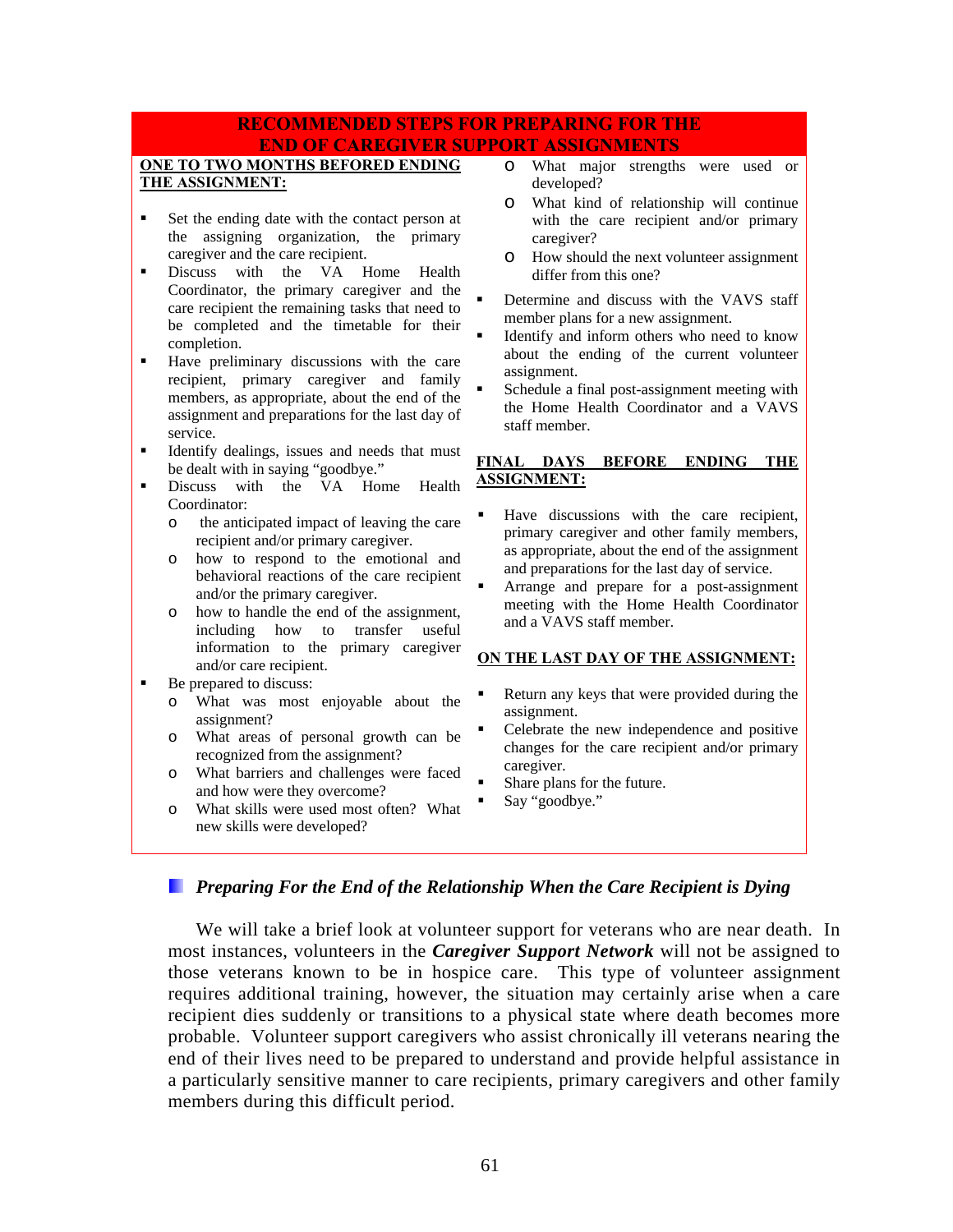# **KǗBLER- ROSS: FIVE REACTIONS TO TERMINAL ILLNESS**

When people die suddenly from accidents or are stricken by a heart attack or stroke, often there is no time to prepare for death. Bur when people are terminally ill, there usually is time to prepare.

At this time, people often draw upon their religious and ethnic beliefs and their cultural and individual backgrounds for understanding, perspective, comfort and strength.

One's understanding and preparation for death also depends upon one's age. Young adults may see death as something far off, to be

### EMOTIONAL REACTION CHARACTERIZED BY:

- **Denial and isolation** Avoiding all discussion about the illness. Discussion focuses instead on the future, as if the illness doesn't exist.
- **Anger about reality** Expressing anger when the reality of the illness is recognized and no longer can be avoided; posing the questions: "Why me? What have I done to deserve this?"
- **Bargaining** Making promises to a higher power to change one's life or do special good works in exchange for a cure or a longer life.
- **Depression** Becoming too weakened by the illness and/or feeling a deep sadness about the inability to perform simple tasks or function in the way to which one has been accustomed. Awareness of the approaching end of life.
- **Acceptance** If time permits, preparing for death from a religious, philosophical, social or emotional standpointalmost becoming detached from the terminal illness.

Dying persons and their family members may follow these stages in sequence or, more frequently, they may revert back and forth between stages.

dealt with at a later time. As may be the case for many of our returning military personnel, many young people see themselves as having most of their lives ahead of them. Pressing issues may include family, career, and recent military experience. Middle-aged

persons often view their impending death as an ending of family and career responsibilities with the primary concern being the welfare of loved ones being left behind. Adults in their 70s or 80s may be more accepting of death as a natural part of life, but they still need help to live as long and as fully as possible.

Individual reactions to impending death also may vary over time. It helps to be aware of the stages of reactions to death and dying, as described by Dr. Elisabeth Kübler-Ross, who made a lifelong study of these issues (*On Death and Dying,* New York: Macmillan Publishing Co., 1969 and 1970).

NOTE: Supplemental materials are available for those volunteers assigned to patients receiving hospice care.

# **Seven Fears Faced by the Dying**

(By Dr. Thomas Leicht, Director of Bellin Hospice Unit, Green Bay, Wisconsin)

Patients who are dying want more than anything else to go on being themselves, to go on living. It therefore becomes the task of those people in touch with the dying to help enable such a process. In caring for patients with a lifethreatening illness, I find it helps to focus on three tasks: listen, help and stay.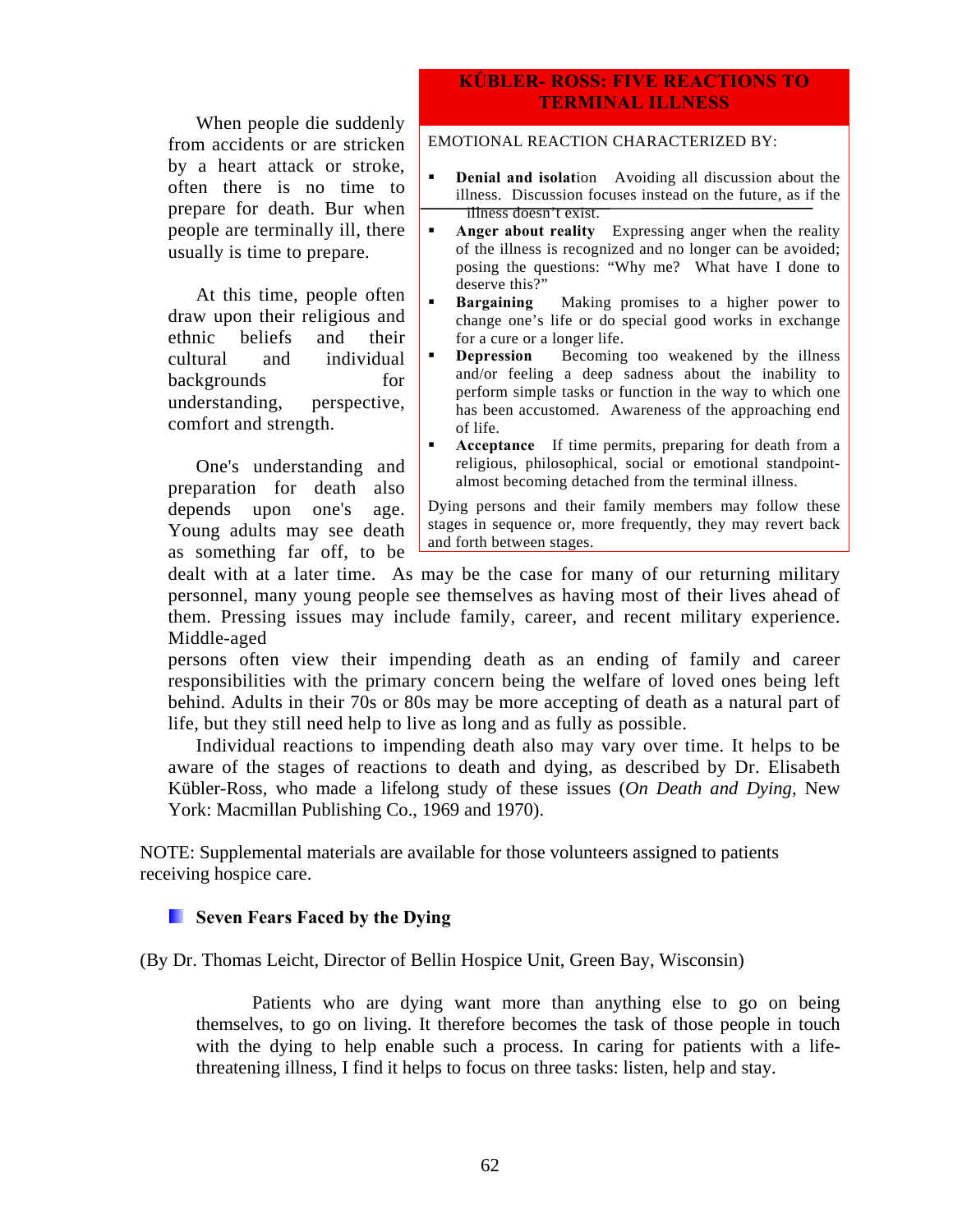Those of us in hospice care move about our patients and families with a prescription for care that includes the whole person: physical needs, spiritual needs, emotional needs, relational needs and financial needs. Our ministry is best described by a l5 century folk saying, "To cure sometimes, to relieve often, to comfort always."

I am often asked, "How do you talk to a dying patient?" The more appropriate questions is "How do you listen to a dying patient?" If you know how to listen, you will know how to talk. It takes sensitivity to understand what is behind a patient's words. It is only as we listen that we will be able to identify the needs of the dying person. And listening means involvement. You will not only hear what is being said, you will feel what the dying person is feeling. Listening is an active process, not a passive exercise.

To help patients with life threatening illnesses, it is well to know the fears that they may experience and how to respond to them. Our staff has been able to determine seven key fears faced by the dying person.

- *1. Fear of the Process of dying.* "Will death be painful?", "Will it be frightening?", "What will happen to my body?" These are real concerns faced by the dying and their families. Body image creates fear of the kind of death ahead, especially if the patient has cancer and has experienced severe weight loss. The good news that has come out of the hospice movement is that pain can be relieved in ways that allow patients to continue to function in their home environments and death is not a frightening experience, but a peaceful event.
- 2. A Second Fear of the Dying Is That of Loss of Control. Life-threatening illness gradually makes the patients more dependent. The father can no longer provide for his family, the mother can no longer care for her home, the child can no longer play with his/her friends. As the disease progresses, the patient is thrust into a health care system which creates dependency. This is especially true n the hospital where we frequently make patients wait in admitting rooms, taking their clothes and medication away when they are finally admitted. We tell them who can visit and when. They are told when meals will be served and shy they will receive personal care.Patients and families need a health care system that supports them in the home through a 24-hour a day, seven days a week hospice home care program. If hospitalization becomes necessary, it should take place in an environment which exists for the convenience of the patient and family and not take` place in an environment which exists for the convenience of the hospital and staff. Patients and families must be allowed to be active participants in the treatment program and in the decision-making process to the extent they are comfortable being involved.
- *3. Patients Fear for Their Loved Ones.* They are concerned about what is going to happen to them. "Will there be sufficient money to put the children through school?" Will my wife have to return to work?"" How will my family get along in my absence?' It is reassuring if the family can demonstrate their ability to function as a family unit while the patient is still living.
- *4. Patients Are Fearful of the Aloneness of Dying.* They sense isolation by the decreasing frequency and length of visits of medical personnel and friends, by the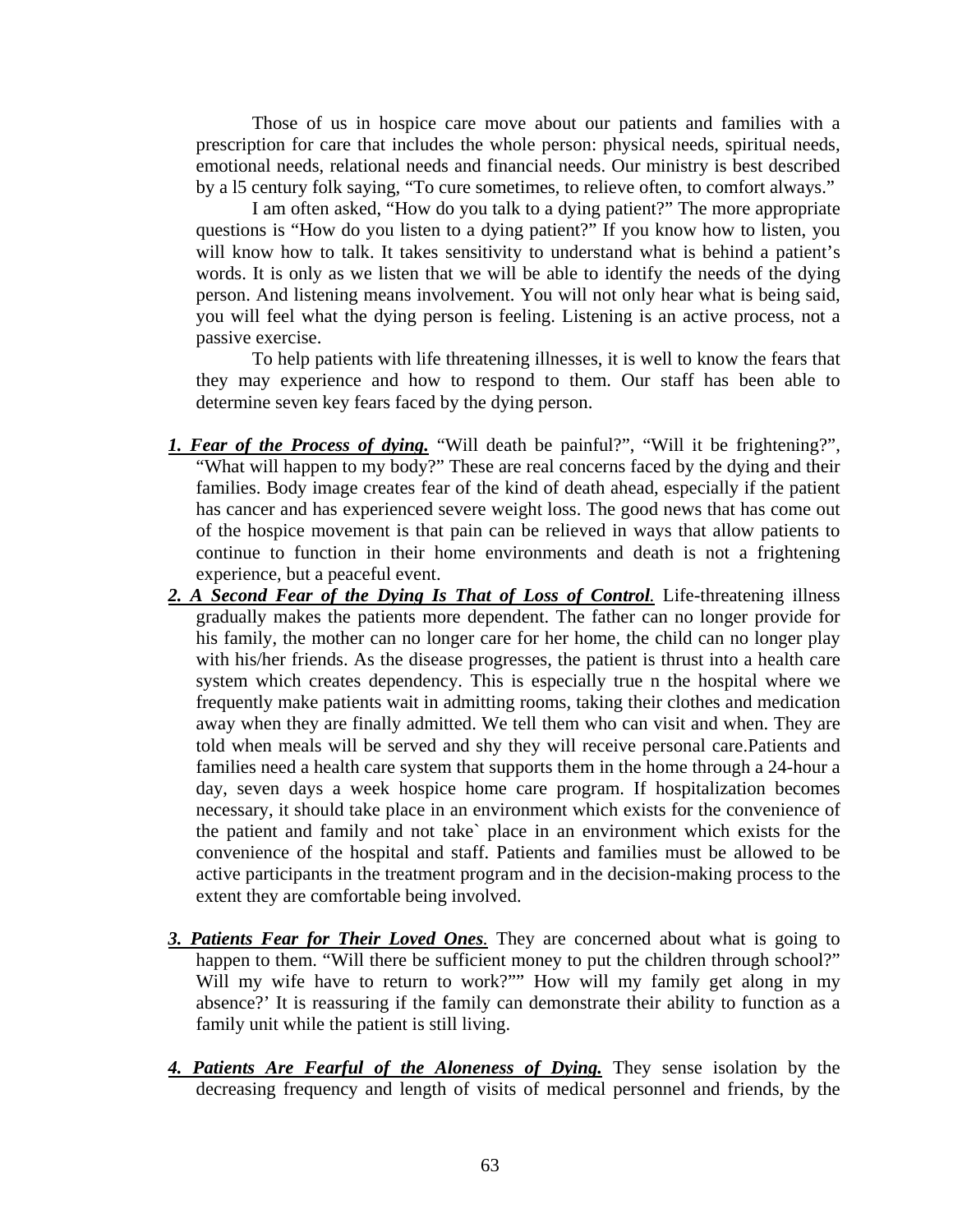body language of those around them and by the superficial content of our conversations with them. This is where it becomes important to stay. Even though as death approaches patients may not respond, they can be made aware of the presence of another human being through touch and voice. Hearing and touch ore the lost two sensations we lose and a loved one's presence can alleviate the aloneness of dying until the moment of death which we must all pass through alone.

- *5. The Fifth Fear is Reflected Fear.* Ted Rosenthal who died at age 33 of leukemia wrote in his book, *How Can I Not Be Among You*, "I never knew what fear was until I saw it in the eyes of the people taking care of me." Patients read how we are reacting to their illness more clearly than we can imagine. Non-verbal communication is very difficult to respond to so it becomes important to be free to experience and shore what we are feeling. This is especially true as patients and families relate to each other. Grief is the price we pay for loving relationships which come to an end and we must be free to shore the emotions that go with grieving.
- *6. The Sixth Fear Is That Life Will Have Been Meaningless.* Ted Rosenthal said death is "the time when the mind's own camera is forever turned on self." IT is the time we look back at our life to see what meaning it had. Has the world been better because I was part of it? It is important to help patients identify those positive aspects of their lives. If a person feels life has been meaningless and moves into questioning the reason for his or her creation, the process can be devastating.
- *7. The Final Fear Is That of the Unknown.* It is here that one's faith system comes into play. Patients wonder if there is life after death and if there is, what it is like. Hope is part of life and must be maintained until the last breath of life (as long as it is a realistic hope). Patients go through a spectrum of hope: from hope of cure, to hope of extension of life, to temporal hopes. These hopes may be living to see the flowers come up in the spring, the leaves turn in the fall, a grandchild born or a holiday celebrated, to living the rest of their lives without pain, or perhaps the hope of eternal life as they understand it in their specific faith.

In relating to patients spiritually, we must be free to share our faith without imposing it. If we are sensitive to what patients say and are open to spiritual direction, we will know how to minister to patient's needs at each point in time.

### *Grief and the Aftermath*

Every year, more than 11 million adults lose a parent. It is the single most common cause for bereavement in the U.S. Survey results published in the *U.S. News and World Report* in 1997 reported that the death of a spouse is considered to be the most stressful life event.

As common as bereavement is among adults who lose close family members or friends, it still is a lonely personal experience. Adults often are judgmental about their own feelings of grief. This makes it more difficult for some adults to discuss their grief with others.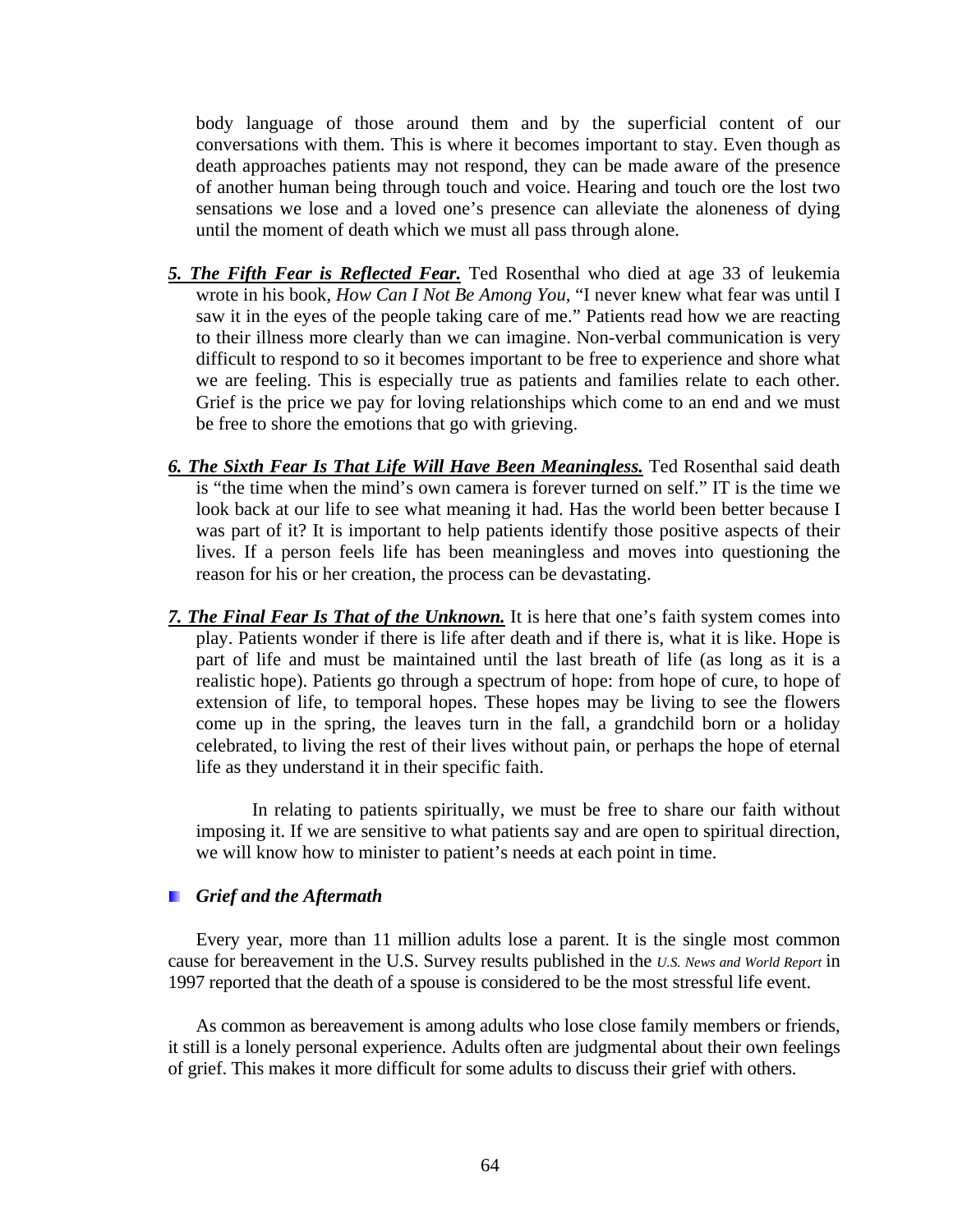## **EACH GRIEF EXPERIENCE IS UNIQUE**

Those who have shared their experiences and feelings of grief after the loss of a loved one may understand better than others how unique the grief experience is for each person. Nobody can know exactly how the grieving person is feeling. One family member may express grief differently than another. There is no hard and fast rule about when grief begins. And some say that grief about the death of a loved one never really ends. It just gets easier to cope with over time.

Each of us has the right to mourn in his or her own way. Grief has no formula. Others should not try to impart a formula or any other limits on a grieving person.

As an older person's condition gets progressively worse, the primary caregiver, close family members and friends, and, even the volunteer on long-term assignment will begin the grieving process long before the older person dies.

This is particularly true when the illness creates changes in the older person's personality, memory, mental capacity and general vitality. These deteriorations may change the older person so much that the primary caregiver, family members and friends can no longer relate to the older person as he or she was before the changes occurred. Everyone in the older person's social network becomes aware, over time, that the older person is getting closer to death.

With this awareness comes the grief of "losing" the older person as he or she once was, and the hopes, dreams and plans for the future to the illness or condition.

As personal as the grieving process is, it is generally accepted that there are three stages of grieving: Denial, Disorganization and Survival. Memories, milestones, anniversaries of the death and familiar locations each may cause a person to shift from one stage to another. Sometimes the stages can overlap until emotional healing occurs.

It is important for volunteers to recognize the stages of grieving and understand what impact grieving may have on the attitudes and behavior of the primary caregiver, the dying care recipient and other family members and friends.

### *Coping With Grief*

The feelings of grief are emotional, not logical. Coping with grief is a different experience for each person. Some may try to avoid grief by staying very busy and not having time to think about the loss. Suppressing grief does not make it go away. At some point, it still will come to the surface.

Grieving family and friends need support from others who will listen. It is not necessary to offer them helpful advice or have answers. By just listening and showing empathy, a volunteer may be providing the kind of help that people who are grieving need most.

### **CRYING**

Family members and friends should be encouraged to express their emotions. Crying is a natural "release valve" for those who are feeling intense grief. This is true for both men and women.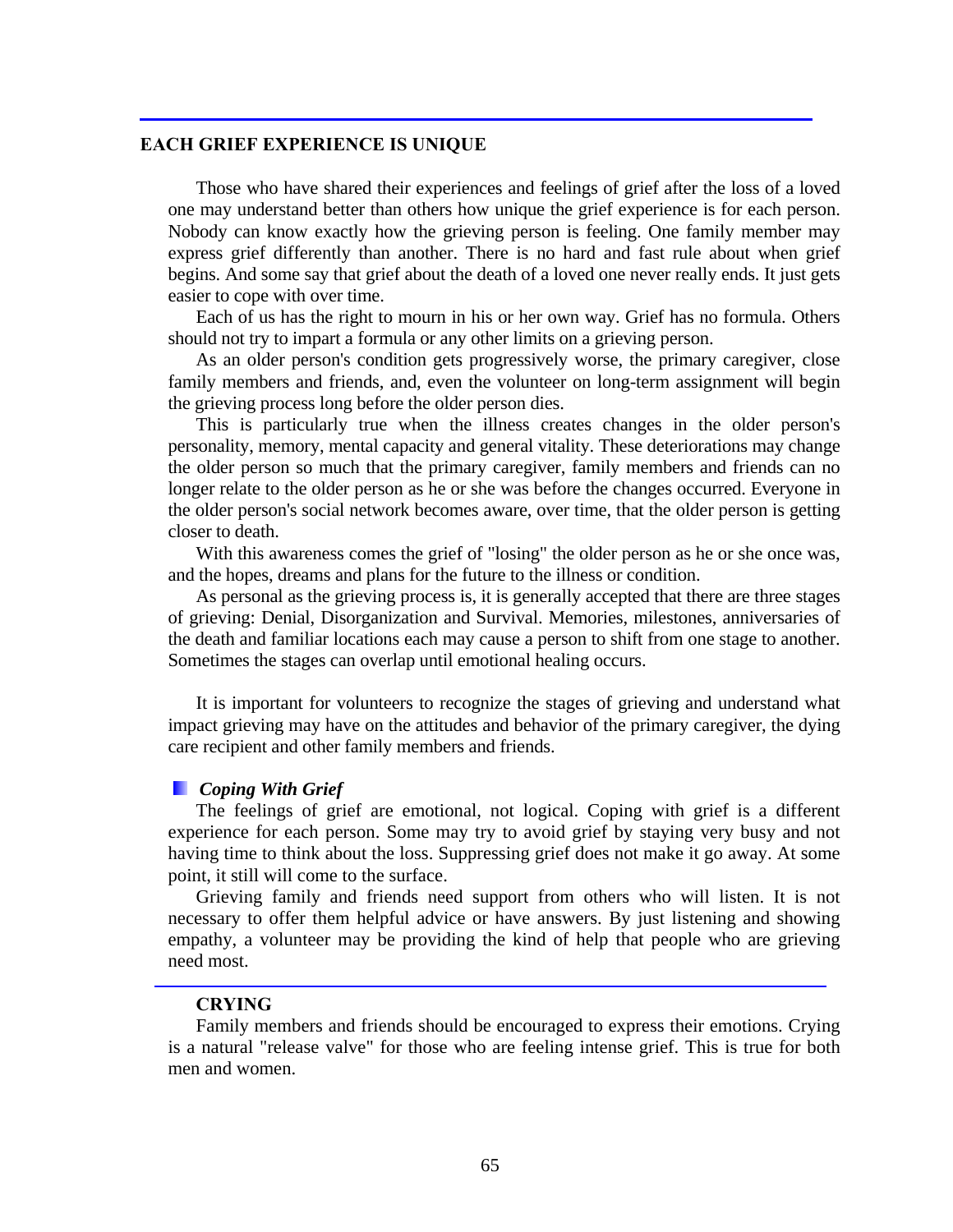Anyone mourning who feels like crying should be encouraged to do so. A volunteer may be helpful at these times by showing acceptance of these emotions and compassion by offering hugs or just gently putting an arm around those who are crying.

# **GUILT**

Grieving sometimes brings a sense of guilt for those surviving the loss of a close family member or friend. A spouse may express guilt for still being alive. A primary caregiver may have feelings of guilt for not having "done enough." When these feelings are being expressed, it is important to listen and remind those grieving that survival is a natural part of life and that they did all they had the power to do.

# **RELIEF**

Primary caregivers, other family members and friends may express relief when the older person dies after suffering from a long, painful or debilitating illness, such as cancer or Alzheimer's disease. Relief comes from knowing that the older person is finally at peace and from an awareness that the burden of caregiving responsibilities is now over. The primary caregiver should be reminded that feelings of relief are natural and right, not wrong. For the primary caregiver, relief can be one of the first steps on the path toward healing and moving forward with life beyond caregiving.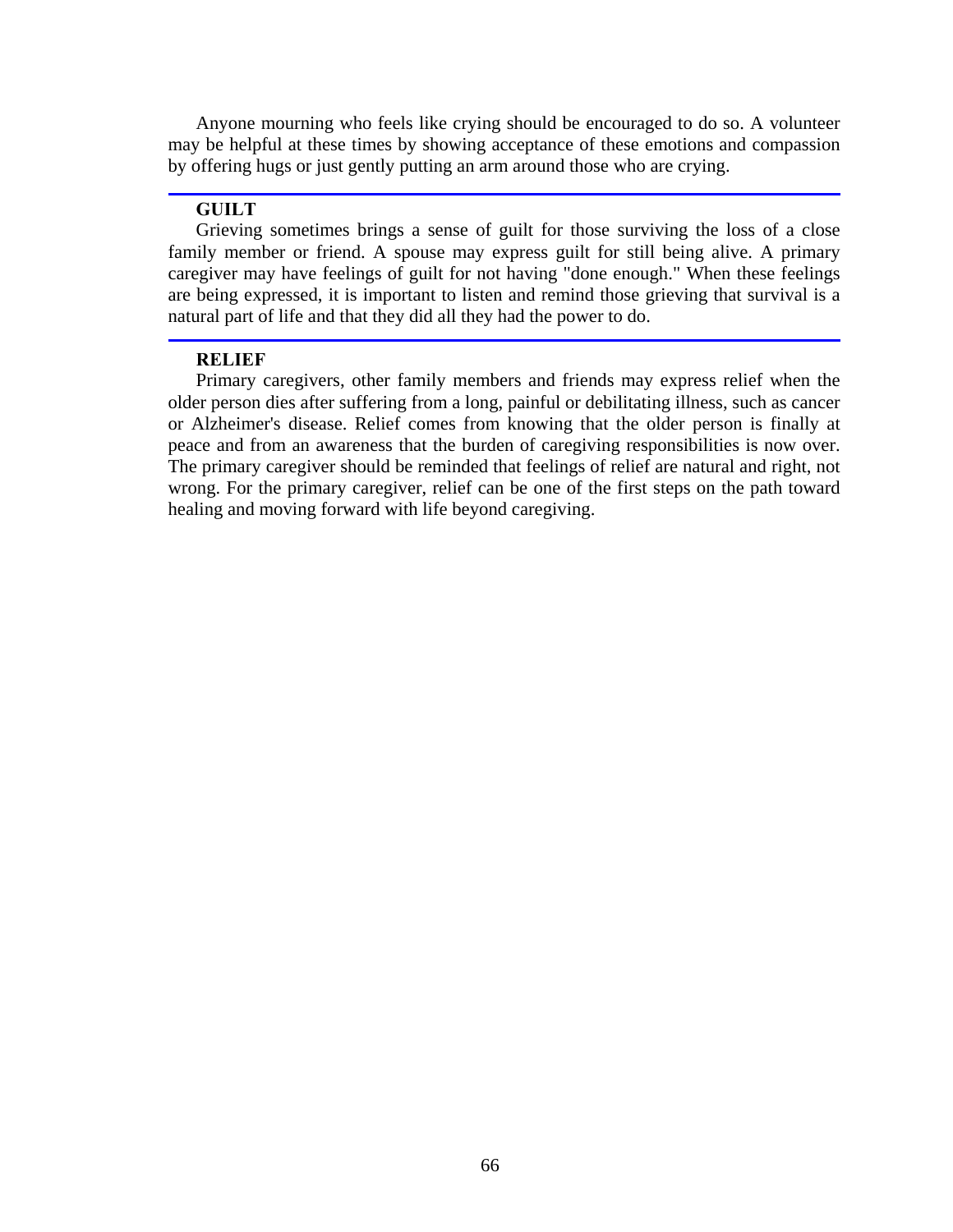### **The Stages of Grief**

*Following are examples of behavioral symptoms associated with the three stages of grief and what a volunteer can do to help during these stages:*

### **DENIAL**

- A person is willing to discuss only topics related to plans for the future, instead of getting personal affairs in order, such as preparing or updating a will or providing health care directives or a "living" will.
- The primary caregiver and close family members refuse to accept the impending death of the loved one.
- After death occurs, surviving family members and friends have difficult accepting that the person has died and continue to discuss the deceased in the present tenses, as if he or she is still alive.

### *What to do:*

- Before the death, a volunteer might encourage the person who is dying to discuss what his or her wishes are for an advance health care directive, "living will," and any other final documents or plans with family members or an attorney.
- Before the death, a volunteer might encourage the primary caregiver and other family members to discuss with the person who is dying the status of a will and other important documents, as well as what his or her wishes are for an advance health directive or "living will."
- After the death, a volunteer might encourage family members and friends to describe memories of experiences with the deceased.
- After the death, a volunteer might encourage family members and friends to express their feelings about the loss and share these feelings with each other. It is important to let them know that by sharing their feelings in a safe and supportive environment, the pain of their grief may be reduced and feelings of familial love and support may emerge.

### **DISORGANIZATION**

The primary caregiver and other close family members may become disoriented and disorganized in their own lives as the person gets closer to death.

- After death, the primary caregiver and other close family members may lose a sense of daily dates and times and ignore personal and work obligations. It is as if everything else, except the death of the person has been put "on hold."
- Close family members may experience feelings of anger, guilt, helplessness and confusion about what to do and where to go next.

### *What to Do"*

- A volunteer might suggest steps for the friefridden family to take toward getting back control of their daily lives, such as paying attention to personal hygiene, laundry and regular times for meals and sleep.
- A volunteer might encourage family members to engage in enjoyable activities again, such as in reading a good book, seeing a movie with another family member or taking children or grandchildren to the zoo.
- A volunteer might suggest that family members participate in a local bereavement support group.

### **SURVIVAL**

- Over time, the intensity of the pain of grieving diminishes, as the survivors focus more on the routines of living and on plans for the future.
- Mourning may continue for a year or more with feelings of sadness from time to time. With survival comes the ability to remember cherished moments with the deceased in a positive light without being overcome with grief.

### *What to Do:*

- A volunteer might keep in touch with family members to encourage them to share their feelings, describe positive memories of the deceased and discuss new developments in their own lives and how far they have come in their healing.
- A volunteer might suggest that the primary caregiver consider helping others through a community-based volunteer program.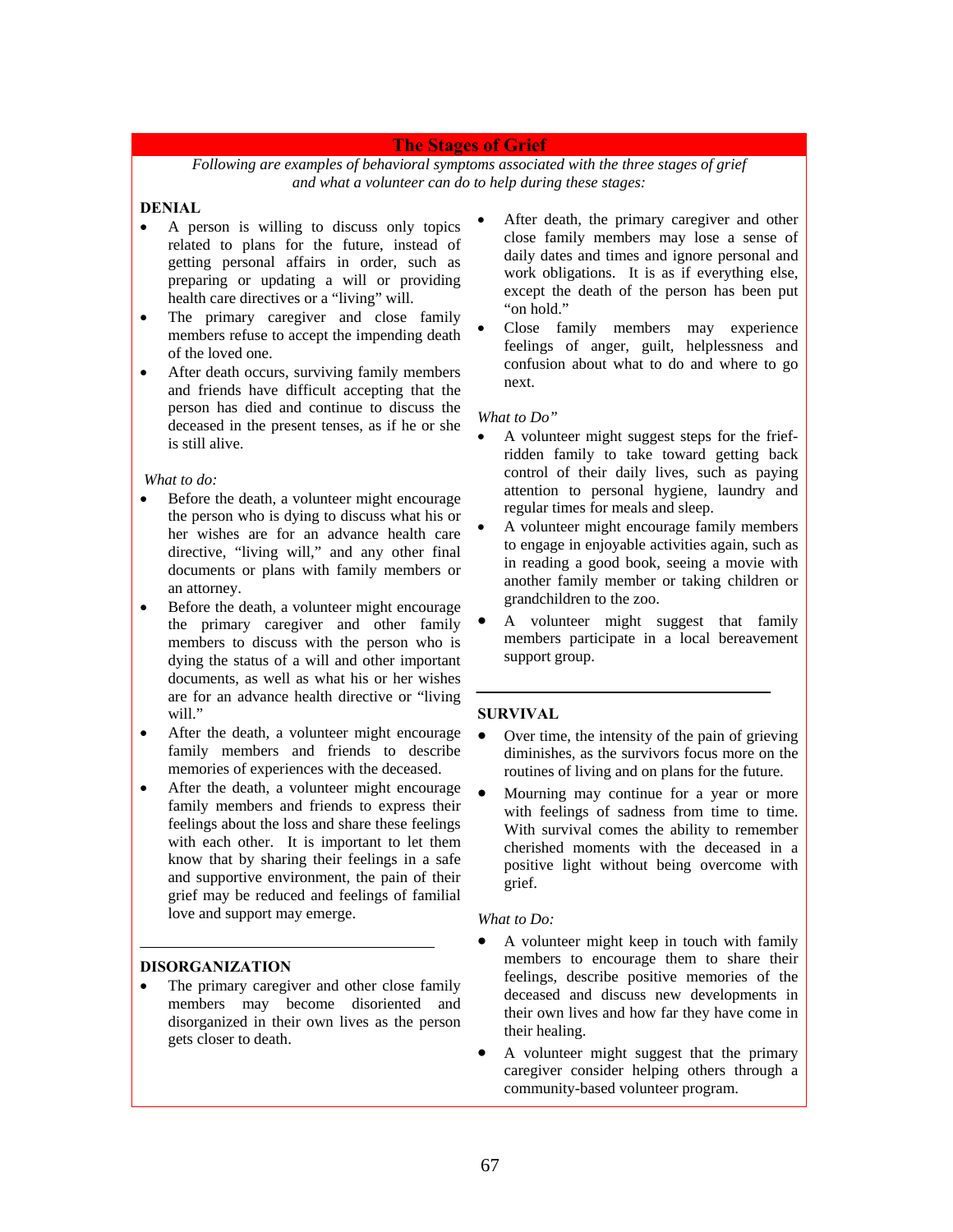# *EXERCISE 3: Self-Assessment of Your Beliefs about Death and Dying*

Overview: Individuals who volunteer to provide care to other adults need to acknowledge their own expectations and perceptions about death and dying. It is important for volunteers to explore their own fears and beliefs about dying and understand the influence of spirituality, family and past experiences on their feelings about death. This self-assessment activity provides volunteers the opportunity to gain greater insight about their own expectations about death and dying which will enhance their ability to assist others.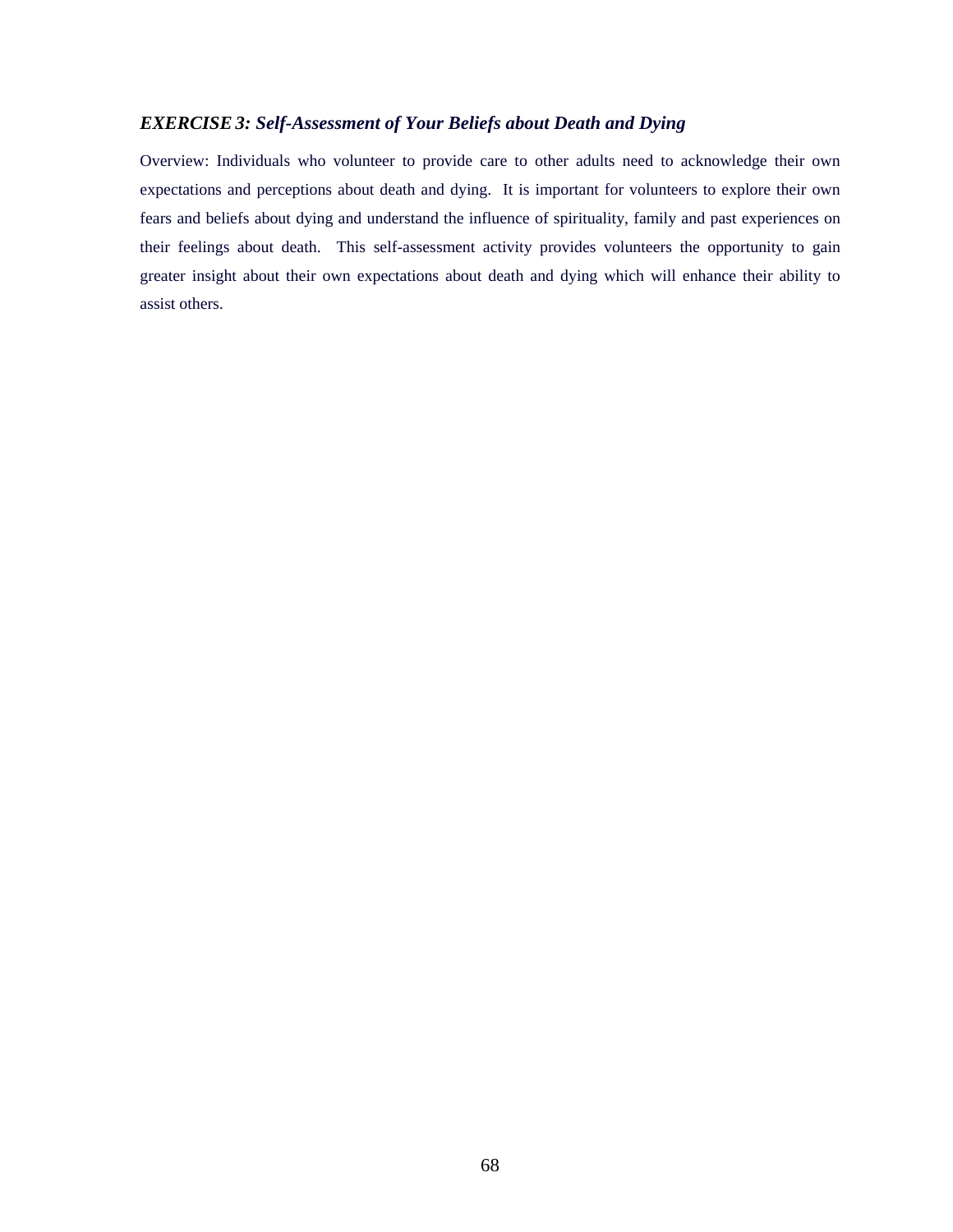**EXERCISE 3: Self-Assessment of Your Beliefs about Death and Dying** 

*Answer the following questions, then discuss with the group.* 

- 1. To the best of your memory, at what age were you first aware of death?
	- $\Box$  Under the age of 5
	- $\Box$  Age 6 to 9
	- $\Box$  Age 10 to 15
	- $\Box$  Age 16 or older
- 2. When you were a child, how was death discussed in your family?
	- **Openly**
	- □ As though death were a forbidden subject
	- $\neg$  With some discomfort
	- Don't remember any talk about death
	- $\Box$  Only when necessary and not in front of children
- 3. Which of the following most influences the way you think about death now?
	- Death of someone else
	- $\Box$  TV, movies, radio
	- Books or articles you have read
	- $\Box$  Length of time family members have lived
	- Religion
	- $\Box$  Funerals
	- Own health
	- $\Box$  Other
- 4. Has religion played an important part in the way you think about death?
	- $\Box$  Very important
	- Important
	- $\Box$  Not very important
	- $\Box$  No part at all
- 5. How often do you think about your own death?
	- $\Box$  At least once a day
	- Frequently
	- □ Sometimes
	- Never or almost never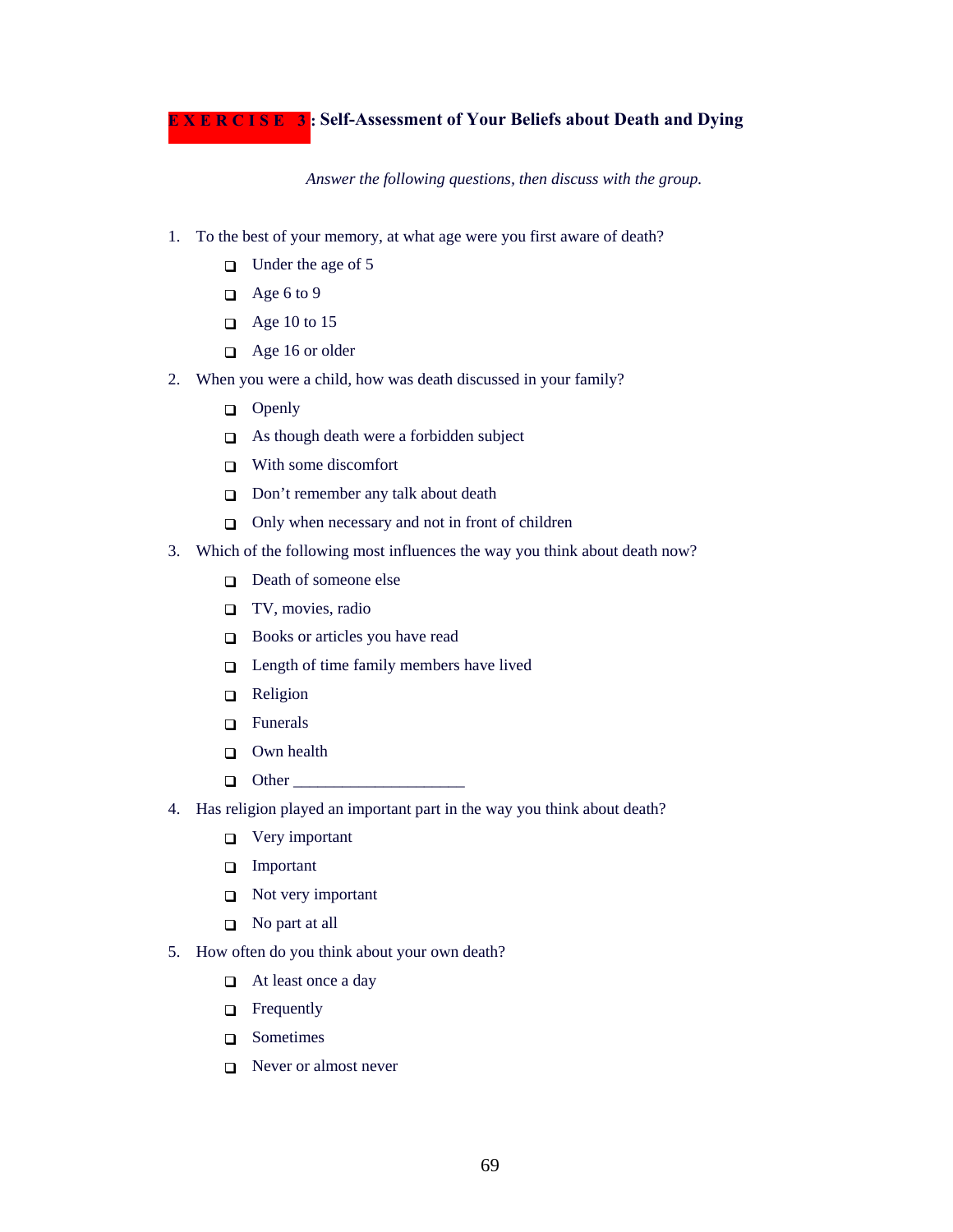- 6. What does death mean to you?
	- $\Box$  To end of life
	- $\Box$  End of physical llife, but the spirit lives on
	- □ Endless sleep and peace
	- $\Box$  A new beginning of life after death
	- Don't know
	- $\Box$  Other
- 7. What aspect about your own death bothers you the most?
	- $\Box$  Loss of life and relationships
	- $\Box$  I am not sure what will happen to me when I die.
	- $\Box$  I could no longer provide for my family.
	- $\Box$  My relatives and friends would grieve.
	- $\Box$  The process of dying might be painful.
	- $\Box$  Other
- 8. What do you believe causes most deaths?
	- $\Box$  Most deaths happen because the person wants to die.
	- $\Box$  The will of a greater power
	- $\Box$  Most deaths happen because of the way people lived their lives.
	- $\Box$  Most deaths just happen without explanation.
	- $\Box$  Other
- 9. If your doctor knew that you were dying from a disease and had a limited time left to live, would you want to know?
	- □ Yes
	- No
	- Why or Why Not? \_\_\_\_\_\_\_\_\_\_\_\_\_\_\_\_\_\_\_\_\_\_\_\_\_\_\_\_\_\_\_\_\_\_\_\_\_\_\_\_\_\_\_\_\_\_\_\_
- 10. If it were possible, would you want to know the exact date on which you were going to die?
	- □ Yes
	- No

Why or Why Not? \_\_\_\_\_\_\_\_\_\_\_\_\_\_\_\_\_\_\_\_\_\_\_\_\_\_\_\_\_\_\_\_\_\_\_\_\_\_\_\_\_\_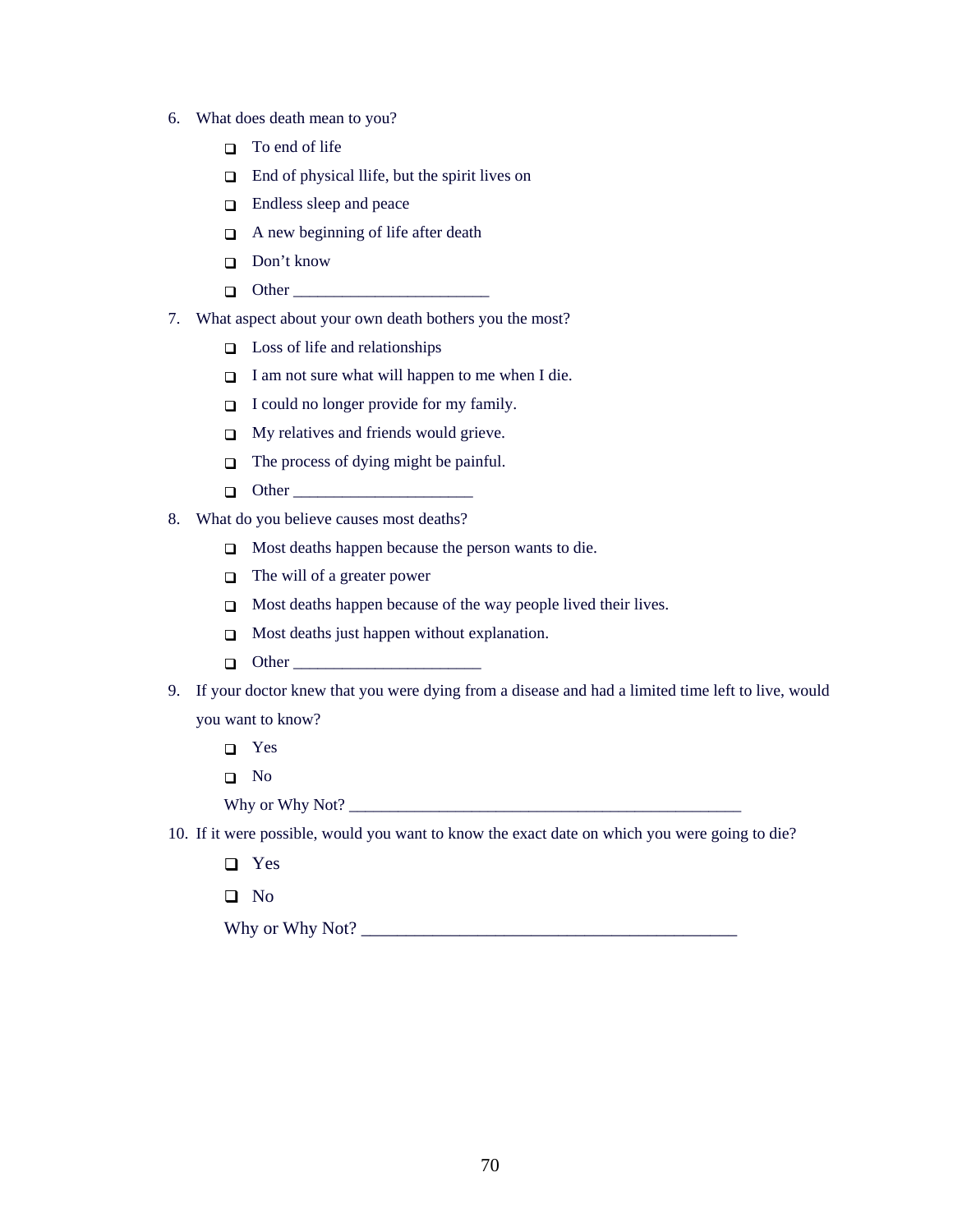# *Getting the Most out of Your Volunteer Assignment*

It is important to consider what motivates you to accept an assignment as a volunteer support caregiver in order to gain satisfaction from your assignment and continue your commitment for the agreed upon time. Be sure to let the VAVS staff know your primary reason for volunteering, so that they may closely match you with an assignment to meet your needs.

Once you have volunteered for an extended period of time, you may begin to experience "burnout" or disinterest in your assignment. Service in the *Caregiver Support Network* can be a very emotionally draining position. You would be wise to check in with your thoughts and feelings periodically to be sure that you feel comfortable continuing in the assignment. If you find yourself experience any level of stress, "burnout" or disinterest, consider these possible solutions:

- Take some time off, a vacation or a sabbatical.
- Move to a different assignment that may be of more interest.
- Request a temporary move to a short-term assignment just for brief break from the volunteer caregiving responsibility.
- Ask if you can assist in training or recruiting volunteers for the Caregiver Support Network.

Any of these solutions can help you determine what direction you would like to go in your volunteer service, while giving you a much-need "break."

 You should also be aware that within VAVS and the using department, opendoor communication is encouraged. Do not hesitate to speak with a member of the VAVS or Social Work staff when you are seeking support.

### *EXERCISE 4: The Case of Mr. Ruiz*

Overview: The volunteer support caregiver will confront many interesting and challenging care recipients. The role of family and the influence of culture on beliefs, attitudes and behaviors about health and health issues are important considerations when providing care. This case study provides an opportunity for volunteers to further their understanding of their roles, identify strategies for delivering effective support and care to difficult care recipients, reinforce the need for sensitivity to ethnic and cultural issues.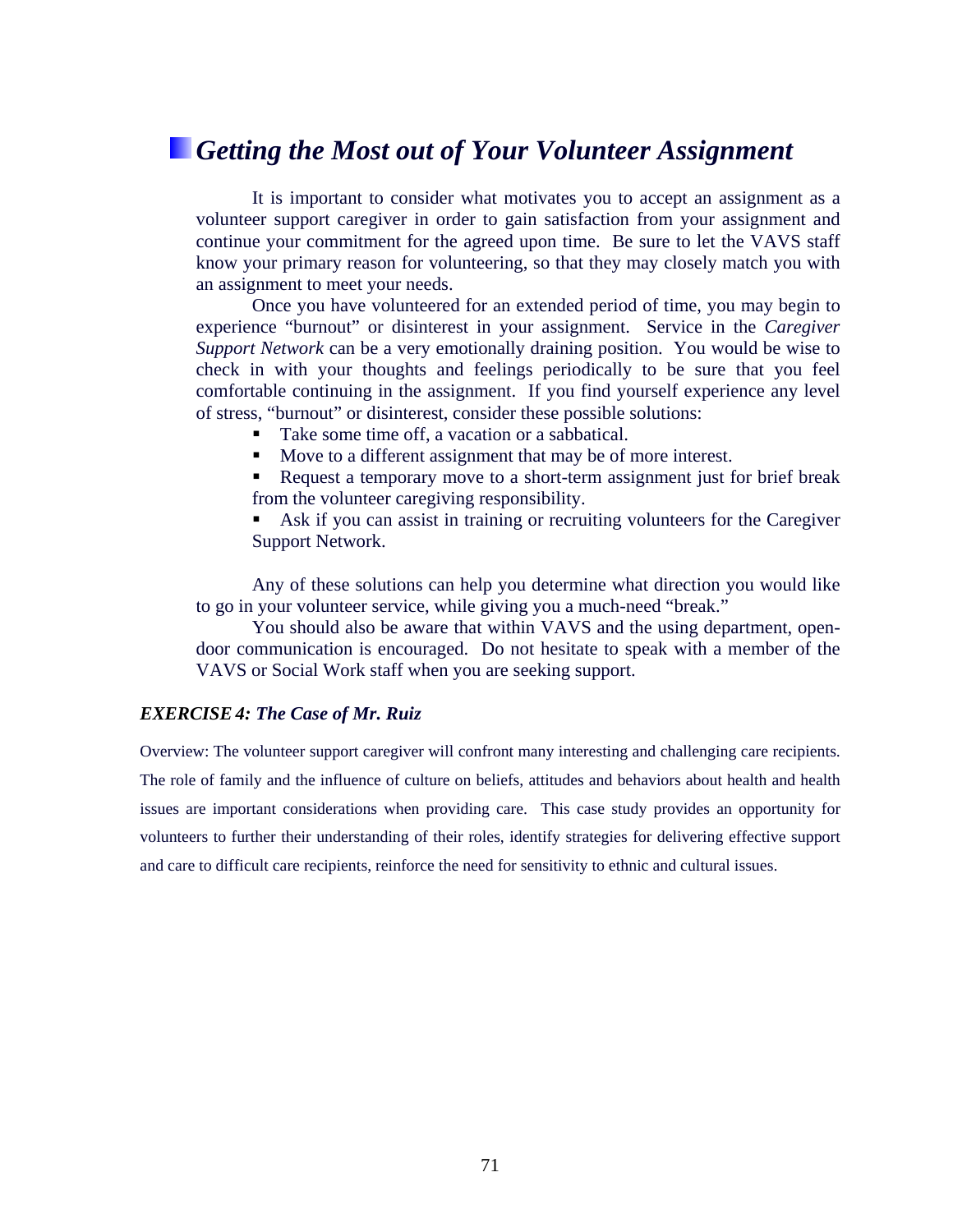# **EXERCISE 4 : The Case of Mr. Ruiz**

The VA received a call from Victor Ruiz, the son of Juan Ruiz, age 76. Victor states that he is very concerned about his father. Since the death of his mother, six months ago, his father has really started to deteriorate. He no longer has an appetite and eats very little. He shakes and trembles from time to time and has become very forgetful. He is not talking very much and he hardly sleeps at all. He doesn't take care of himself and forgets to take his medication. He refuses to go to see his doctor, because of suspicions that his wife's doctor was the cause of her death. In fact, he only leaves his house to go to church which is one block away.

The son has told the Home Health Coordinator that his father emigrated from Puerto Rico to the U.S.A. with his wife 30 years ago. He has an  $8<sup>th</sup>$  grade education, but learned enough English to get a job as a laborer. He is retired from work and has very little family nearby. Victor is his only son, but he lives 150 miles away and is not able to visit often.

Victor states that he feels that his father needs help with day-to-day activities, personal care, medications and meals. He requests the services of a volunteer support caregiver. His father expresses that he does not need any help and does not want any strangers in his house.

- What is the role of the volunteer support caregiver?
- How would you prepare for your first visit?
- What do you expect Mr. Ruiz's reaction to be to you?
- What do you know about Mr. Ruiz's culture that you should take into consideration when you provide care for him>
- What other kinds of services do you fell Mr. Ruiz needs? How might he react to these? How would you handle his reaction?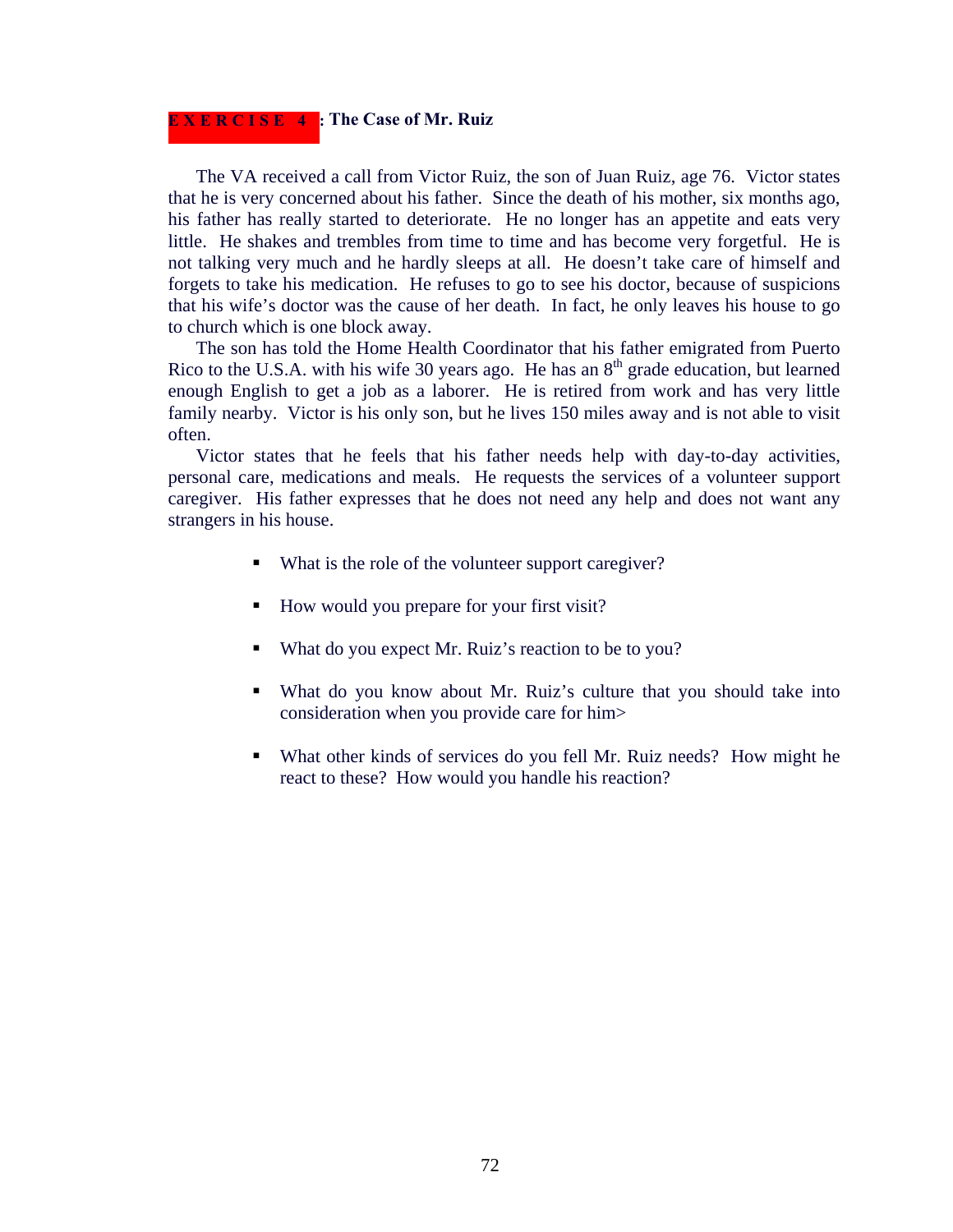## *Recognition and Rewards*

The motivations for becoming a volunteer were discussed earlier. We are aware that volunteers are motivated by their personal beliefs, values and traditions. Their work is rewarding and demanding. As a volunteer in the Caregiver Support Network, you should know that the VA staff and leadership support you and that your volunteer work is not taken for granted.

Voluntary Service and the using departments will make every effort to provide formal and informal volunteer recognition to help reinforce the need and value of volunteer support caregiving. As a volunteer you are entitled to:

- Receive the volunteer newsletter or any other special correspondence related to the VAVS Program at your VA facility.
- I Join any special events or activities designed for volunteers
- Participate in any training programs open to volunteers.
- Regular "thank you's" from VA staff members grateful for your service.

## *Getting a Veteran Involved*

A primary caregiver, other family member, member of a veteran's treatment team, or the veterans him/herself can begin the process of getting a veteran registered in the *Caregiver Support Network*. As a volunteer in the program, you should always recommend that veteran patients and family follow the proper guidelines for acquiring a volunteer support caregiver and make no effort to circumvent the process by making personal referrals or special requests on behalf of veterans. The Caregiver Support Network will work diligently to ensure that veterans and their caregivers are assigned volunteer support caregivers in the order in which they are referred, unless otherwise indicated.

**Step 1**: Request is made by the primary caregiver/family member/treatment team

member/veteran and forwarded to Caregiver Support Network Coordinator.

**Step 2**: *Veteran Referral Form* (see *Forms* section): completed by the Home Health Care Program Coordinator

**Step 3**: *Caregiver Support Network Application* (see *Forms* section): Sent to the primary caregiver and contains *Consent Form, Patient Information Form, Emergency Information Form* (see *Forms* section*).*

**Step 4***: Initial Visit Form* (see *Forms* section): completed by the Home Health Care Program Coordinator to determine suitability for the *Caregiver Support Network*.